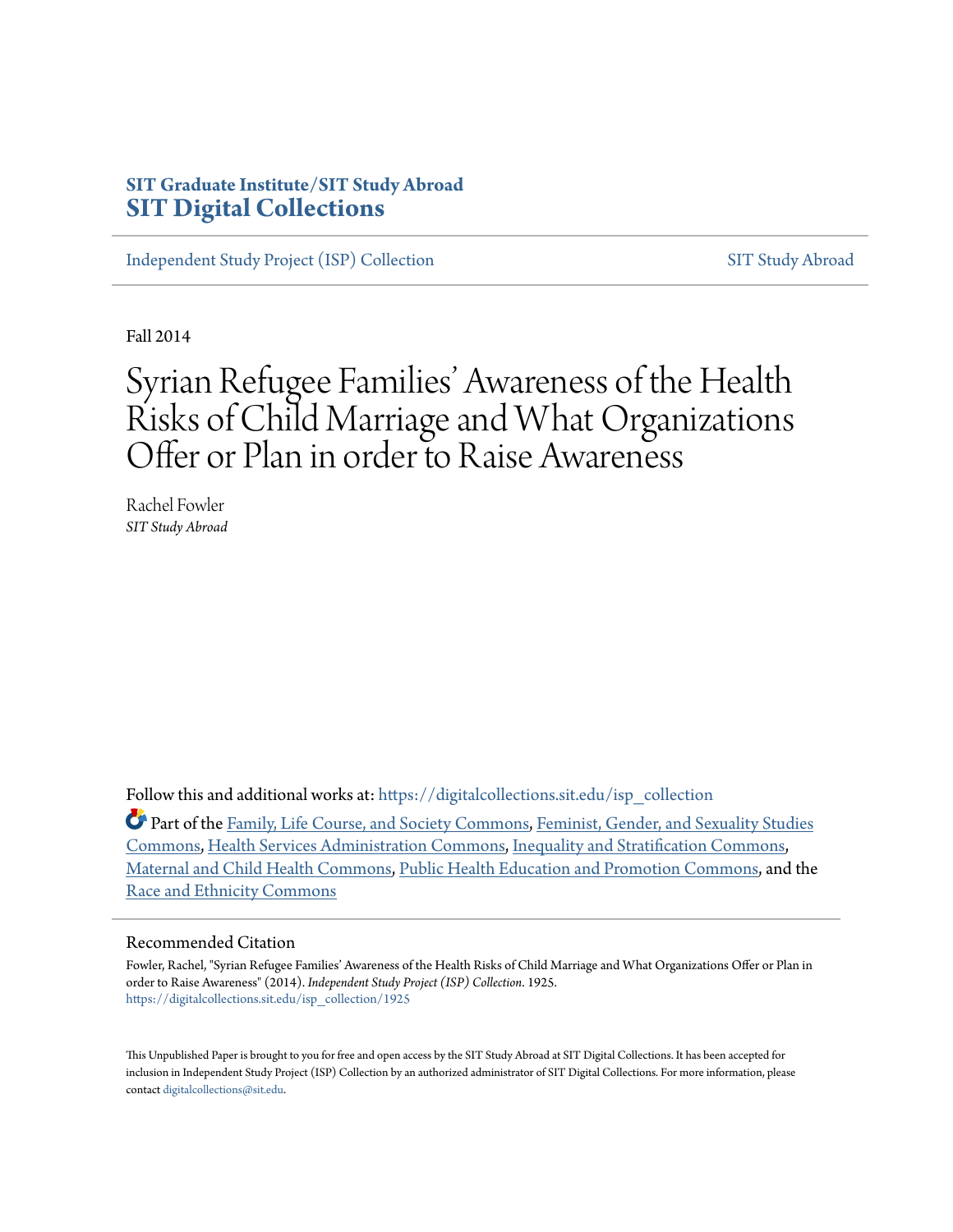*Syrian Refugee Families' Awareness of the Health Risks of Child Marriage and What Organizations Offer or Plan in order to Raise Awareness*

Rachel Fowler

Carnegie Mellon University

Business Administration

SIT, Middle East, Amman, Jordan

Academic Director: Abdulhaq, Bayan, Ph.D.

Project Advisor: Nahla M. Al Ali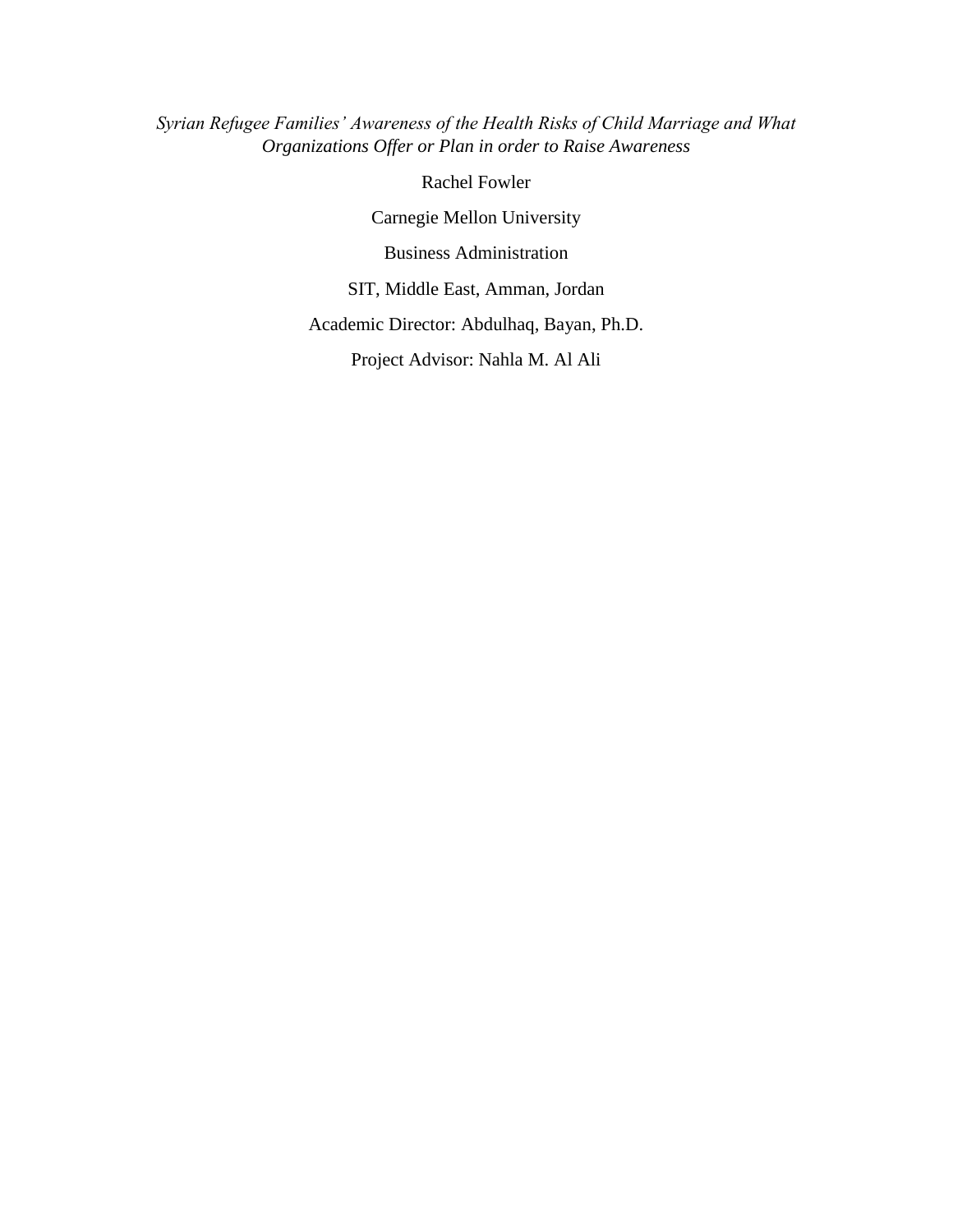# Copyright Permission

The author hereby grants the School for International Training the permission to electronically reproduce and transmit this document to the students, alumni, staff, and faculty of the World Learning Community.

The author hereby grants the School for International Training the permission to electronically reproduce and transmit this document to the public via the World Wide Web or other electronic means.

The author hereby grants the School for International Training the permission to reproduce this document to the public in print format.

Student: Rachel Fowler Signature: Rachel Fowler Date: December 5, 2014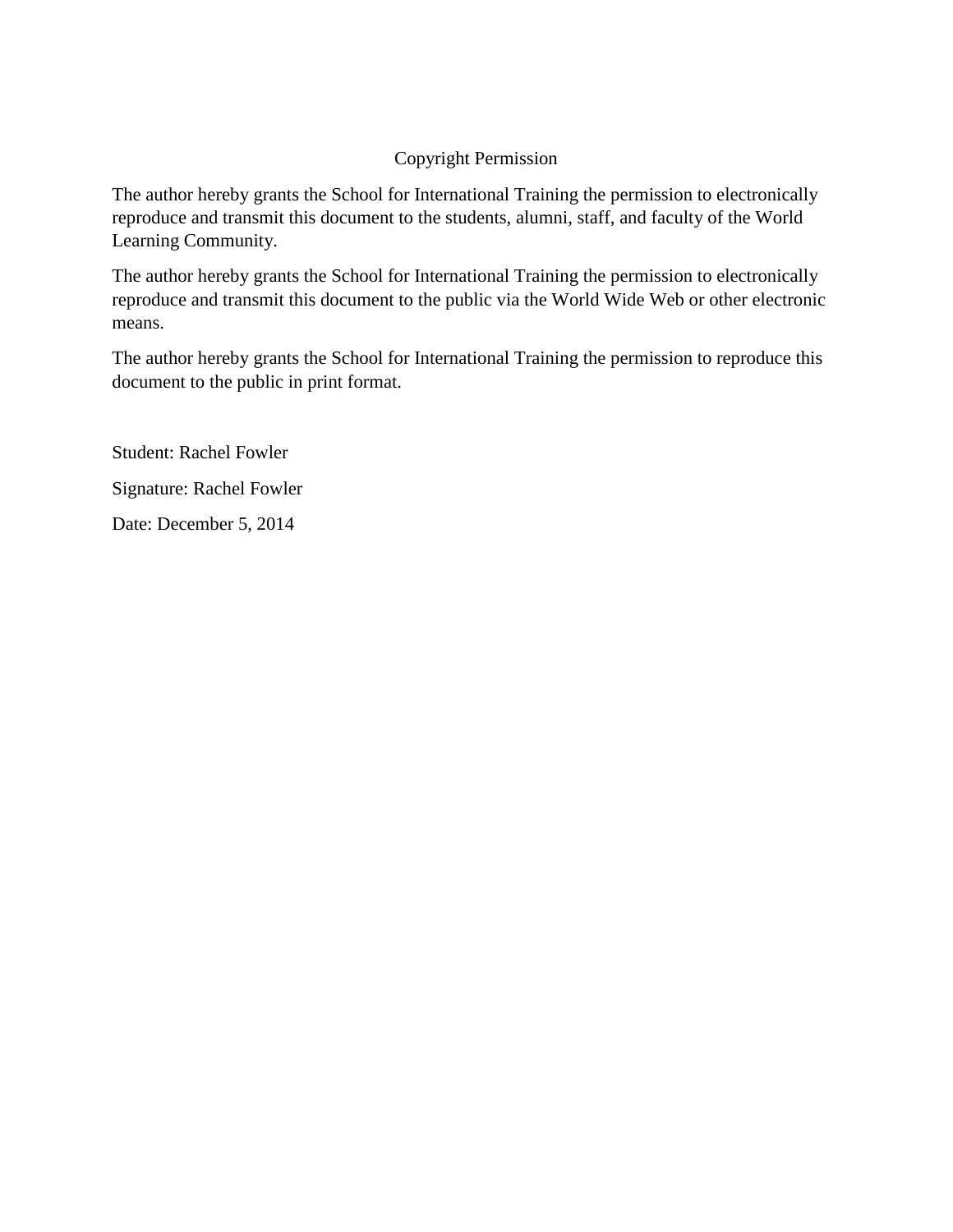# Table of Contents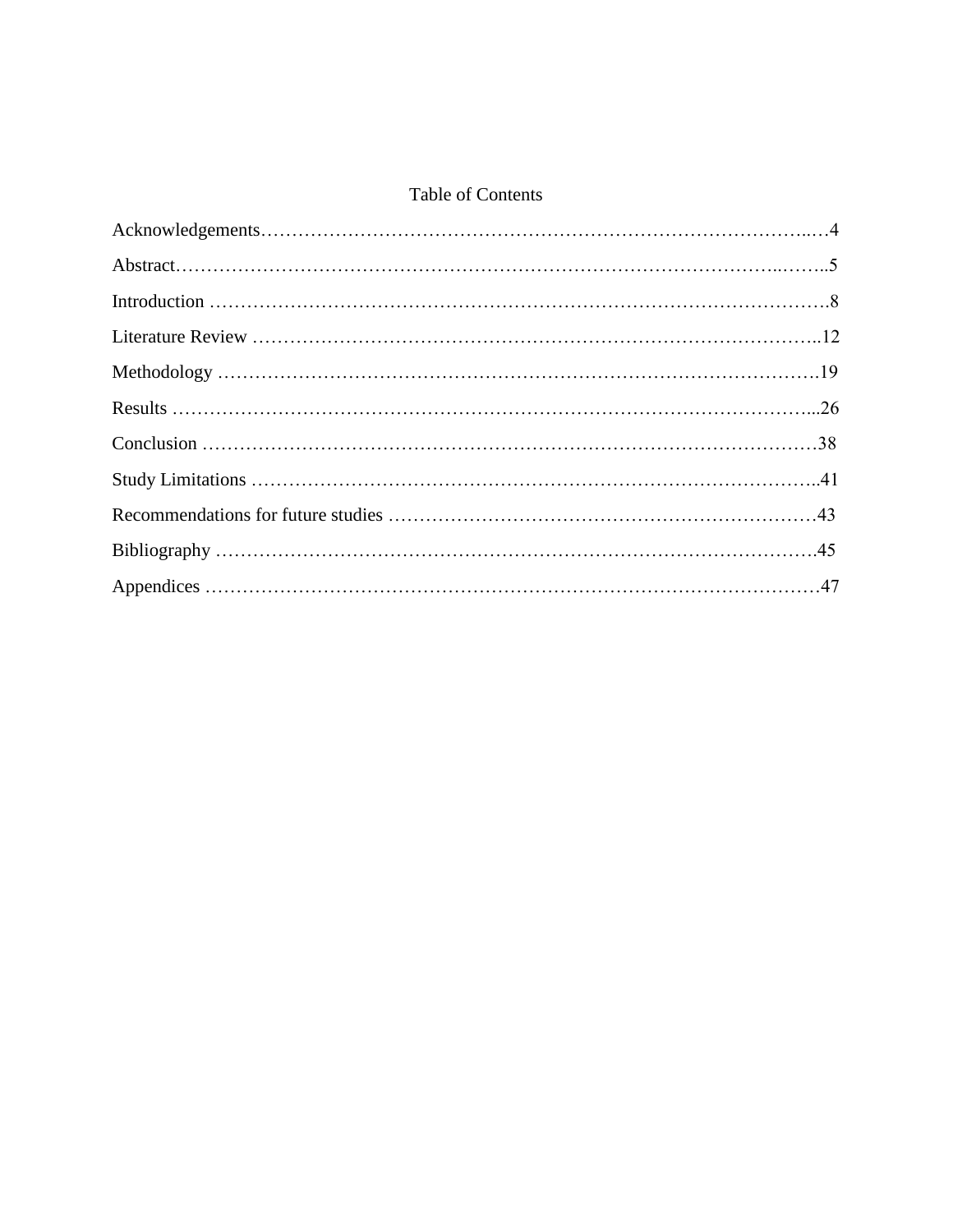# Acknowledgements

I would like to thank Dr. Bayan Abdulhaq and Nahla M. Al Ali for their support and guidance through this research process. I would also like to thank all staff from UNFPA and UNICEF for their willingness to participate and their cooperation with this study. In addition, I would like to thank all interview and survey participants from the Al Takaful Healthcare Clinic for their contribution to this study. Lastly, I would like to thank Ahmed Al-Shibi for his time and efforts as a translator.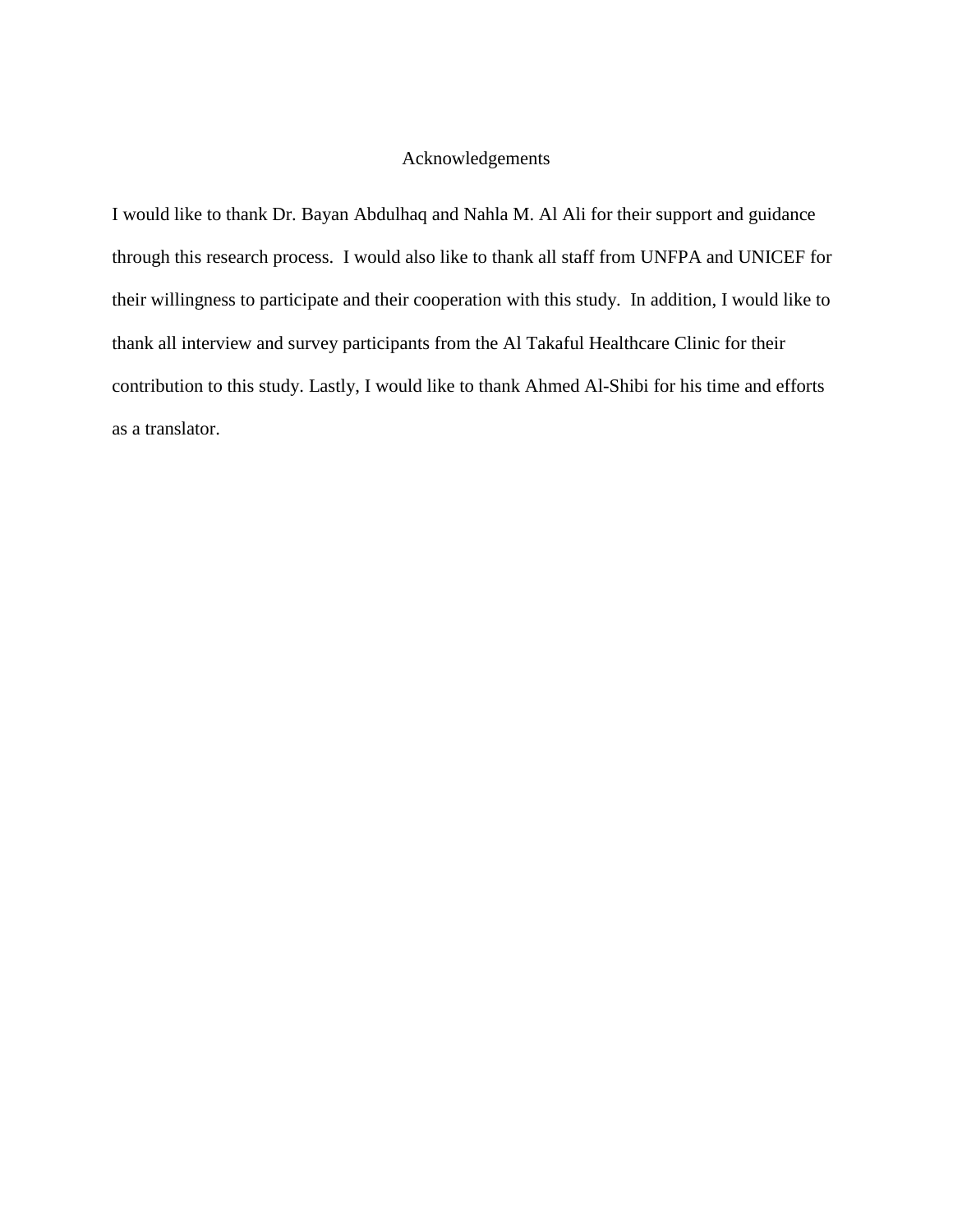#### **Abstract**

**Hypothesis:** The hypothesis of the study assumes: If Syrian refugee families understood the health risks involved with child marriage and the severity of these risks, they would be less likely to choose to marry off their daughter under the age of 18. If these families had more health educational programs and had more access to these programs, these programs would influence their decision towards avoiding child marriage for their daughter(s).

**Significance:** According to UNICEF, one-third of registered marriages among Syrian refugees in Jordan between January and March 2014 involved girls under the age of 18. Child marriage puts girls at risk of health issues involved with premature pregnancy and domestic abuse, and it also cuts their education short. Since this research will look at how the awareness of child marriage's health risks affect families' decision about child marriage, it can help organizations and Jordan's government understand the importance of health education on this issue. For instance, if this study shows that when Syrian refugee families understand more about the long-term risks of child marriage, particularly with health, they choose not to marry their daughter underage, organizations will become more inclined to implement health education programs to spread awareness. If the study shows otherwise, future studies can look into what type of education will discourage child marriage, or what other factors will discourage this trend so that organizations can invest into these factors.

**Methodology Description:** This study's target group includes Syrian refugee families attending health clinics in Irbid, (preferably families who have experienced early marriage or plan on early marriage), and the following organizations: UNICEF and UNFPA. This study interviewed 4 Syrian refugee families at the Al takaful clinic in Irbid, and interviewed 2 physicians at the clinic. In addition, the study interviewed 2 employees at UNICEF and 2 at UNFPA. This study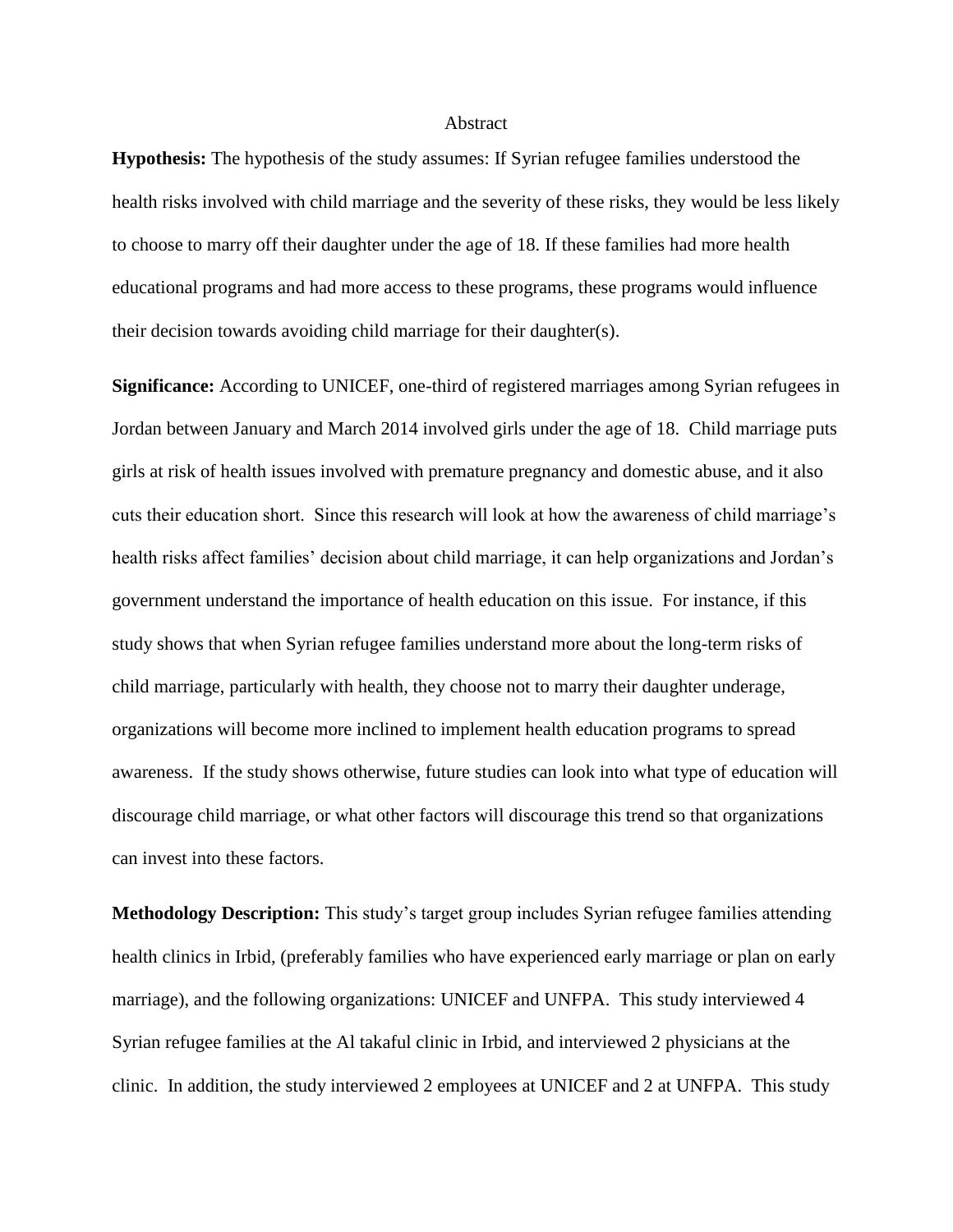also surveyed 15 employees at the Al Takaful Clinic, 15 employees at UNICEF and 15 employees at UNFPA.

**Conclusion:** Due to the mixed responses and the lack of scope in the study, the following conclusion requires more support but gives organizations an idea about how to further approach the issue of early marriage among Syrian refugees. Syrian refugees' perception of early marriage largely depends on their situation in Jordan, such as their ability to provide for their family, their feeling of safety, and their access to services like health and education. This study, as well as past studies, revealed how these factors largely determine if a Syrian refugee family chooses to marry their daughter early. Since these situations vary greatly between areas where refugees reside, whether that includes a refugee camp or urban setting, no one solution can prevent early marriage for a majority of refugees unless organizations find a way to feasibly provide safety and money to these refugees in their desperate state. Therefore, to prevent many of the negative consequences of early marriage, organizations who work with refugees should focus on how to prevent health issues like early pregnancy rather than how to prevent early marriage.

If organizations cannot stop early marriage, they should put more effort into preventing the issues that come with it. Organizations like UNICEF should continue their campaigns to raise awareness about the effects of early marriage, but they could include more education about safe sex (to prevent HIV/AIDS), family planning (to prevent early pregnancy), and domestic violence. Many of the health issues that result from early marriage come from early pregnancy, so organizations could specifically focus on this issue through their education, and find more ways to expand their education so as many refugees have access to the education as possible. Organizations and healthcare clinics should also encourage the use of contraceptives through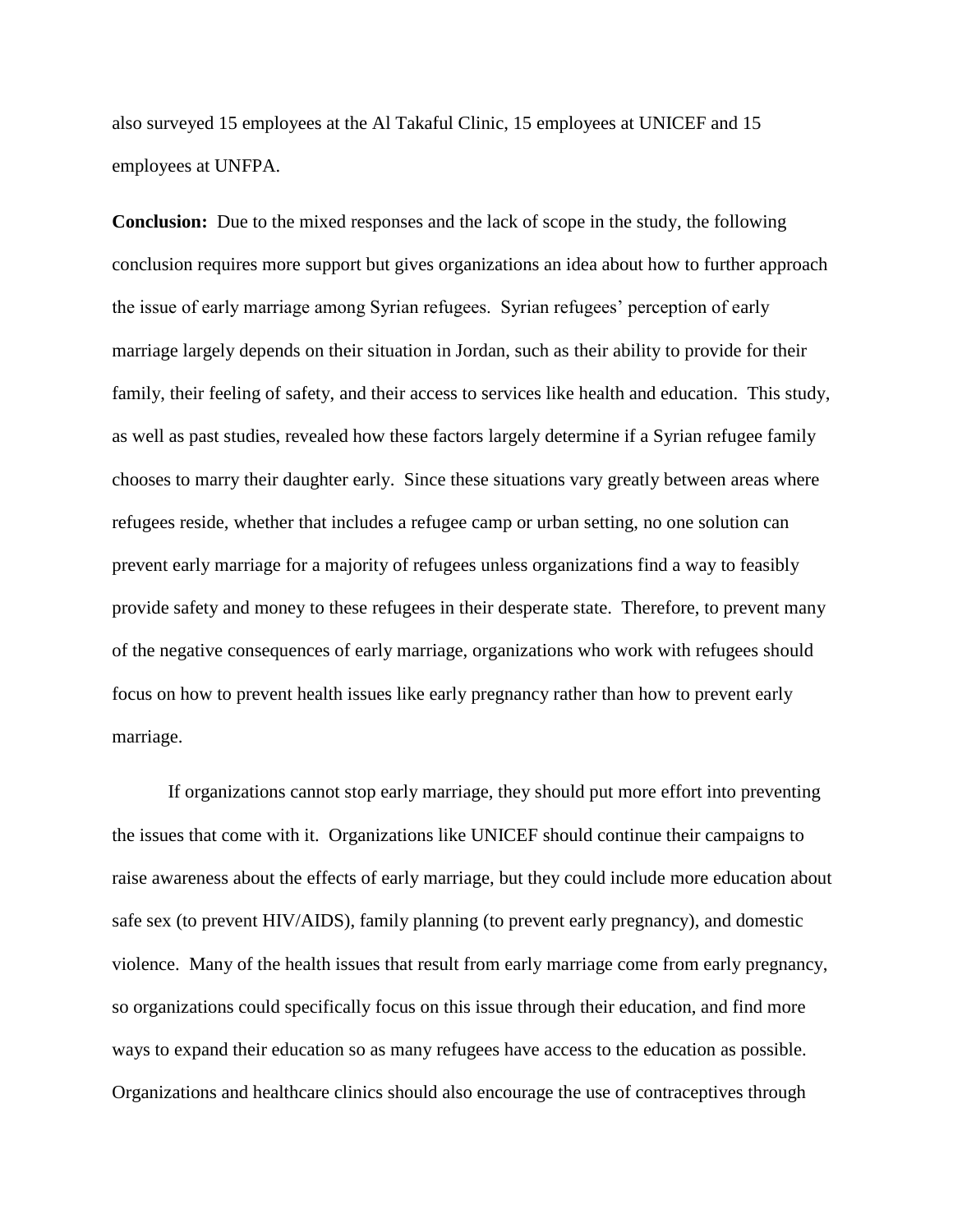family planning services, if they do not already, and teach refugees about the benefits of contraceptives through their education sessions and through clinic visits. In addition, organizations and healthcare clinics should expand their women reproductive health facilities so that if girls become pregnant early, they have access to the care they need before complications arise.

**Contribution of study and Importance:** Organizations like UNICEF, UNHCR, Save the Children, and International Medical Corps continue working to implement campaigns to raise aware about the effects of early marriage. However, since this study found that understanding the health risks of early marriage does not always outweigh other factors when refugees decide on their daughter's marriage, organizations can take this study's results, combined with their own experiences and opinions, to alter the focus of their campaigns. For instance, the Amani campaign includes 12 messages for children and 11 messages for adults about early marriage. Of these messages 3 message for the children and 2 messages for the adults that address health issues and how to get help for a safe pregnancy. Other messages address early marriage itself, such as its legality. The Amani Campaign should still include these other messages, but create more specific messages about how children and adults can protect themselves or young brides from health complications, and emphasize these messages more than the messages about preventing early marriage. This will help girls avoid these health complications in a feasible way, and hopefully give these girls and their families a safe, healthy start to their new lives.

Key Words: *Health Education, Obstetrics and Gynecology, Mental Health*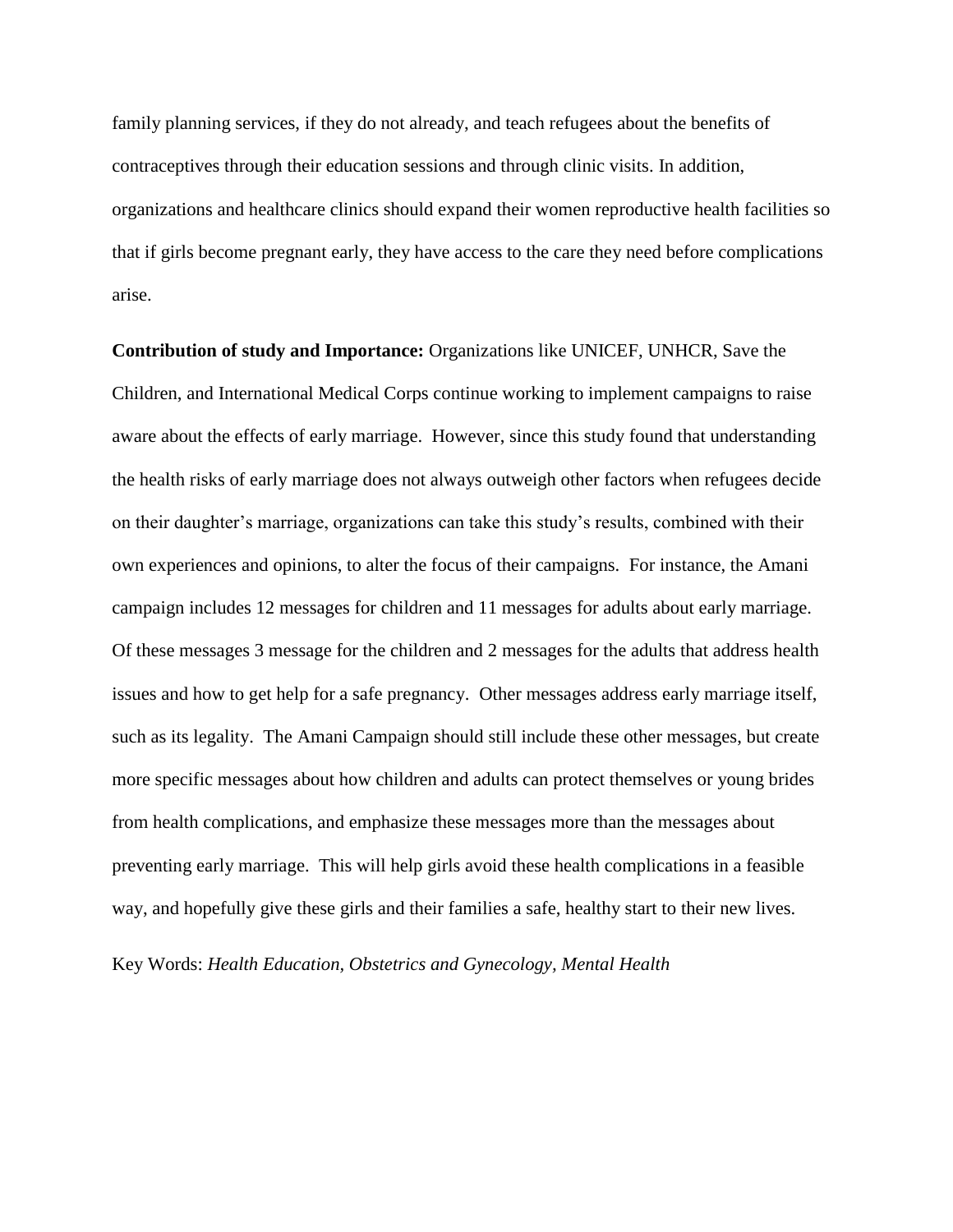#### **Introduction**

Due to the influx of Syrian refugees into countries such as Jordan the past few years, immediate solutions to aid refugees take place, such as providing food and shelter for Syrian families. However, for refugees to build themselves up out of poverty, sustain themselves, and return to a more stable lifestyle, host countries must implement more long-term solutions. The issue of early marriage among Syrian refugees, in particular, creates long-term problems not only for the girl's health and her future children's health, but for her future family's status as her lack of education contributes to a continuous cycle of poverty (National Strategy Document on Prevention of Child Marriage, 2013). Syrian refugees give many reasons for marrying their daughter off before she is 18 years of age, but their reasons involve short-term pressures like financial burden rather than considering the long-term effects of early marriage as more important.

If this pattern of early marriage continues, and if it rises due to the displacement of Syrians, future problems will grow with health, education, poverty, etc. Therefore, addressing early marriage and understanding preventative solutions weighs heavy in value. Not only will prevention of early marriage directly help the girls and families involved, but it will help lift the strain of resources that Jordan must supply for refugees. For instance, preventing early marriage will prevent health issues like obstetric fistula, which requires healthcare services including a surgery (Council and Foreign Relations, 2013). These types of preventable costs, in addition to preventing health issues for a girl, give strong reason to put efforts into stopping early marriage. In addition, since girls who marry young usually do not continue their education, preventing early marriage helps keep girls in school. A higher education for Syrian refugee girls means they have a better opportunity to work and provide for their families, taking away their reliance on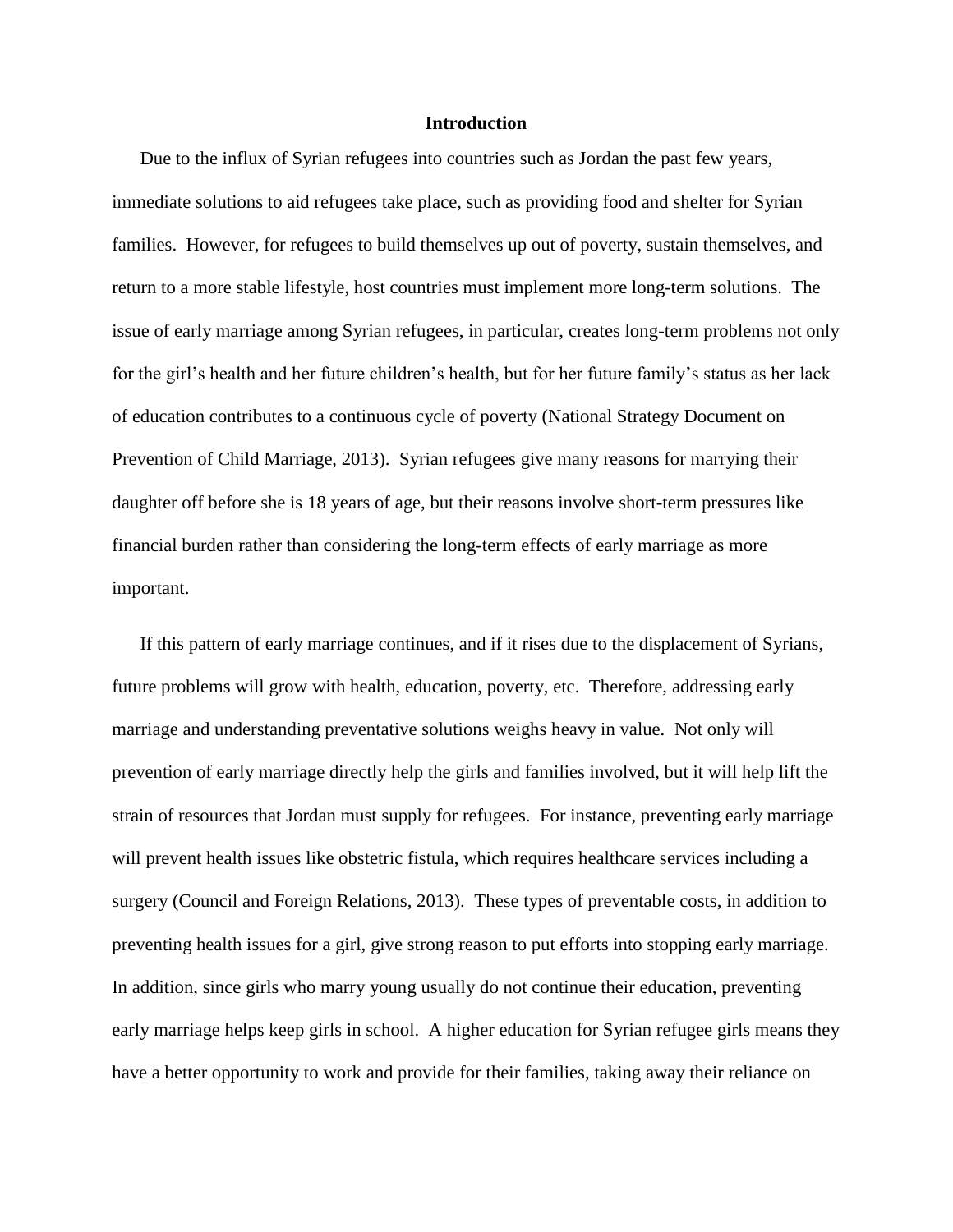Jordan for support. Even if they choose to have families and stay at home after their education, girls will most likely keep their own children in school and have more awareness about a healthy lifestyle that avoids more healthcare costs (Council and Foreign Relations, 2013). These examples support why there are many different ways preventing early marriage helps Syrians become independent and lessen the burden on Jordanians as the Syrian crisis continues. The main focus of the study is the health risks of early marriage because if Syrian refugees understand the health risks of this tradition, perhaps they will avoid it altogether. The health risks pose a serious threat to families' daughters who marry young, but Syrian refugees may not value these risks as an important enough reason to overrule their reasons for the marriage.

This issue especially relates to the regions in Jordan receiving Syrian refugees, as the displacement of Syrians may increase the pressures on families to marry their daughters under 18 years. According to UNICEF (2011), the "Syrian crisis has exacerbated existing pressures…to encourage early marriage and has also increased the danger that girls married early may end up in abusive or exploitative situations", (p. 9). Since girls married under the age of 18 face more health risks than older girls, particularly girls who become pregnant before the age of 20, the issue of early marriage strongly connects with health and the health education Syrian refugees receive while in Jordan. Although many themes tie with early marriage, the study focuses on health due to the lack of this focus in previous studies and due to its importance in a girl's life and her families' life. This study looks at Syrian refugees' health education about the issue of early marriage.

Based on this study's qualitative data collection, the outcomes may only represent the opinion of a minority of Syrian refugees, but they give a beginning step to understanding what refugees know about early marriage's health risks and how this affects their decision-making on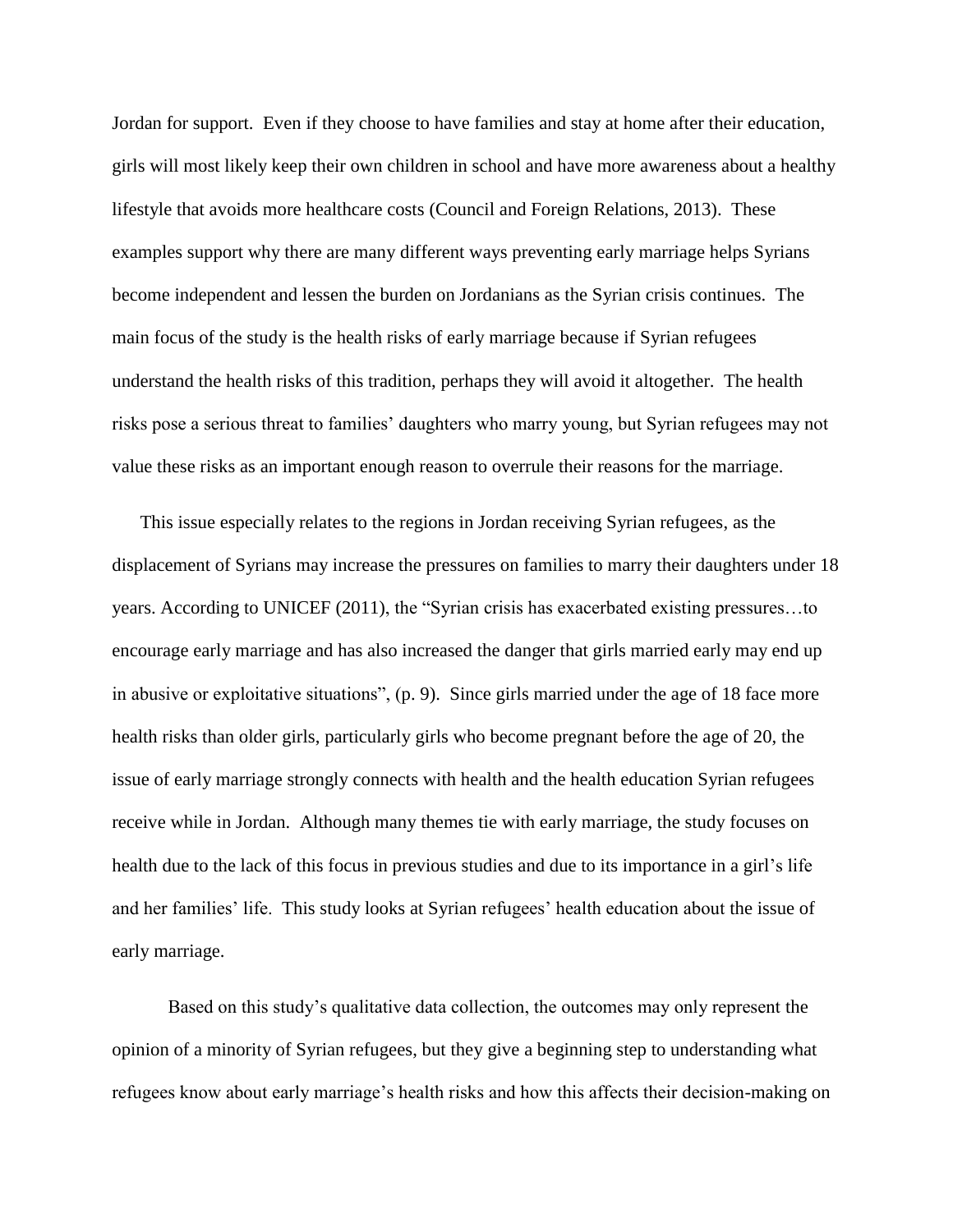early marriage. According to the Migration Policy Center at European University Institute (2014**)**, about 80% of Syrian refugees live in an urban setting in Jordan while about 20% live in the follow refugee camps: Za'atari, Al-Azraq, Marjeeb al-Fahood, and Cyber City. The study, due to limited time and resources, interviewed refugees in urban settings around the Irbid area. The lifestyle of refugees in camps may vary greatly and affect their knowledge and opinion of early marriage's health risks. About 23% of refugees in Jordan reside in the Irbid area, larger than any other percentage of refugees in Jordan (Migration Policy Centre at the European University Institute, 2014). "Those who enter country through unofficial border crossings are hosted in refugee camps, but most refugees are residing in the northern governorate of Irbid" (UNFPA, 2013, p. 1). The study's interviews with refugees from this area hopefully represent this proportion of refugees as accurately as possible. Refugees who interviewed in the study gave their input on what they believed other Syrian refugees similar in their position would think. Interviews looked at Syrian refugees' opinions on early marriage, why they or family members chose this marriage at the time, and what refugees knew about the health risks of early marriage. In addition, the study interviewed and surveyed employees from UNFPA and UNICEF to understand their experience with Syrian refugees and early marriage. Their experiences included refugees inside the camps as well as outside. Interviews and surveys both asked employees about health educational programs either already offered to Syrian refugees or planned for implementation that included curriculum on the health risks of early marriage.

The study expected to find that if Syrian refugees knew more about the health risks of early marriage, they would decide to avoid this tradition despite factors that may pressure them towards it. If the study's expectations prove true, health education programs offered to Syrian refugees pose as a possible solution to prevent families from choosing early marriage for their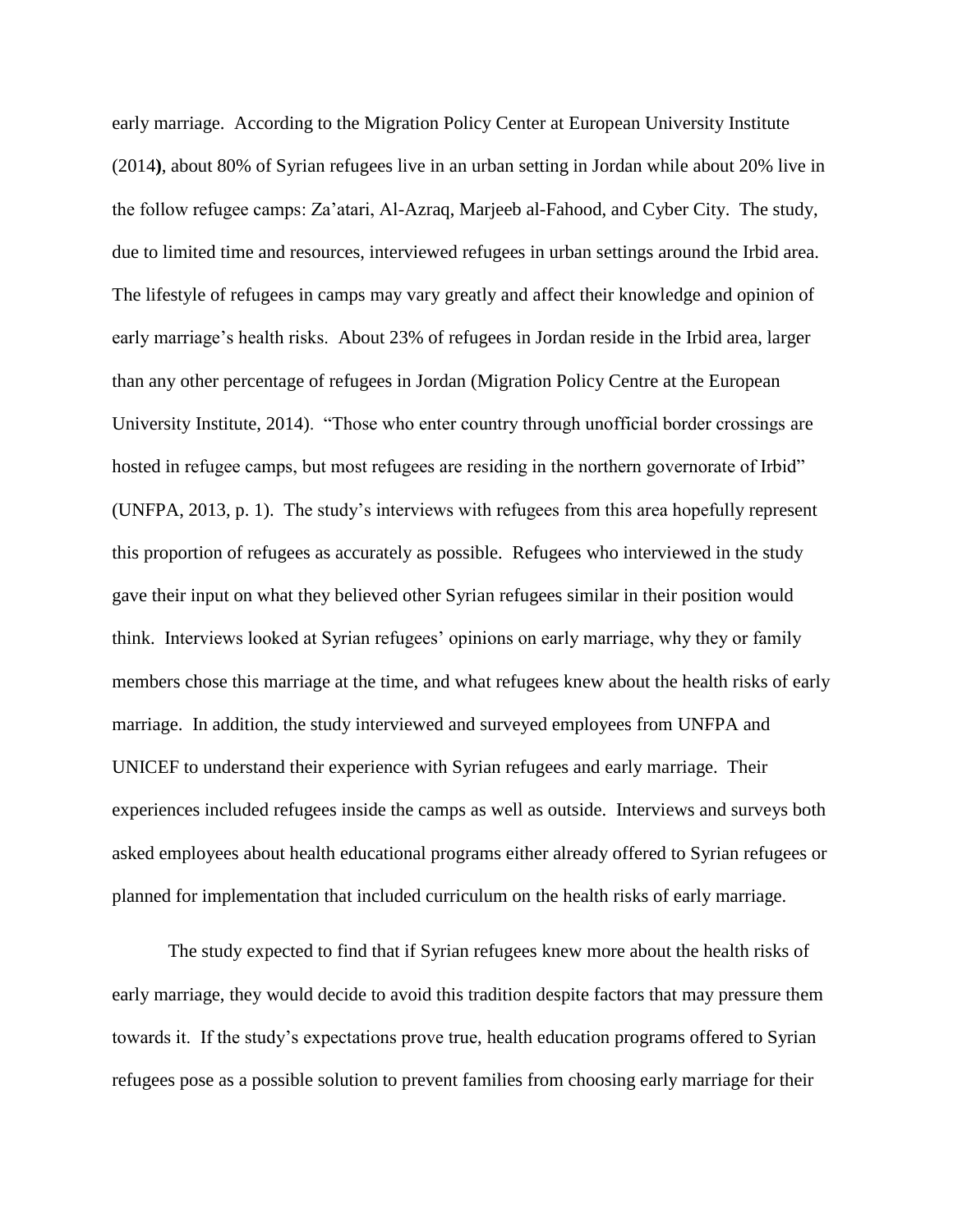daughter. Of course, the factors Syrian refugees consider when deciding on early marriage largely depend on the refugees' current living conditions, which vary throughout Jordan and require more interviews of refugees in different places of residence.

The theory of the study is that if Syrian refugees receive easily accessible health education, whether from Jordan's government or another organization, that teaches them about the health risks of early marriage, Syrian refugees will not choose early marriage for their daughter.

Terms:

**Early/Child Marriage:** Any marriage involving a girl and/or boy under the age of 18

**Syrian refugee:** Any Syrian displaced from their home in Syria since Syria's civil war began around March 2011. Refugees in this study particularly refer to the Syrian refugees in Jordan.

**UNFPA:** United Nationals Population Fund

**UNICEF:** United Nations Children's Fund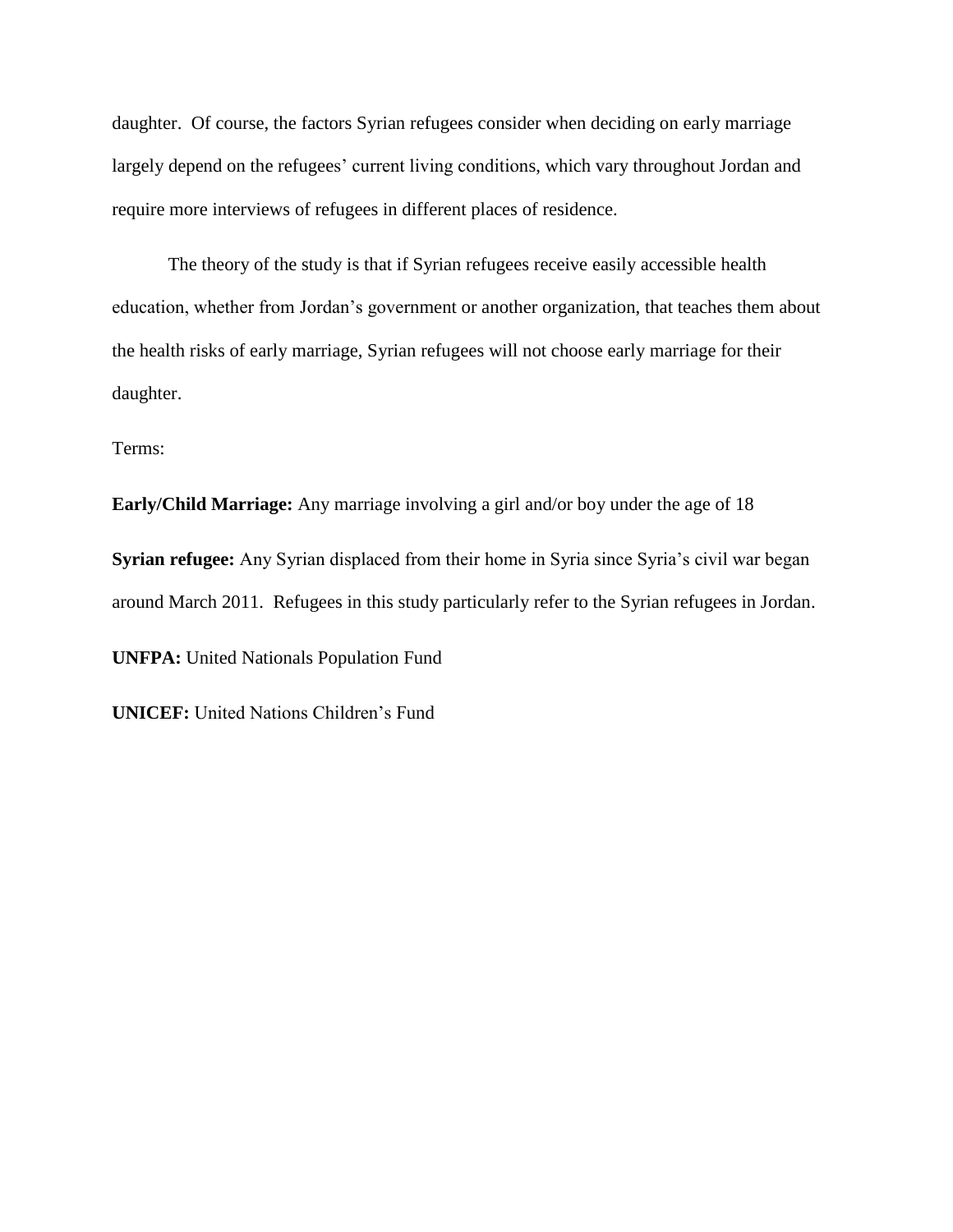#### Literature Review

#### **Increase in Child Marriage Among refugees in Jordan**

As the Syrian crisis intensifies and refugees leave their home countries, Jordan now hosts over 615,000 Syrian refugees (Migration Policy Centre at the European University Institute, 2014). In 2013, 25% of all Syrian registered marriages in Jordan involved someone between the age of 15 and 17, according to *A Study on Early Marriage in Jordan 2014*, by UNICEF. Although UNICEF reports that 87.4% of registered child marriages in Jordan in 2013 involved Jordanian nationals, Syrian refugee girls made up 7.6%, a huge jump from 1.7% the year before. However, not all Syrian refugees register their marriages in Jordan, so this percentage may be higher (UNICEF, 2014). This percent increase implies that the Syrian refugees' displacement, and the factors that come with it, have caused pressure for families to marry their daughters young. As the UN Women study (2013) puts it, "this study notes that the sense of economic and physical insecurity that, among other factors, drive early marriage is amplified in displacement." (p. 3).

#### **Syrian Tradition**

Despite the increase in early marriage among Syrian refugees in Jordan, it is important to note that early marriage holds deep roots in Syria and continues present day. When UN Women assessed Syrian refugee families in Jordan, a study further detailed later, almost 100% of the 613 respondents agreed that early marriage among Syrians predated the Syrian crisis as an acceptable practice (UN Women, 2013).

# **Negative Effects of Child Marriage**

UNFPA's 2005 *Child Marriage Fact Sheet* explains the negative effects of child marriage, including its health effects. For instance, girls under the age of 18 will likely become pregnant if they are married, and this premature pregnancy raises the risks of different health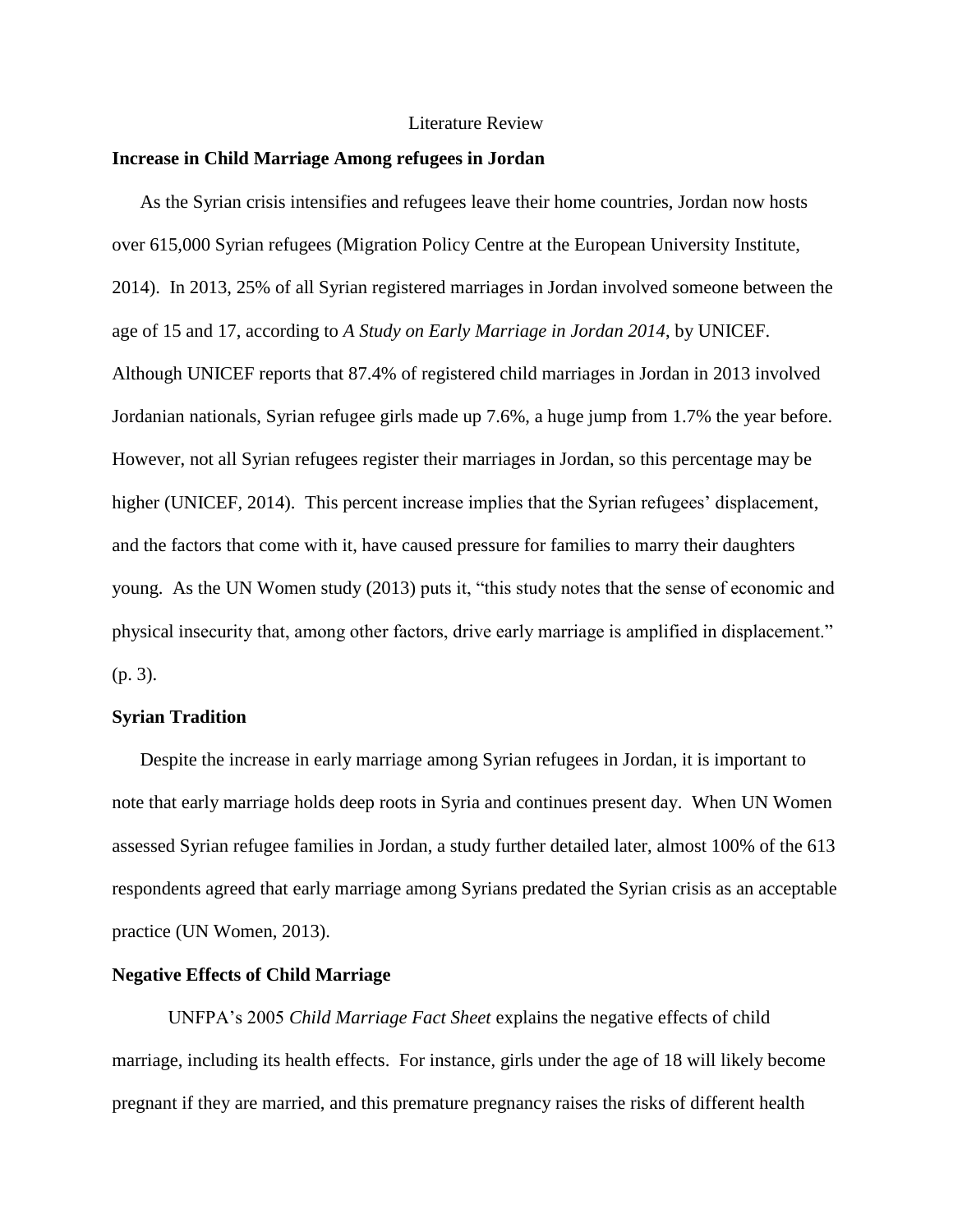issues. Health issues include obstetric fistula, a condition where, when the girl is in labor, her baby's head puts pressure on her pelvis and prevents blood flow to her rectum, bladder, and vaginal tissues. These tissues die, leaving a hole that allows excretion to pass through without the girl's control. Pregnant girls under the age of 20 also face a higher risk of maternal mortality and morbidity, in addition to a higher risk of contracting HIV/AIDs (Girls not Brides, n.d.). For instance, the WHO reports that girls aged 15-19 are twice as likely to die in childbirth as mothers aged 20 years and older (Council and Foreign Relations, 2013).

Babies born from under aged mothers also face consequences. They tend to have weaker immune systems, lower birth weights, and a higher risk of malnutrition (Council and Foreign Relations, 2013). Unfortunately, girls married young also face a higher risk of domestic abuse from their husband, which not only harms them physically but mentally too. Knowing these health risks that child brides may face, in addition to the other negative consequences of child marriage, this rise of child marriage among Syrian refugees in Jordan requires preventative strategies. This study will look at one possible preventative strategy: health educational programs.

#### **Why a rise in Early Marriage**

Whether a Syrian refugee lives inside a camp or outside of one in Jordan, they face challenges and fears they did not face before the Syrian crisis. It is important to keep in mind, however, that about 4 in every 5 Syrian refugees in Jordan do not live in a refugee camp (UNHCR, 2014). According to Human Rights Watch (2013), refugee sites in Jordan lack resources to support the overcrowding population. Of 613 participants assessed by UN Women in 2013, almost 1/3 of all families lived with one or more other families in the same home (UN Women, 2013). This overcrowding places a strain on food, clothing, and other essential items.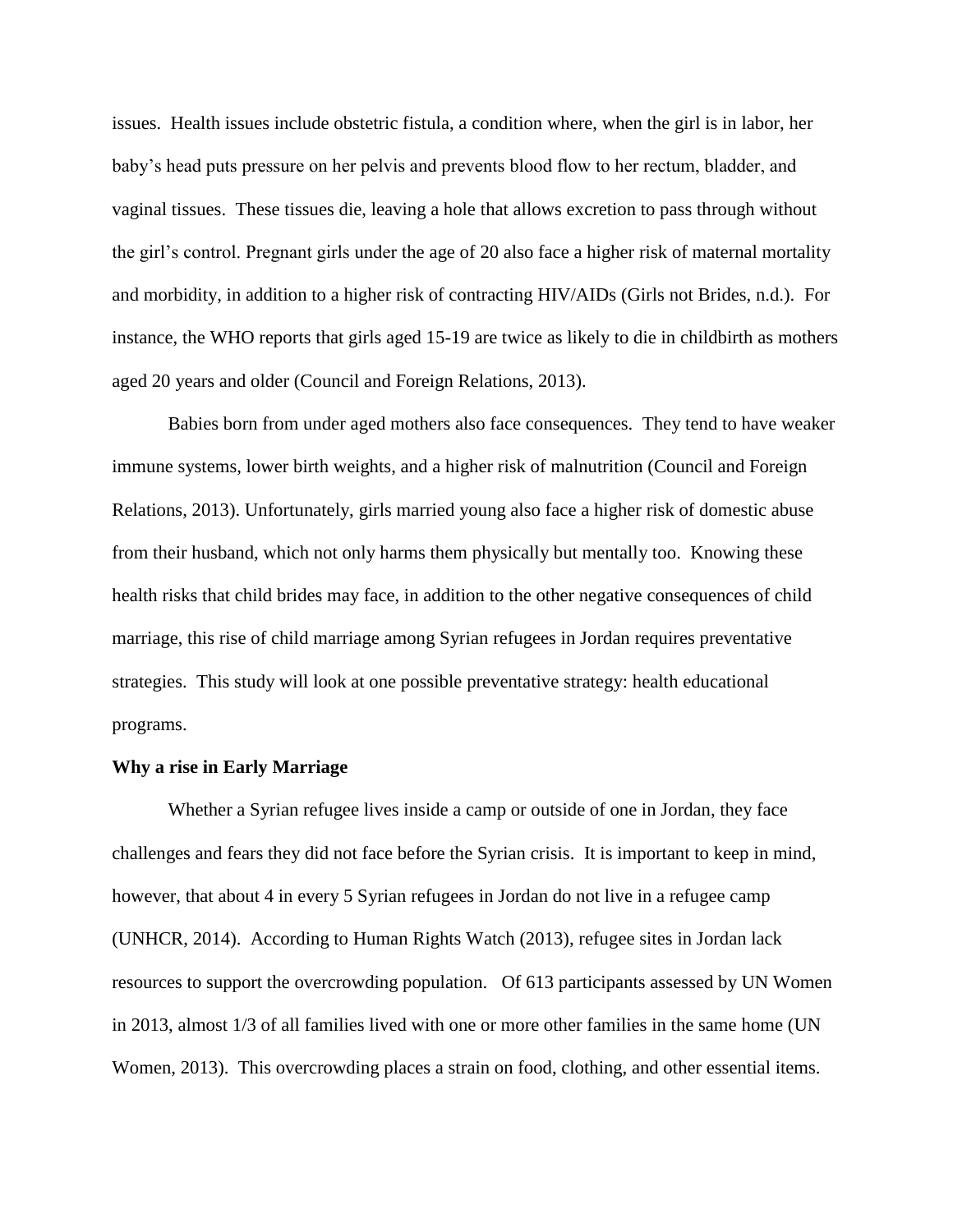With the already limited resources, women and girls do not always have safe access to these resources, such as clinics and schools (Human Rights Watch, 2007). Due to fear for women's safety, male relatives prevent women from leaving the house often, especially in urban refugee areas (Human Rights Watch, 2013)**.**

In addition, Syrian refugees face financial struggles. UN Women claims that the majority of households cannot find any work and therefore depend on their family savings. In one month during the UN Women's study, 70% of households faced unemployment (2013). Based on their living conditions, Syrian refugees choose early marriage as a response to the above factors. For example, refugees hear rumors of rapes and kidnappings, particularly in refugee camps like Za'atari, and fear for their daughter's protection. Therefore, marriage provides this protection for the daughter, and families often choose cousins or distant family members as the husband for their daughter. Even though it is less common, some refugee families accept money from men in return for their daughter's hand in marriage (BBC, 2014). A Jordanian midwife named Mounira Shaban, from the Zaatari camp, explained it as, "Some families marry off their daughters because of tradition. Others see a husband as protection for their daughters, but the UN says most are driven by poverty" (BBC, 2014). Despite available services to refugees, accessibility rises as an issue for refugee women, particularly outside of refugee camps. If a woman or her male relative fears for her safety, if she cannot safely travel or afford to travel, and if she cannot find child care, a woman has little chance of ever receiving available receives provided by organizations like UNHCR.

Although the trend of early marriage among refugees causes concern, anyone learning about the matter must keep in mind that not all refugee families choose marriage for their daughters under 18 due to their displacement. In fact, some families avoid early marriage for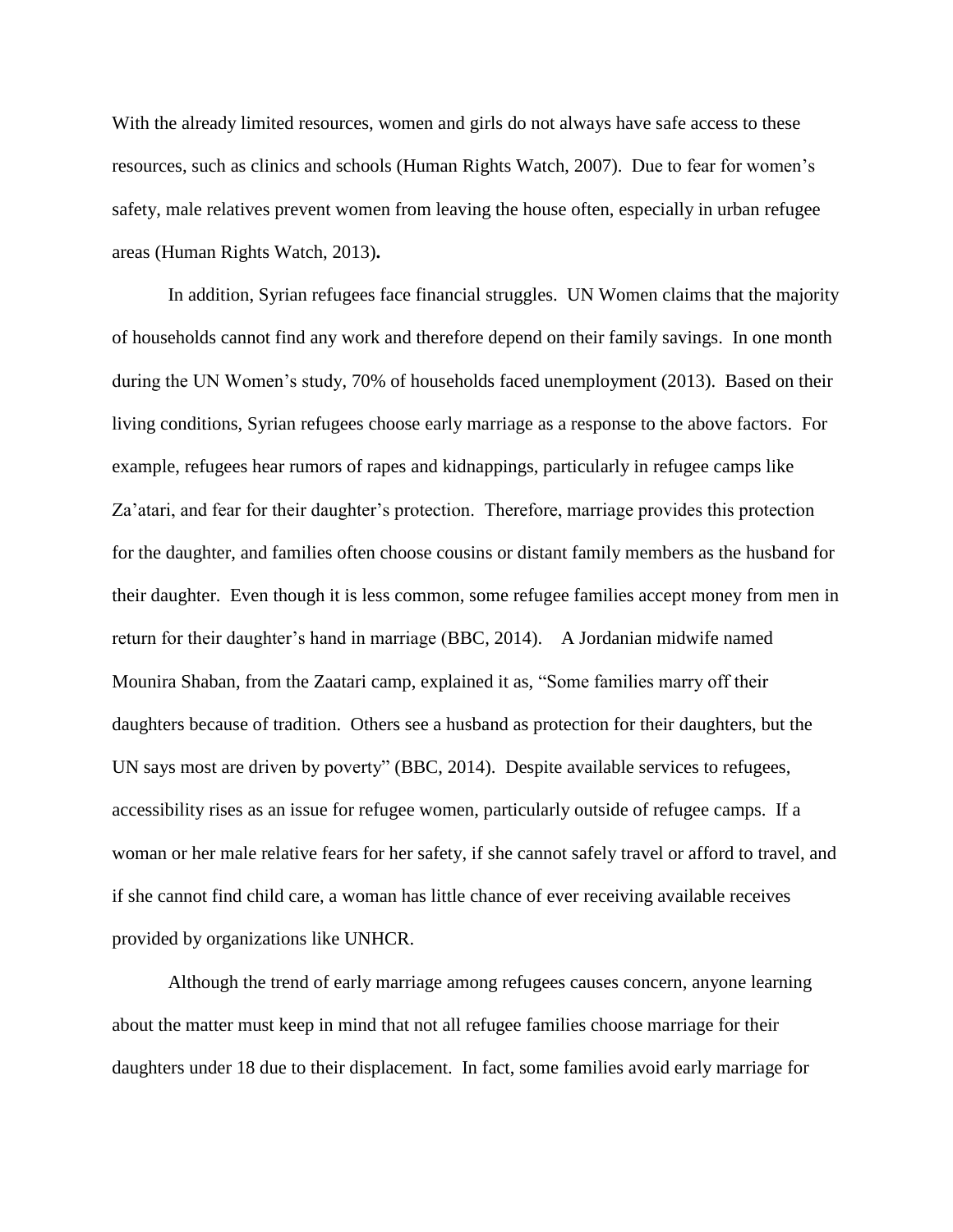their daughters because of their displacement. Abu Nizar, a refugee interviewed by Human Rights Watch, explained that he would not marry his daughters in Jordan because he cannot guarantee their rights in Jordan. The family left their identity documents in Syria (2013).

#### **Legality of Early Marriage in Jordan**

By Jordanian law, marriages must involve persons aged 18 years or older, a higher requirement than Syria's law of 16 years for girls and 17 years for boys. However if a shari'a court judge approves the marriage, a child aged 15-17 years may get married (IRIN News, 2012). This approval requires agreement from both the child and the child's legal guardian, and cannot cause discontinuation of education (UNICEF, 2014). UNICEF claims that few married girls complete their education when conducting an assessment of Syrian refugees in Jordan, raising question of how well a shari'a court judge upholds to the mentioned requirements, and if a girl's education ever receives attention from the judge after marriage. Perhaps UNICEF's claim represents unregistered marriages, however, since "Syrian refugees are not uniformly registering their marriages in Jordan…registered marriages provide an incomplete picture." (UNICEF, 2014)**.**

#### **UN Women Study**

To better understand early marriage among Syrian refugees in Jordan, UN Women conducted a study from December 2012 to March in 2013 called *Gender Based Violence and Child Protection Among Syrian Refugees in Jordan with a Focus on Early Marriage*. The UN Women study looked into gender-based violence, education, and refugee access to basic resources and specialized services. This ISP aids this research project because it reveals Syrian refugees' reasoning behind why they or their families chose early marriage. Their reasoning raises questions about what refugees know about the consequences of child marriage, such as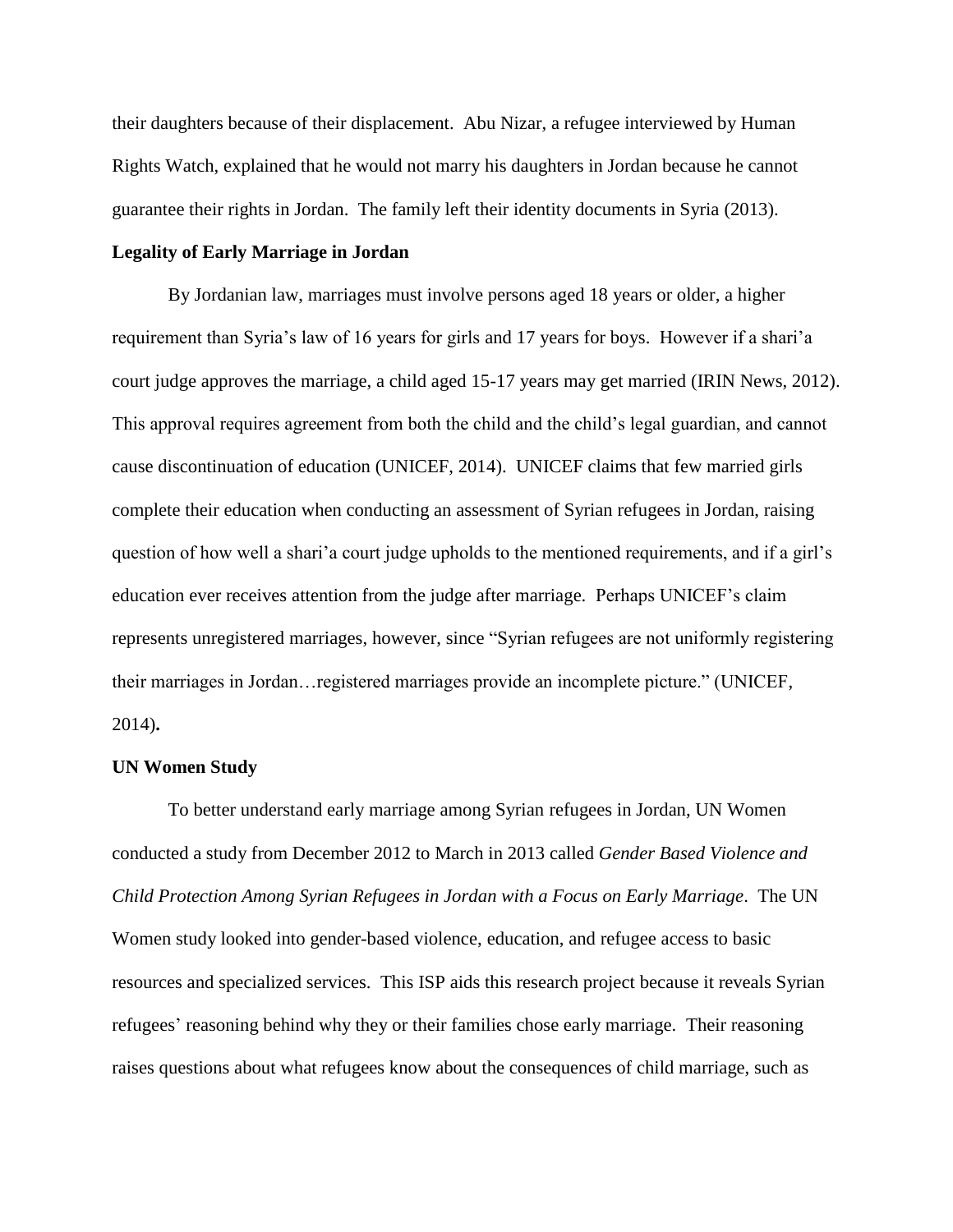health risks, and how the knowledge of these consequences affect families' decision-making of child marriage compared to other influential factors, like financial burden.

The following data results from a questionnaire given to 613 Syrian refugees outside of the Za'atari refugee camp during the UN Women study. Of these participants, 51.3% females and 13% males were married before the age of 18 (most prior to arrival in Jordan). 44% of all participants believed that 15-17 years was the normal age of marriage for girls. The need to provide protection of daughters and the economic benefit of fewer children in the house showed as the most common reasons for early marriage. UN Women also believes that gaps exist in awareness and services focusing on early marriage and its consequences. Knowing this, the proposed independent study project will look at the current services and awareness to better understand these gaps, since this study from UN Women did not focus on this specifically. However, UN Women looked into women and children's access to basic and specialized services and found that they face challenges leaving the home without a male family member. 1/5 of girls never go outside the house, and due to this limited mobility, women and children limit themselves to receiving education and aid. The proposed independent study project will look into the details of current services to understand their accessibility based on this information.

At the end of the study, UN Women proposed possible solutions for early marriage. Solutions related to the independent study project include:

- 1. Raise awareness of parents, community leaders, and policy makers about health and rights implications of girls marrying young
- 2. Donors should support community-based initiatives to change effects of social norms, and long-term programs that address causes of early marriage (this relates to organizations initiating educational programs)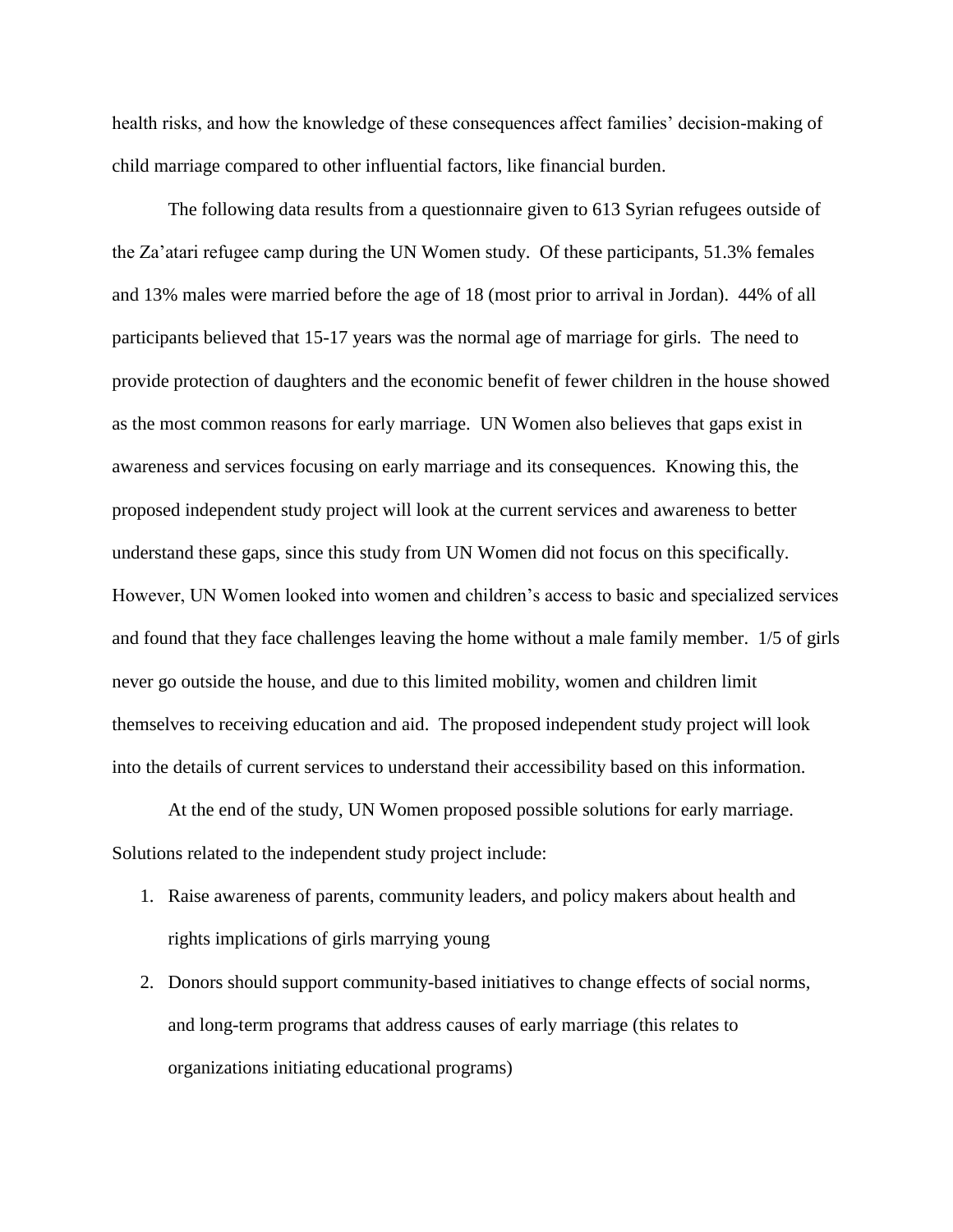3. Service providers should increase efforts for better outreach with information and services

One statement from the study particularly important to note in relation to the independent study project: "Majority of respondents, both male and female, did not think that there were potential negative mental, physical or social consequences of early marriage" (p. 32). Despite this information, awareness of early marriage could have increased over the past year and a half. In addition, this UN Women study does not specify their questions used in the study, especially any questions on health risks regarding early marriage or educational programs about these health risks.

#### **Additional Suggested Solutions**

UNICEF, along with its partners, made goals for 2014 and beyond to ensure the best quality of education for Syrian refugee children. These goals include providing safe spaces for children to attend class, as well as psycho-social programs to address any psychological issues children face (UNICEF, 2014). Human Rights Watch suggested that organizations offering services for refugees, such as awareness programs, must strengthen accessibility to these services. Ways to improve accessibility includes offering multiple services in one location, offering child care, and offering transportation (Human Rights Watch, 2013). The Council on Foreign Relations listed multiple solutions for early marriage, which will require extensive funding, time, trial and error, etc. The list mentioned the following: expand maternal and reproductive health services, expand access to education, spread awareness, and offer incentives to families. CFR also suggests expanding education through ways such as including sexualhealth topics into lesson plans and aiding girls' families with school enrollment and financial assistance (Council and Foreign Relations, 2013). Nice Nailantei Leng'ete, an advocate from a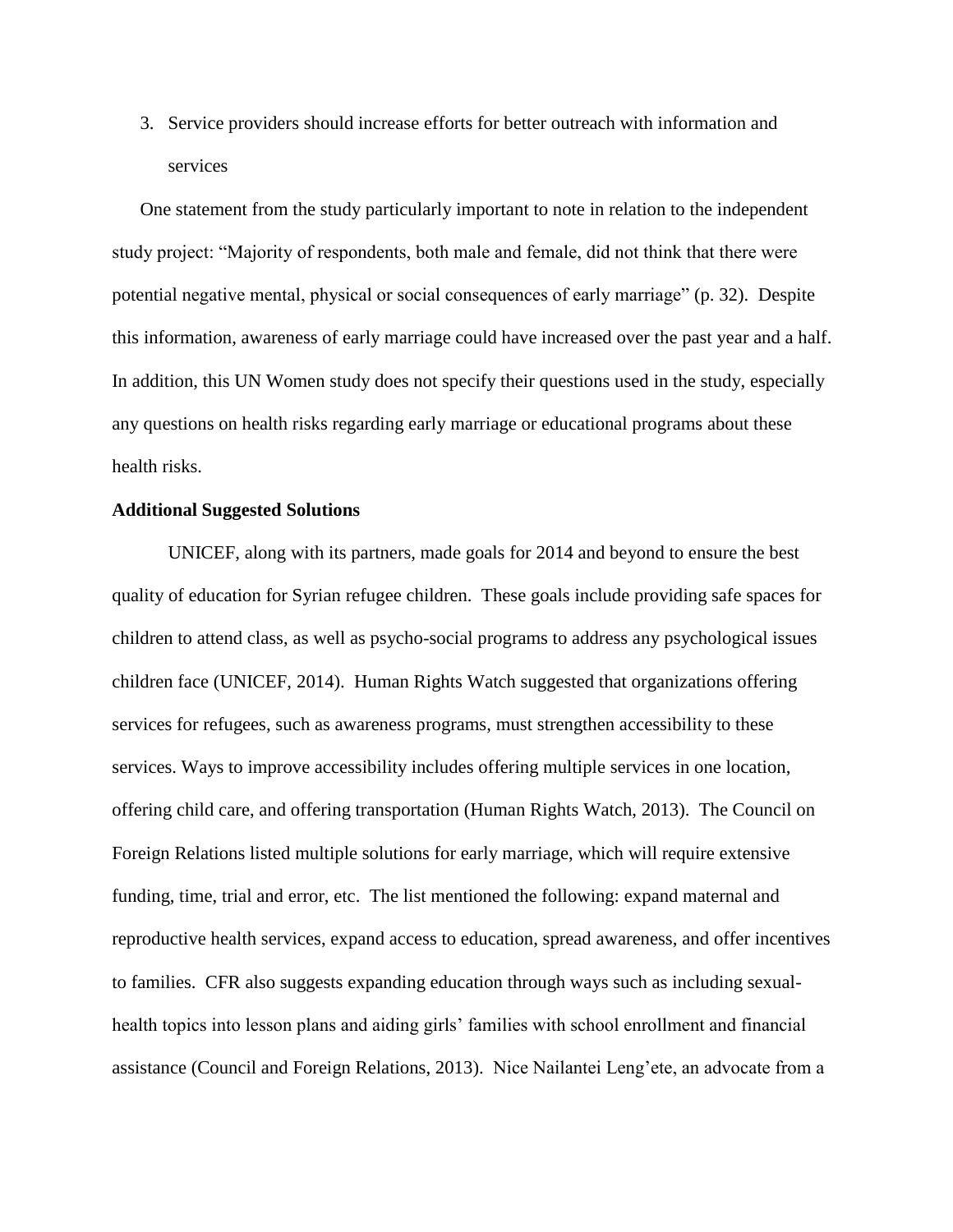Maasai Community who escaped child marriage, stated her belief of how to approach solving early marriage, "You don't just import and tell people what to do. Everyone needs to get informed and let the decision come from them," (Girls not Brides Organization, 2014).

#### **Criticism of Suggested Solutions**

Solutions to prevent early marriage, such as the ones mentioned above, sound appealing but require large amounts of effort and long-term research and analysis. For instance, UN Women's suggestion to raise awareness among community members, families, and policy makers about the health implications of early marriage may not show a change in the trend of early marriage for several years. This study hopes to discover how raising health awareness will impact decisionmaking of early marriage, but health awareness alone may not be enough. In addition, organizations must consider multiple factors before implementing health awareness programs. Factors such as accessibility, sensitivity of curriculum, audience, attracting refugees, and others affect an awareness program's impact.

The mentioned solutions also do not include concrete ways to address the immediate fears and feelings of desperation Syrian refugees face in Jordan. If families give reasons such as financial burden, male protection over females, and overcrowding to marry their daughter early, organizations should also consider finding solutions for these factors until enough evidence shows awareness provides substantial reason to prevent early marriage, hence the purpose of this study.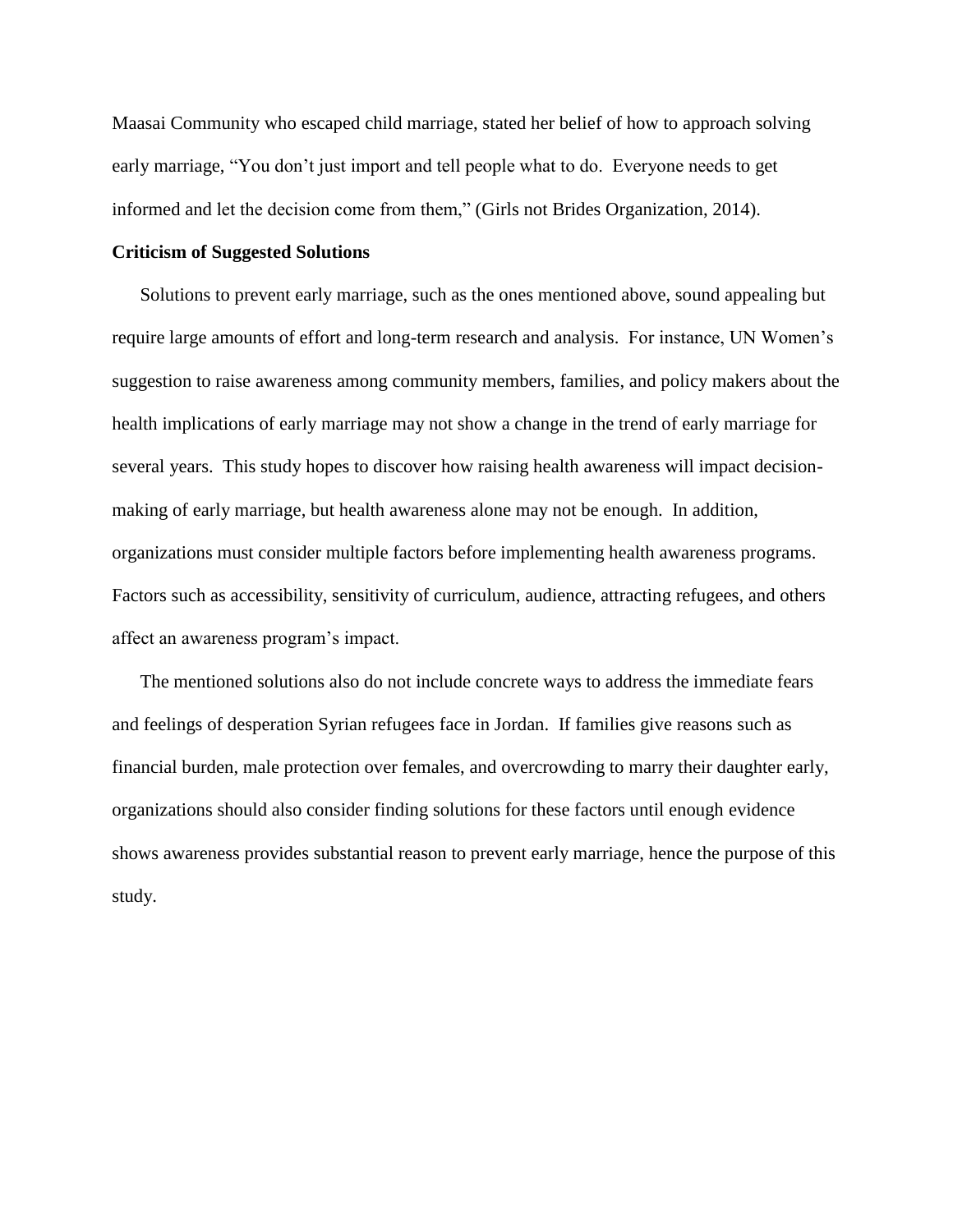#### Methodology

To understand how the knowledge of the health risks of early marriage affects the decisionmaking behind early marriage, a study requires at least a few months and, ideally, a sample of Syrian refugees to analyze before, during, and after health awareness sessions for the most accurate results. However, due to limited time and resources, this study adjusted to a small sample size of Syrian refugees, UNFPA employees, UNICEF employees, and Al-Tkaful healthcare employees through interviews and surveys. Overall, the research data collection did not reach the original goal of around 50 surveys, and the number of interviews of Syrian refugees did not reach the original goal of 7, but the current data will hopefully help future studies. In addition, since the study could not observe refugees before, during, and after a health awareness session to see how the session affected their decision-making, the study instead collected what refugees' believed the effects would be if refugees knew more about the health risks of early marriage.

The study first focused on the interviews with Syrian refugees. The researcher wants to learn about how Syrian refugees consider health risks when deciding early marriage, so hearing their opinion contributes the best understanding. Since refugee camps pose a safety risk for research and require paperwork and approval, the researcher focused elsewhere for research locations. Also, a majority of Syrian refugees live outside the camps, so conducting research in urban areas appeared preferable, although Syrian refugees in camps may face different challenges and live in different conditions that affect their opinion of early marriage. As mentioned before, about 23% of Syrian refugees in Jordan live in the Irbid area, most likely due to its proximity to the Jordan-Syria border (Migration Policy Centre at the European University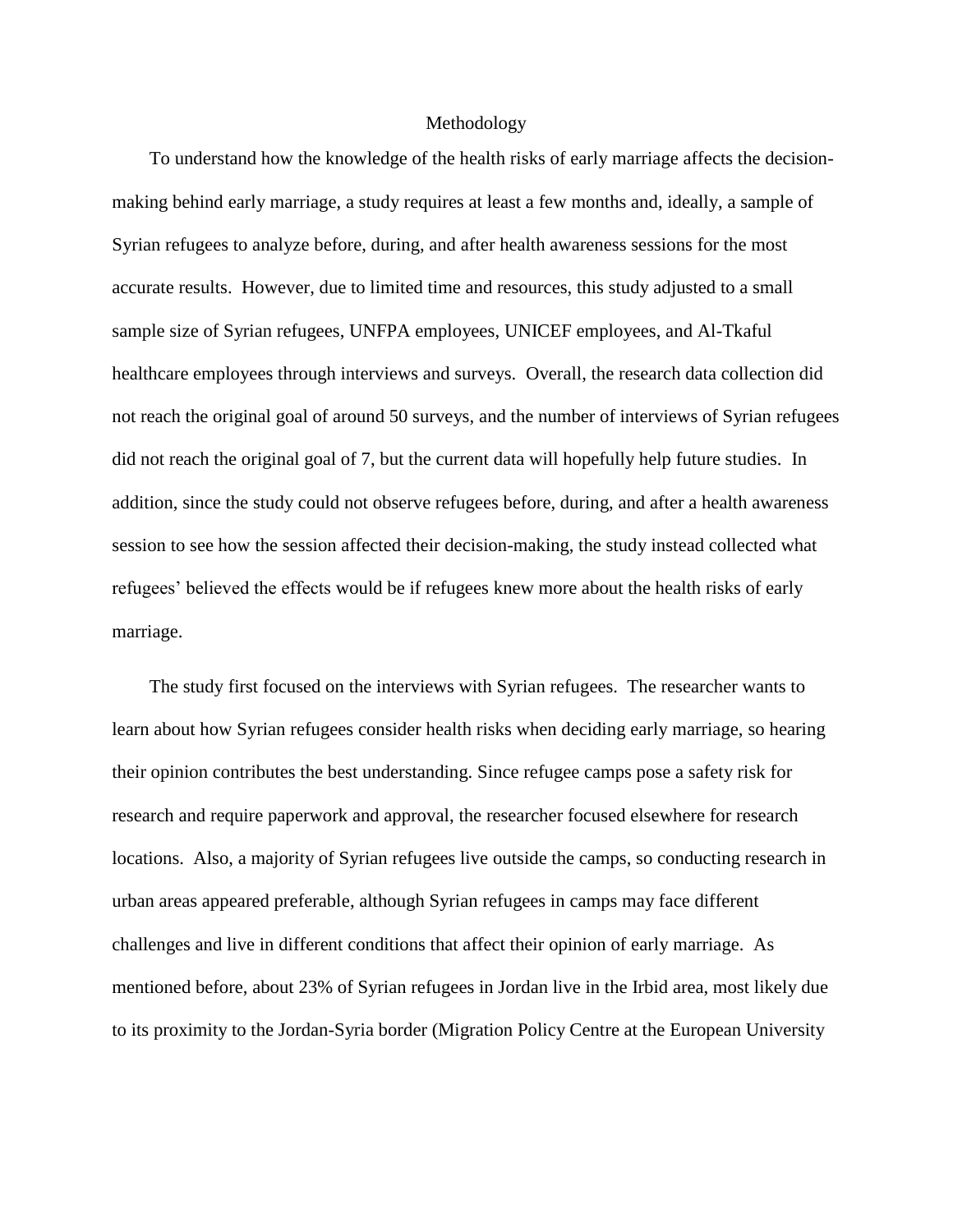Institute, 2014). With this knowledge, interviewing Syrian refugees in Irbid became an appealing option.

Keeping the limited time in mind, the researcher decided to interview Syrian refugees in the Al-Tkaful Healthcare clinic because of its feasibility. This clinic treats Syrian refugee patients who live in the Irbid area, and it required simple paperwork for permission to conduct research in the clinic. Al-Tkaful Healthcare clinic also provided a safe place for the interviews and surveys rather than a Syrian refugee's home. If a Syrian refugee ever felt uncomfortable during an interview or survey, they could leave the clinic. If they felt uncomfortable in their own home during research, they may feel it goes against their culture to send the interviewer or surveyor away, hence why the clinic provided a more ideal research area. In addition, Al-Tkaful Healthcare's employees could answer surveys to add to the data collection of the study. Employees could also help with recruiting patients for the interviews, since reaching out to refugees for interviews occurred on the spot in the clinic. With these reasons, the healthcare clinic proved the optimal place for interviews and surveys of Syrian refugees and employees.

To find employees from organizations that worked with solving or relieving the issue of early marriage, such as UNICEF, the study reached out through email to: UNICEF, UNFPA, International Medical Corps, and Save the Children. With limited time and lack of response from some organizations in time for the study, only UNICEF and UNFPA's participation could contribute to the study. The study looked to these organizations' employees because with their broad work involved with early marriage, they could give information about health educational programs offered to refugees and what programs they planned. Also, these employees' observations of refugees and interactions with them could contribute to understanding refugee's decision-making process behind early marriage.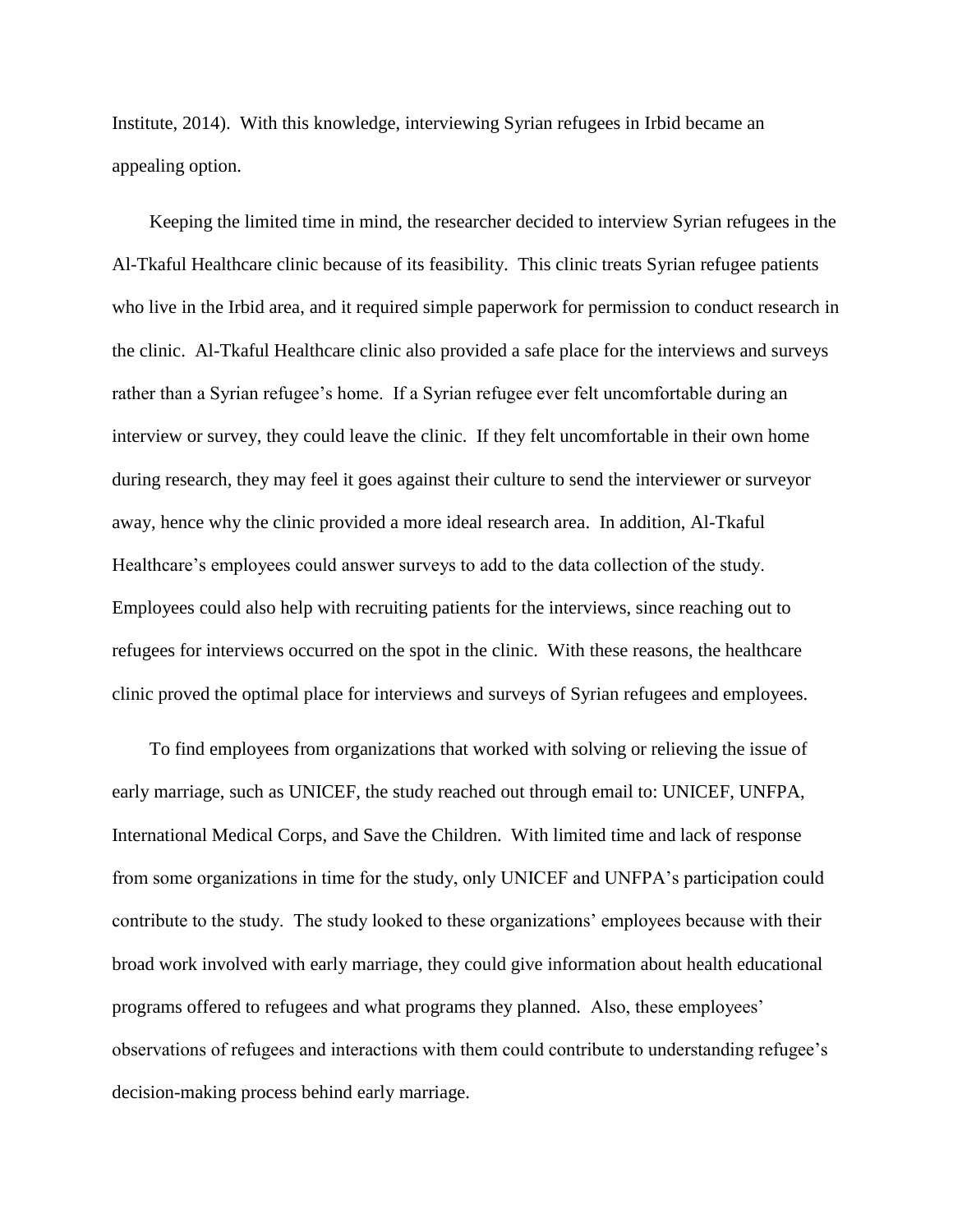This information can support the data collection of the study because it will show where awareness programs are lacking (which areas do not receive these programs, which areas receive them but refugees have little access, etc.) and where they are productive. Although Syrian refugees' opinions contain the most value in this study, the restrictions that come with interviewing refugees prevented the study from collecting the originally planned amount of data. For this reason, interviewing and surveying organization employees will supplement the data collection, plus employees may have experience seeing the effect of current health awareness programs on Syrian refugees' perspectives of early marriage. Interviewing and surveying employees occurred at UNFPA's site in Amman, while surveying the UNICEF employee occurred through email because of limited time and availability. To clarify the structure of the study, the research collected: 2 UNFPA interviews, 5 Syrian refugee interviews (3 individual, 2 together as a couple), 2 Al-Tkaful employee interviews, 18 Al-Tkaful employee surveys, 4 UNFPA surveys, and 1 UNICEF survey.

The first data collection occurred at UNFPA. To protect the identity and integrity of the 2 participants in the interviews, the interviewer explained the purpose and content of the interview before beginning the questions. Then, the interviewer asked the 2 interviewees to read and sign a consent form. This form can be found near the end of this document. The interviewer implemented the same process with the Syrian refugees and the Tkaful Healthcare Center employees for their interviewers. All participants remained anonymous, and the interviewer explained that participants could leave the interview at any time they chose. In addition, the interviewer asked permission to record the participants before beginning the interview. If participants did not want their voice recorded, the interviewer only took handwritten notes.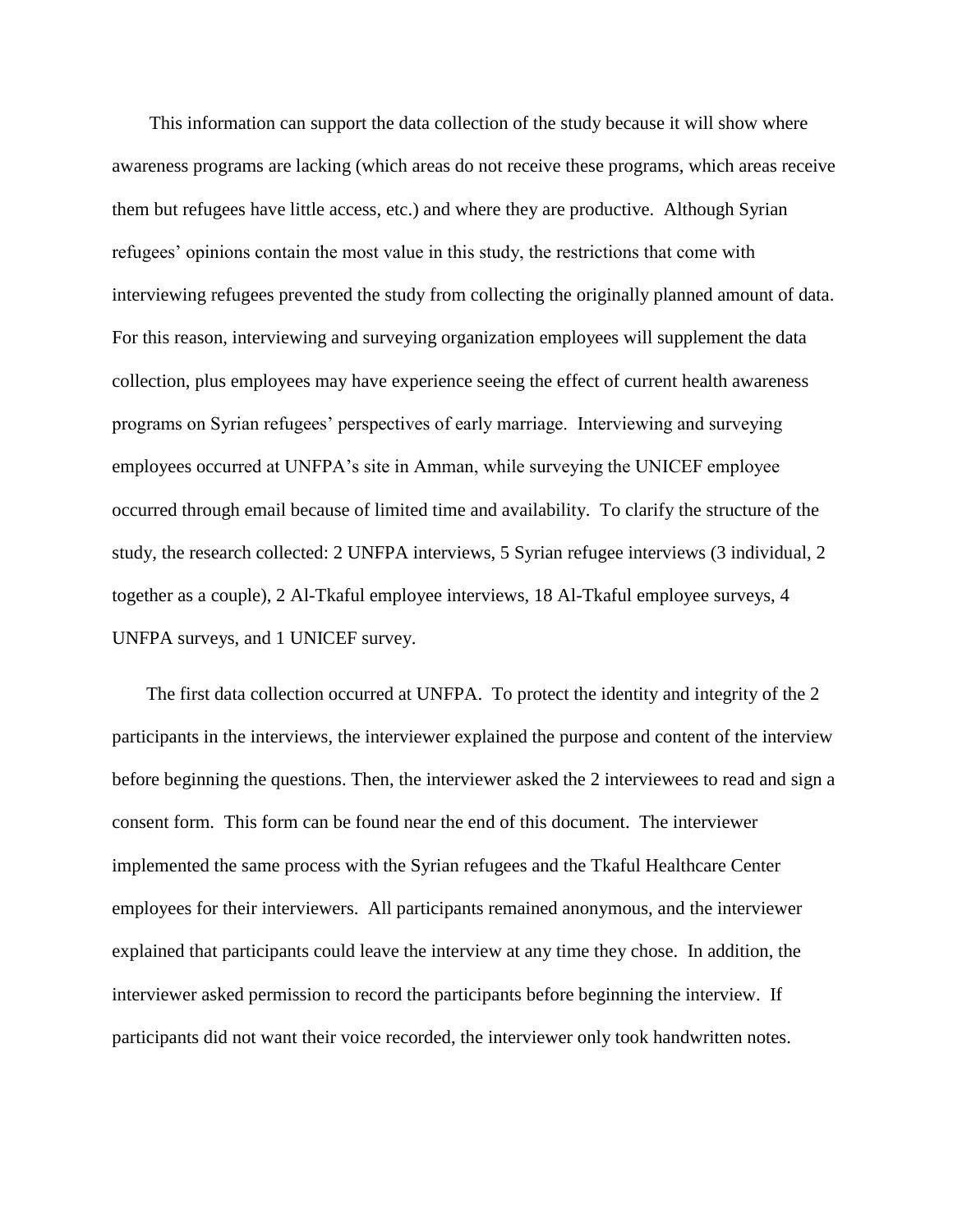Syrian refugees and the Tkaful Healthcare Center employees received consent forms in Arabic, as this is their first language, while the UNFPA employees received consent forms in English. Also, if a participant did not understand the consent form or could not read it, the translator, who accompanied the interviewer for all interviews with Syrian refugees and Tkaful Healthcare Center employees, explained the consent form to the participant. If the UNFPA employees did not understand the consent form, the interviewer explained it verbally. Both UNFPA employees spoke English fluently, and therefore received an English version of the consent form.

For surveys, the researcher obtained verbal consent from all employees, and email consent from the UNICEF employee. The researcher gave out English surveys to the UNFPA employees and UNICEF employee, as all these employees could read and write in English at a high level. Al-Tkaful employees received Arabic surveys, as their level of English would not guarantee the most accurate responses for the survey. If Al-Tkaful employees did not understand the survey, the translator would verbally explain the survey question by question to the participant to ensure they understood each part. The beginning of all surveys included a short explanation of the purpose of the study, so that participants knew the main idea of the survey before beginning. All participants had the option to stop their surveys if they felt uncomfortable or if they did not want to answer the questions.

Although data collection in this study included some high quality responses from participants, challenges arose that prevented the study from reaching its ideal quality of data. Regarding the interviews for employees from organizations involved with Syrian refugees, many organizations did not respond until several weeks after the initial email. Late responses prevented data collection in time to finish research; however, future research can further this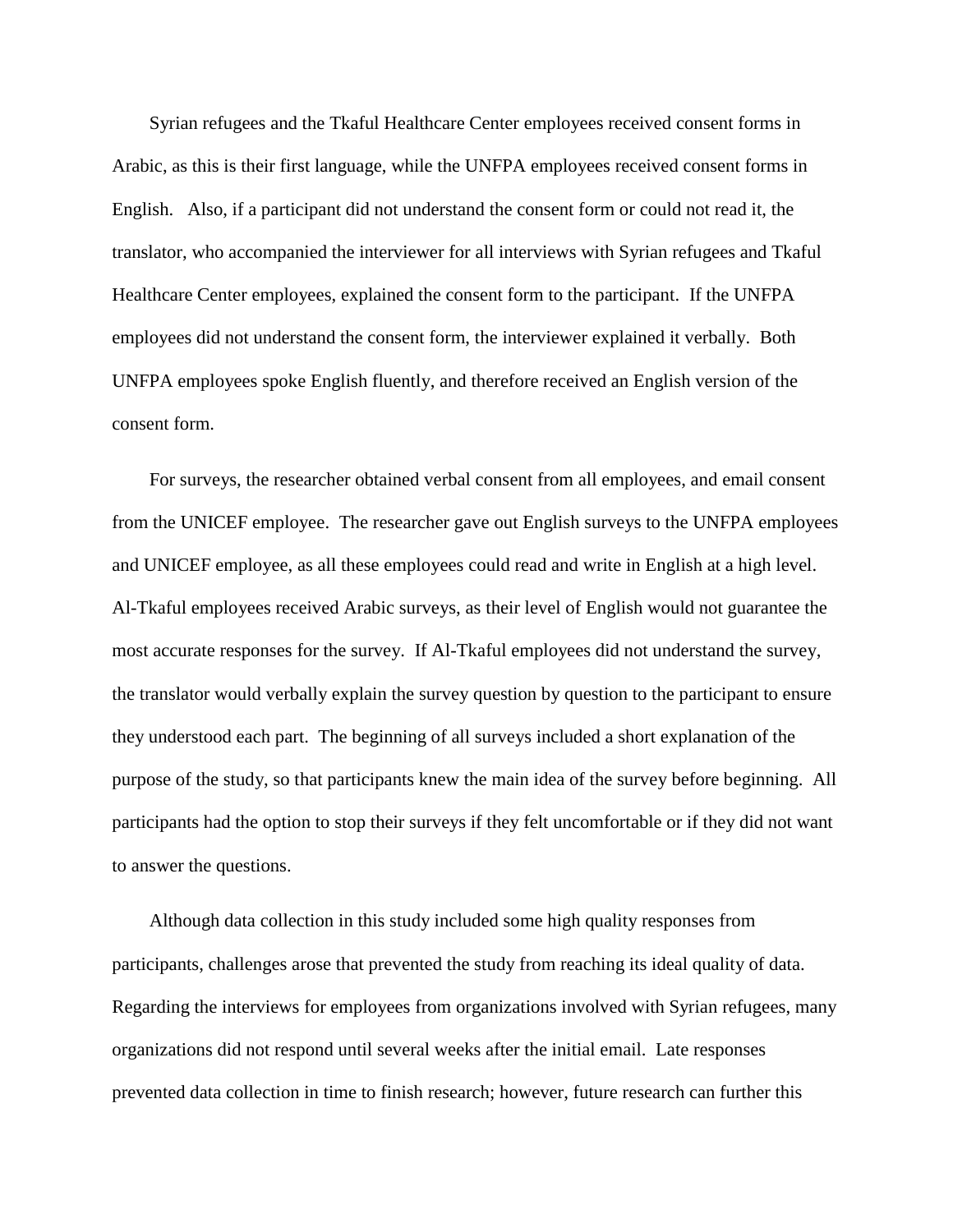study by contacting these organizations again for data collection. Additional organizations that future studies could contact include: Save the Children, UNHCR, and International Medical. Also, the organizations that contributed to the study, UNFPA and UNICEF, could not supply all possible information because of limited time. UNICEF, for instance, has multiple employees with knowledge and experience with early marriage, so further studies could conduct interviews with these employees and send out several surveys.

Challenges rose with interviewing Al-Tkaful employees because after conducting all refugee interviews, the researcher found very few employees at the clinic who had experience with early marriage. Not all employees came to the clinic during the days of the research, and many employees felt too occupied with work and could not give time for an interview. Therefore, the two employees who participated in the interviews did not have very much experience with seeing early marriage among Syrian refugees. Another obstacle rose while interviewing Syrian refugees because without actually implementing a health awareness program, the interviewer could not question the effects of the program on refugee's perspectives without asking for speculation. For instance, when asked about how understanding the health risks of marriage may affect their decision-making, refugees could only give speculation about their thoughts and others' thoughts if they learned of these risks. Finding refugees who had the time to interview became difficult because the interviewer requested their time on the spot rather than planning the interview ahead of time with them. Of course, planning these interviews ahead of time with Syrian refugees lacked feasibility.

Surveys became a challenge because the researcher aimed to retrieve around 20 surveys from UNFPA, but due to employees' busy schedules, only 4 could fill out the survey. Also, lack of time with UNICEF resulted in only 1 survey, through email. Employees from these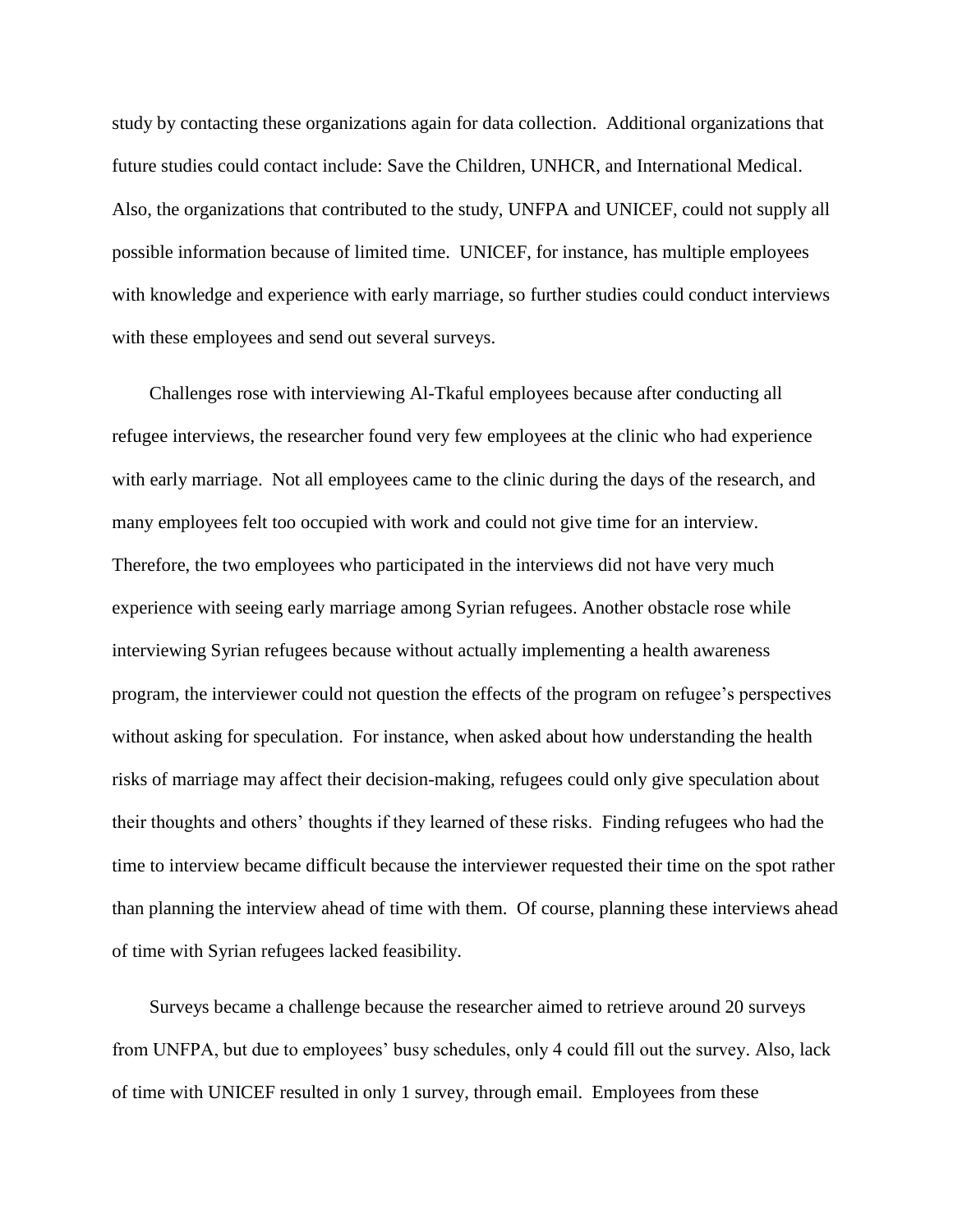organizations also felt that they should only fill out the survey if they were heavily involved with early marriage among Syrian refugees. If they did not have strong experience, they did not fill the survey out, which unfortunately limited the number of responses. Granted, employees with strong experience give high quality results, but even employees without strong experience understand what awareness programs their organization offers, so their responses matter too.

The original plans of the study aimed for about 50 surveys, as said before, because around 20 would come from UNFPA, 20 from the Al-Tkaful clinic, and around 10-15 from UNICEF. However, due to the challenges mentioned above regarding employees' busy schedules and their lack of experience with Syrian refugees, only 23 contributed to the study. This hurt the scope of the data, since a large number of responses may better represent what employees believe should happen to help prevent early marriage. However, this number does not necessarily hurt the quality of the data, since most of the quality of the data comes from the Syrian refugee interviews. Also, the survey originally had more questions inquiring what employees suggested to solve early marriage. However, by the time plans became set to send out the surveys, the survey needed to narrow its focus more on just health awareness programs as a possible solution.

For the interviews of employees, the interviews of the UNFPA employees did not satisfy all originally planned questions because the employees had meetings to attend and could not finish the interviews. The interviewer asked these originally planned questions, but could not ask as many additional questions as desired. These additional questions include questions based on what the employees said to further understand their opinion, not questions on the interview guide as attached to this document. This hurt the quality and depth of the data, as perhaps more inquiries about employees' opinions could better explain their views.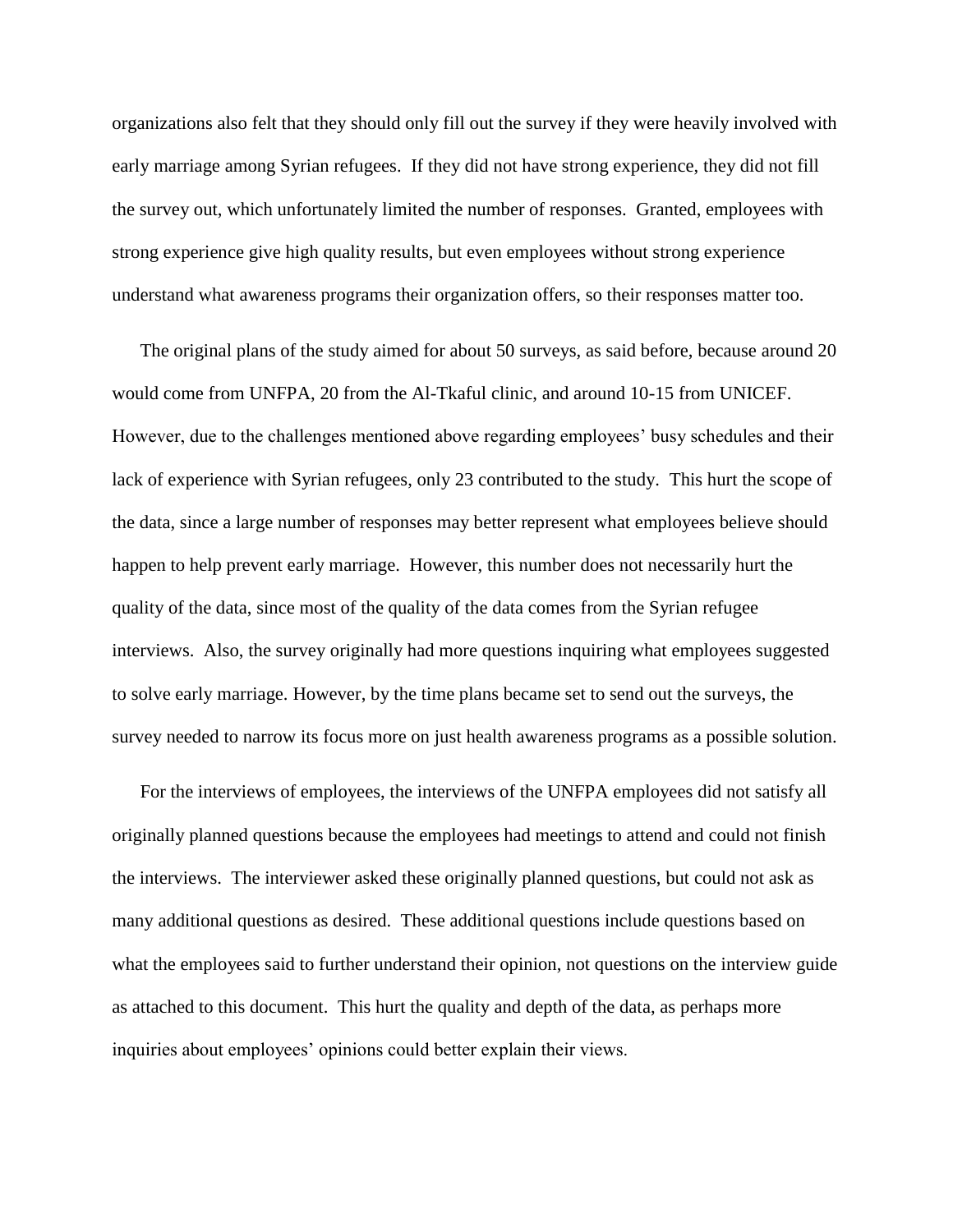For the interviews of the Syrian refugees, the translation from the interviewer's questions to the translator's explanation sometimes caused confusion for the participants. To better clarify the questions, the interview changed some questions, but these questions may have restricted how freely a participant could answer. For instance, if a Syrian refugee did not understand the question, "How would knowing the health risks of early marriage affect the decision-making of early marriage among your family and friends?", re-wording the question in a way like, "How would your family feel about early marriage after knowing the health risks?" may lead the refugee to say they would feel against early marriage. This obstacle hurts the quality of the data because participants may answer differently if they considered all factors that affect the decisionmaking of early marriage rather than just considering how knowing the health risks makes them feel about the issue.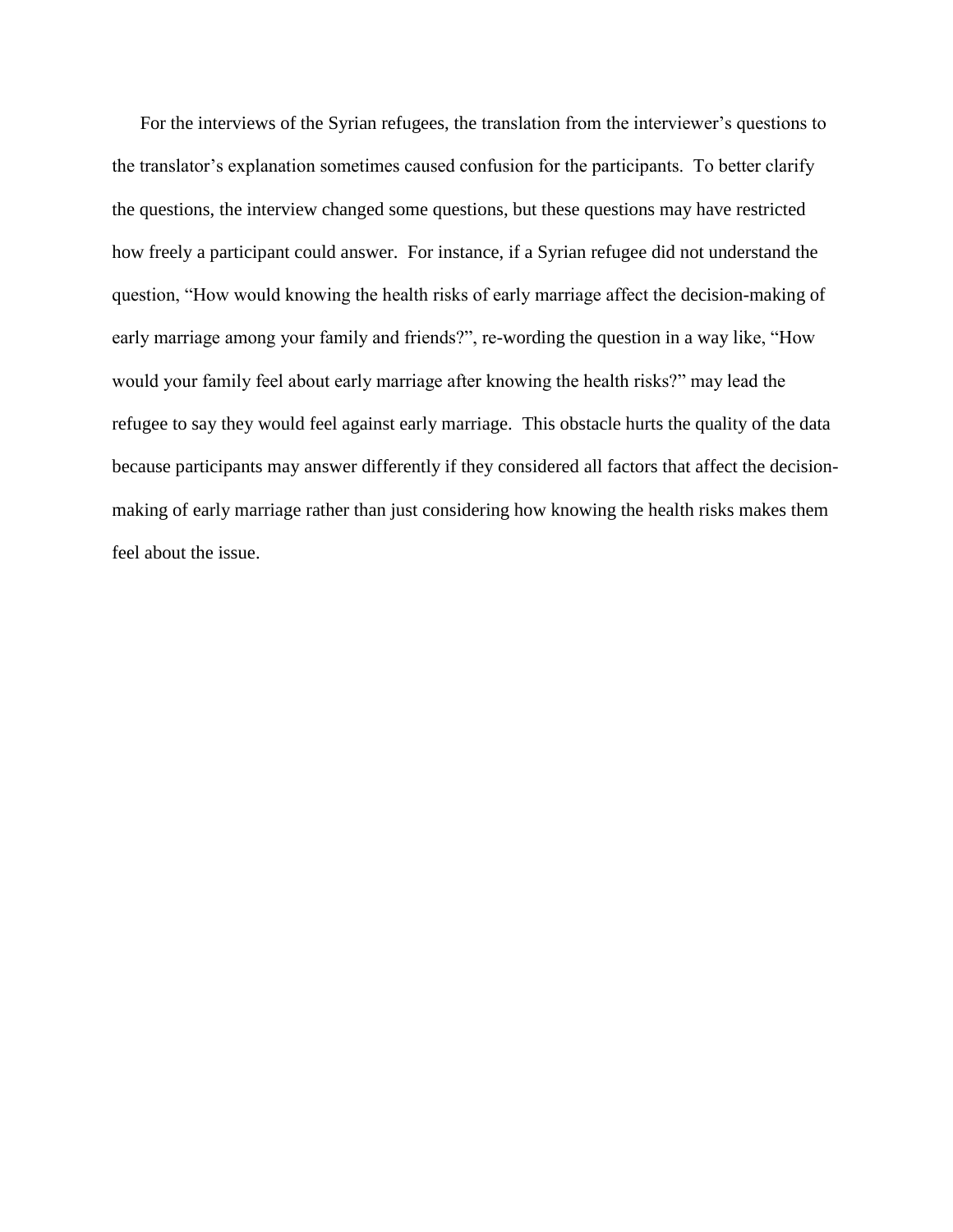#### Results

#### **UNFPA Interviews**

The 2 participants of the UNFPA interviews will remain anonymous and therefore called UNFPA employees, as they agreed to be affiliated with UNFPA in their interviews. First, the two employees described their background at UNFPA, as both have experience with early marriage. Then, participants answered questions regarding the study's focus of health risks and early marriage. The interviewer began by asking what the employees believed Syrian refugees knew about the health risks of marriage and from where that knowledge comes. One employee explained that through one study's survey they heard about at a conference, many Syrian refugee women surprisingly knew a lot about the health risks such as childbirth complications and a higher risk of violence. Unfortunately, despite this knowledge, these women still felt pressure to choose early marriage. This pressure comes from both the husband and from the family's living situation, like their financial status. In fact, based on one UNFPA employee's opinion, the Syrian crisis causes so many pressures on refugees to marry their children early that organizations should focus less on preventing early marriage and more on preventing early pregnancy since these pressures influence refugees so strongly and may not go away any time soon.

When asked about health awareness sessions offered to Syrian refugees on the health risks of early marriage, the UNFPA employee explained some of the currently implemented programs. The following details of the programs come from both the interviews and UNFPA Jordan's website. UNFPA offers different health awareness programs in partner with other organizations. One program called Safe Spaces, in partnership with the Institute for Family Health, offers Syrian refugee girls some safety awareness programs in addition to other services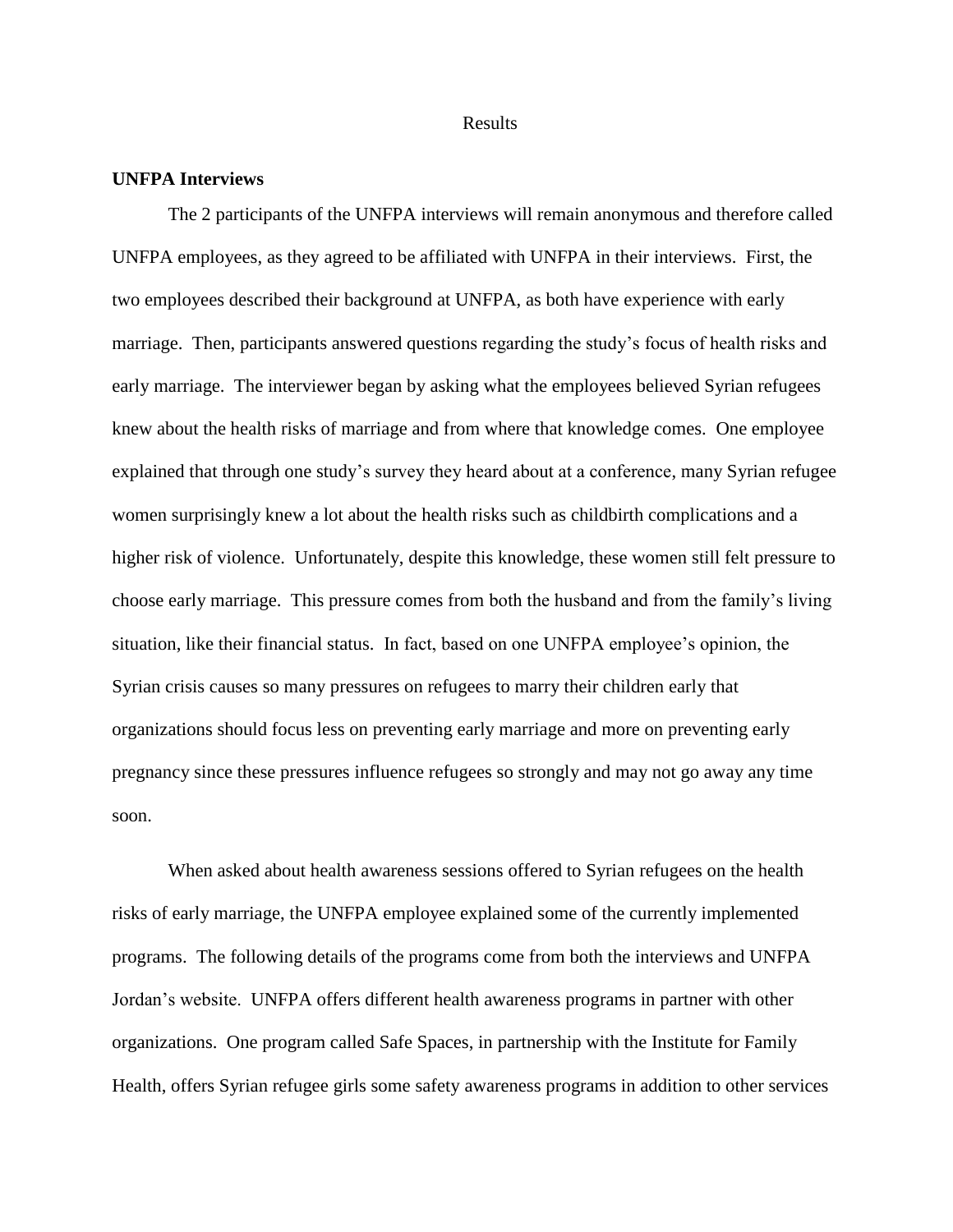like psychosocial support. 8 of the 17 safe spaces are camp-based. Awareness programs talk about women's rights, gender-based violence, and similar topics. In partnership with the Ministry of Health, Jordan Health Aid Society, and others, UNFPA provides reproductive health education to all refugee camps and 10 governorates in Jordan. As part of UNFPA's seventh country program, a project called Shobak Sehetna teaches youth about reproductive health in youth centers. Another program, called Shababna, teaches university students about reproductive health. Alongside the Ministry of Health, UNFPA offers awareness activities to women and girls in 17 comprehensive centers and National Women's Healthcare Center. In response to the Syrian crisis, UNFPA supports reproductive health clinics that offer awareness sessions and education to its patients. Health education includes family planning, early pregnancies, and breastfeeding. UNFPA also has a program called Y-peer education, which teaches youth about early marriage and trains young Syrians inside camps to reach out to their peers and teach them about topics such as reproductive health and gender-based violence (UNFPA, n.d.).

Another campaign, Amani, focuses on child protection and gender based violence. Supported by organizations like UNFPA, UNHCR, and UNICEF, this campaign teaches communities about how to protect children and adults from violence through messages and images of a girl named "Amani" and her family. The campaign recognizes early marriage as one of the forms of sexual gender based violence. Amani gives Syrian refugee communities multiple messages on how to protect children from early marriage. These communities can distribute the messages through learning spaces, local radio, health clinics, and many other methods that also cater to the population of Syrian refugees unable to read. Amani provides messages supporting children, and separate messages supporting adults. Messages include: "Delaying a first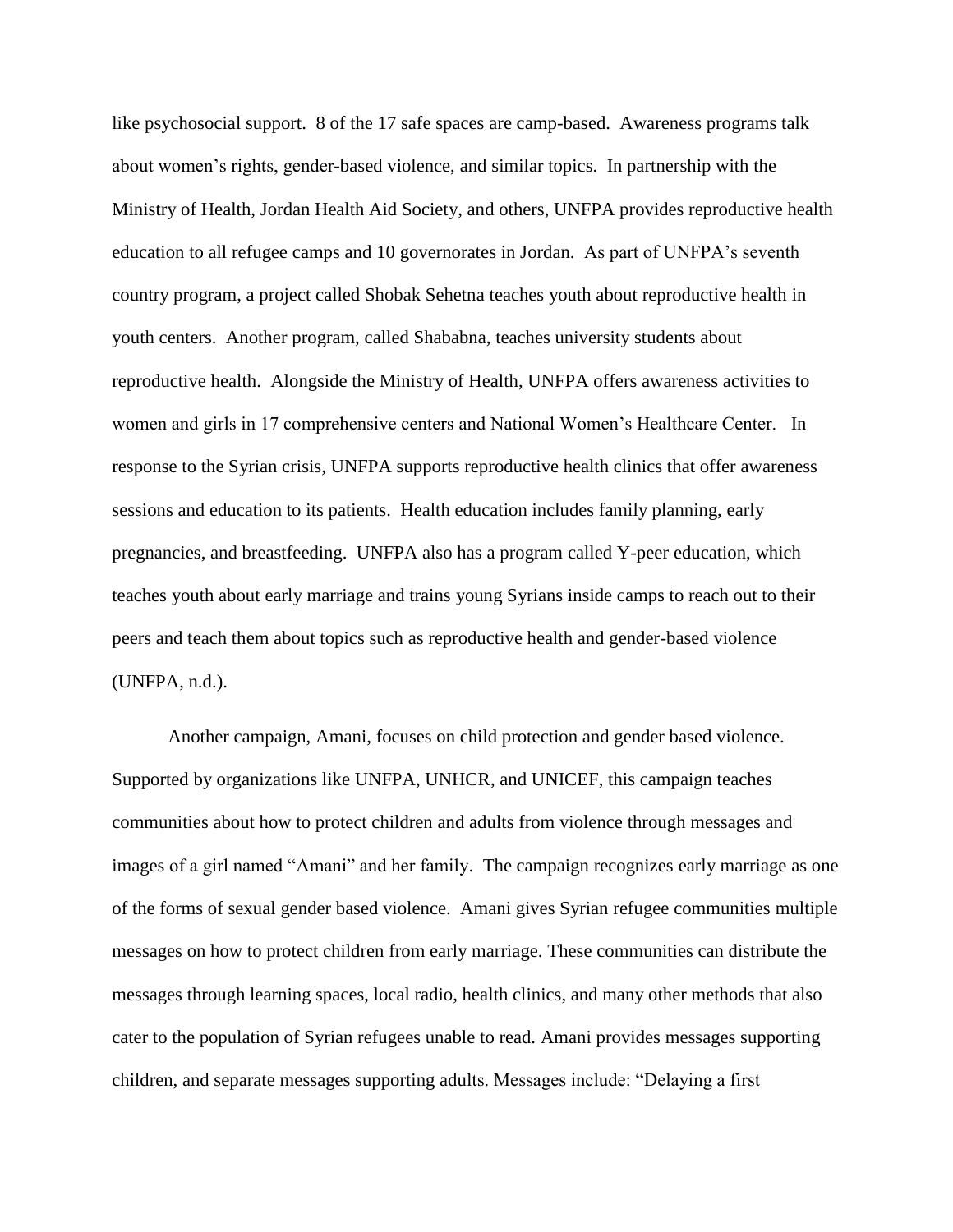pregnancy until a girl is at least 18 years of age helps to ensure a safer pregnancy and childbirth" and "In some cases, the offer of marriage…may result in abuse or abandonment of the bride". The campaign also offers contacts for Syrian refugees if they are planning an early marriage so that they can learn more information before making the decision (UNICEF, 2014).

Regarding the demographics of these health awareness programs, one UNFPA employee said that mostly women and the women's children attend the sessions offered in refugee camps. Men do not attend the sessions as often for different reasons such as work. However, some sessions take place in the afternoon so that working men can attend as well. With that said, one UNFPA employee explained that women do not usually make the decision of early marriage without their husband, so attendance from men at these sessions is important. Unfortunately, measuring the effects of these awareness programs on Syrian refugees' perspective of early marriage becomes difficult and so far, no concrete study looks at the effects. Discussed later in this study, the 5 Syrian refugees who participated in this study did not know of any health education programs, and with hundreds of thousands of refugees living in Jordan, organizations like UNFPA face a large population that they may never fully reach, especially with limited funding and resources.

When asked about refugee awareness of these health programs, one employee explained that people spread the word throughout the community, and sometimes radios or even social media tell refugees about the programs. Some posters, found on UNFPA Jordan's website, show maps of the locations where women can go for reproductive services and education. In terms of access, some programs are located in schools as an easy and safe place for families to gather. Other programs occur in healthcare facilities, which an employee noted as better than a facility just affiliated with psychiatry to save families embarrassment. Most women require permission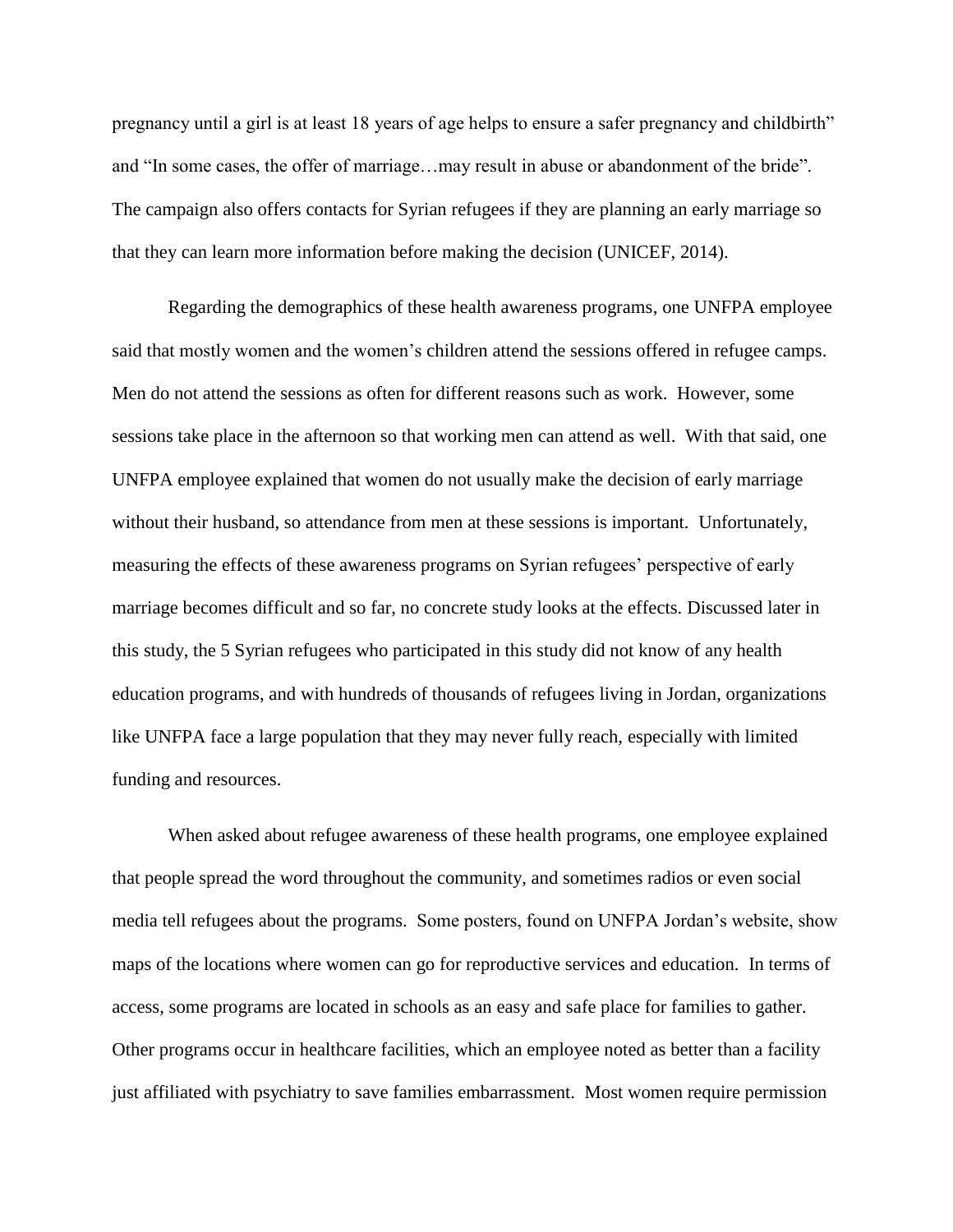from their husbands before they can leave the house and visit a clinic, but the employees said that usually, husbands allow this.

One UNFPA employee wanted to make it clear that although early marriage rises as a trend among Syrian refugees in Jordan, some families choose not to marry their daughter young due to the current crisis. The media does not expose this trend like it exposes the rise of early marriage.

#### **Syrian Refugee Interviews**

The study interviewed 2 women individually, 1 man individually, and a married couple. They will be called: Woman 1, Woman 2, Man 1, and the couple.

Woman 1, age 27, came to Jordan from Da'ara around 3 years ago with her family. She currently lives in a house in the Irbid area. When asked if she knew anyone married under the age of 18, she answered that her sister was married at age 16 and is pregnant now at age 17. Woman 1 was married at the age of 17. Both women got married before coming to Jordan, and they married this young because in their village, this pattern is tradition and happens often. Woman 1 emphasized that the girl can choose not to marry if she wants to continue her studies. She also explained that the tradition of early marriage continues in Jordan, as she sees it often. In her opinion, Syrians do not feel more pressure to get married young just because of their displacement.

Woman 1 does not know about the health risks of early marriage, but she would no longer have acceptance of early marriage if she knew there were risks involved. She would also tell her friends and family about the health risks, and she thinks they may change their beliefs based on what she told them. Woman 1 does not know of any programs that teach about the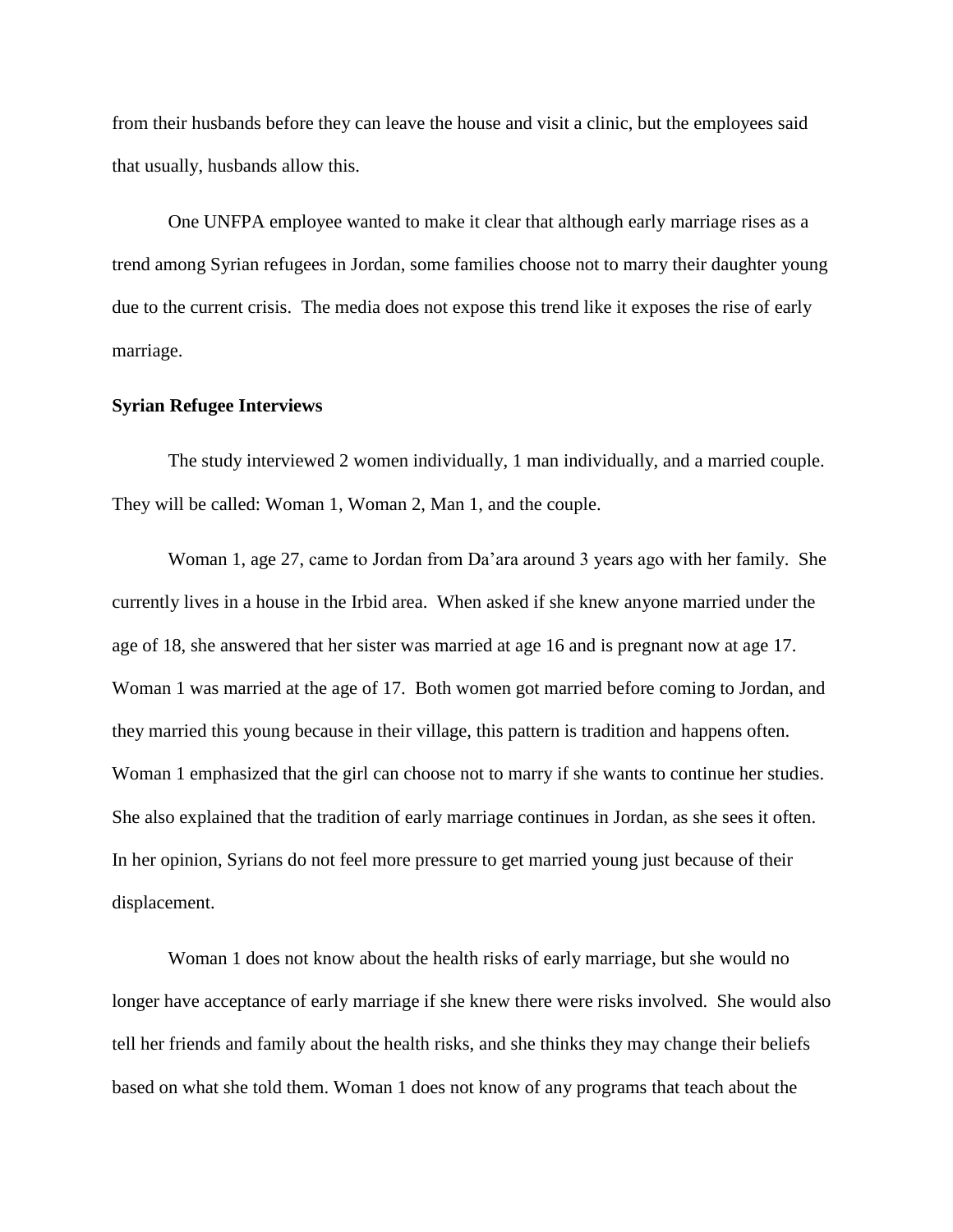health risks of early marriage. She only knows of a program about domestic violence offered by Al-Tkaful Association.

Woman 2 did not give information about when she came to Jordan, but she lives outside of a camp in a rented house. This woman was married when she was 14 to her cousin. Her family made the decision, but if she could go back in time, she would say no. At the time, she was too young, and thought that getting married only meant she would wear a dress. Woman 2 sees early marriage increasing among Syrian refugees in Jordan. She said that for the past couple of months, more girls at the age of 14 get married, and most of these marriages are between Syrians. Woman 2 does not know about the health risks of early marriage, other than from her own experience, including the risk of domestic violence. If she knew the health risks now, she would not want to marry her own kids before the age of 18. She believes that people like her under the age of 30 may feel the same if they knew about the health risks. However, she thinks people above the age of 30 would never change their mind about early marriage, no matter the health risks. She explained that people above 30 only have influence about the decisionmaking of early marriage if they are the parents, but grandparents do not have as much influence. In Woman 2's opinion, health education programs could help prevent about 50% of early marriages.

Man 1 came from Syria 3 years ago from Dara. He lives in a rented house in Al-Ramtha. As the previous participants mentioned, Man 1 said that marriage under the age of 18 was very common in his village, and his wife was married at the age of 17. Usually, the parents will decide, but the girl can accept or not. When asked why people choose early marriage while finding refuge in Jordan, Man 1 explained the pressures of displacement. He said many people are in fear of their security, and they face many hardships. Man 1 that many refugees marry their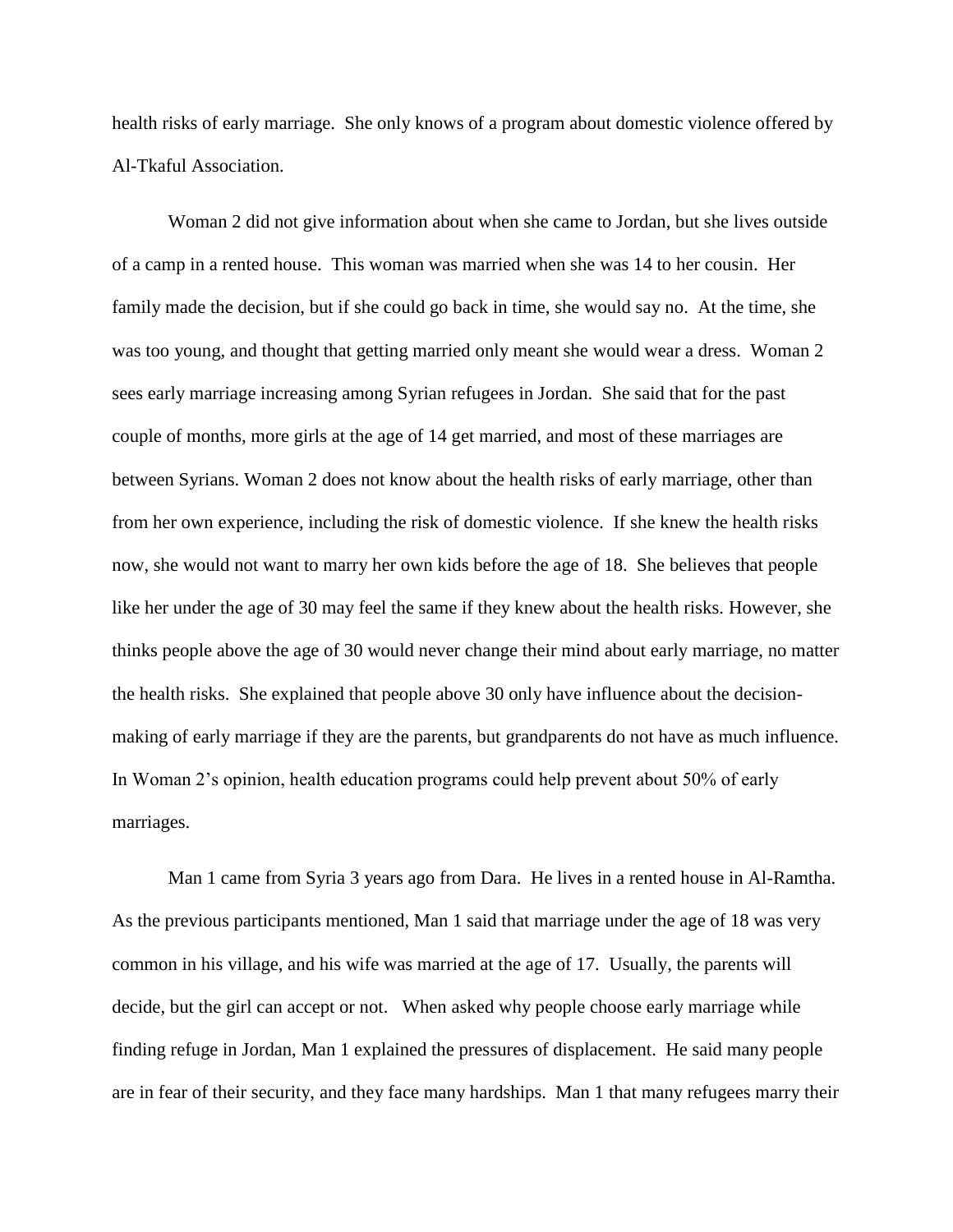daughters to other Syrian refugees because of the fear that Jordanian people will try to marry their daughters for enjoyment only. Despite Man 1's knowledge of people married under the age of 18, he did not know of the health risks of early marriage. He believes that if Syrian refugees learned of the health risks, they may accept the idea, but not all would stop this tradition. For him, he would disagree and avoid early marriage for his children if he knew more about the health risks. Man 1 does not know of any health education programs that teach about early marriage health risks. He believes if these programs existed, about 70% of people who attend would change their minds about early marriage and avoid the tradition. He would attend if these programs existed. After interviewing Woman 1, Woman 2, and Man 1, all believe they would avoid early marriage if they knew of the health risks, but none believe that everyone else would avoid it as well, just some. Although the participants may speak truthfully, this could also reflect a social desirability bias.

The couple came to Jordan in August of 2012 after their house was invaded and destroyed. They currently live in a village area of Irbid. They see early marriage a lot, and they married their own daughter to her cousin when she was 14 years old because they wanted to protect her. The day before the interview, the couple discussed their 12 year old daughter to be married soon. Since school is far from their home, the couple fears for their daughters' protection, and so they believed marrying her would keep her safe. They do not think their 14 year old daughter was old enough to understand the marriage when it happened. When asked about the health risks, the couple said they knew about pregnancy complications, and they considered this before deciding to marry their daughter off, but several factors overruled this. They believe their daughter is more mature than her age, they fear for her safety, and they do not have enough money to support their whole family. In addition, the family is not in their home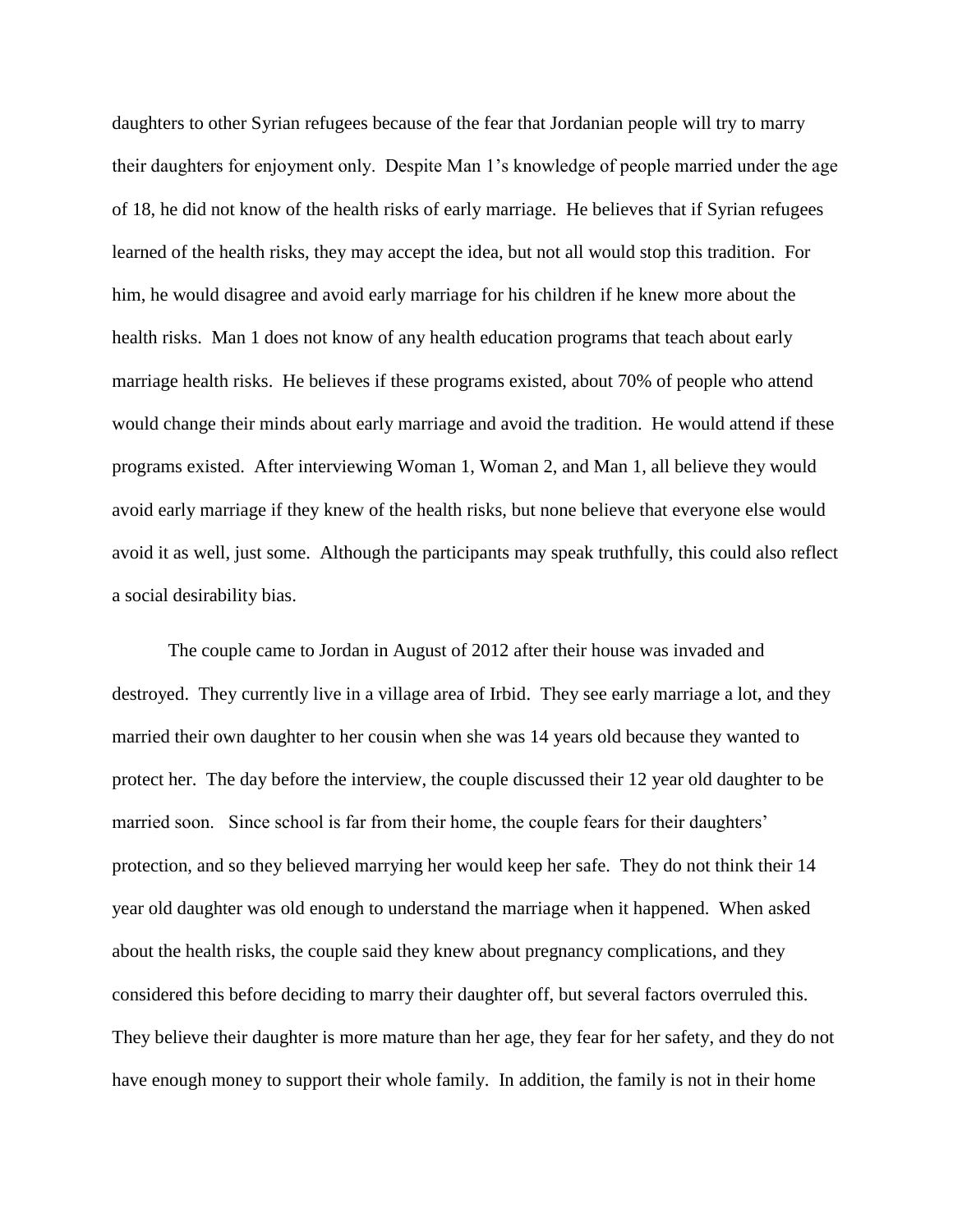country, and they believe they have no rights as Syrians. If a Jordanian attacks their daughter or themselves, the law will side with the Jordanian no matter the circumstance, in their opinion. They are afraid a Jordanian may attack their daughter, and if they complain, they may get kicked out of Jordan. For these reasons, the health risks of marriage were not important enough compared to their fear of safety.

#### **Al-Tkaful Interviews**

Al-Tkaful employees will be called Employee 1 and Employee 2 to maintain anonymity. Employee 1 noticed girls around the health clinic that looked under the age of 18 and were married, but they did not see these girls pregnant or with children, so they have not noticed what health issues these girls may suffer, if any. The employee knows that Syrian refugees choose early marriage because of the hardships of displacement, and that the father of the girl wants to marry her off as soon as possible for her protection. Employee 2 said that about 35% of the married girls that come into the clinic are under the age of 18, and their age averages around 14 to 15 years old. The employee does not think Syrian refugees know about the health risks because they do not have access to education about this. They said that some clinics offer education about family planning, but this employee did not mention any at the Al-Tkaful clinic when asked.

Employee 1 knows Syrian refugees personally because some live near employee 1, but this employee does not know refugees' personal views of early marriage. In Employee 1's opinion, if refugees knew about the health risks, they would not choose early marriage for their daughter. This employee believes more places should offer education programs on this topic. They believe that in order to make an impact on refugees' opinion of early marriage, refugees must continuously attend the education programs because one visit will not be enough to help. Employee 2 also believes education programs could help, but they must be advertised in a way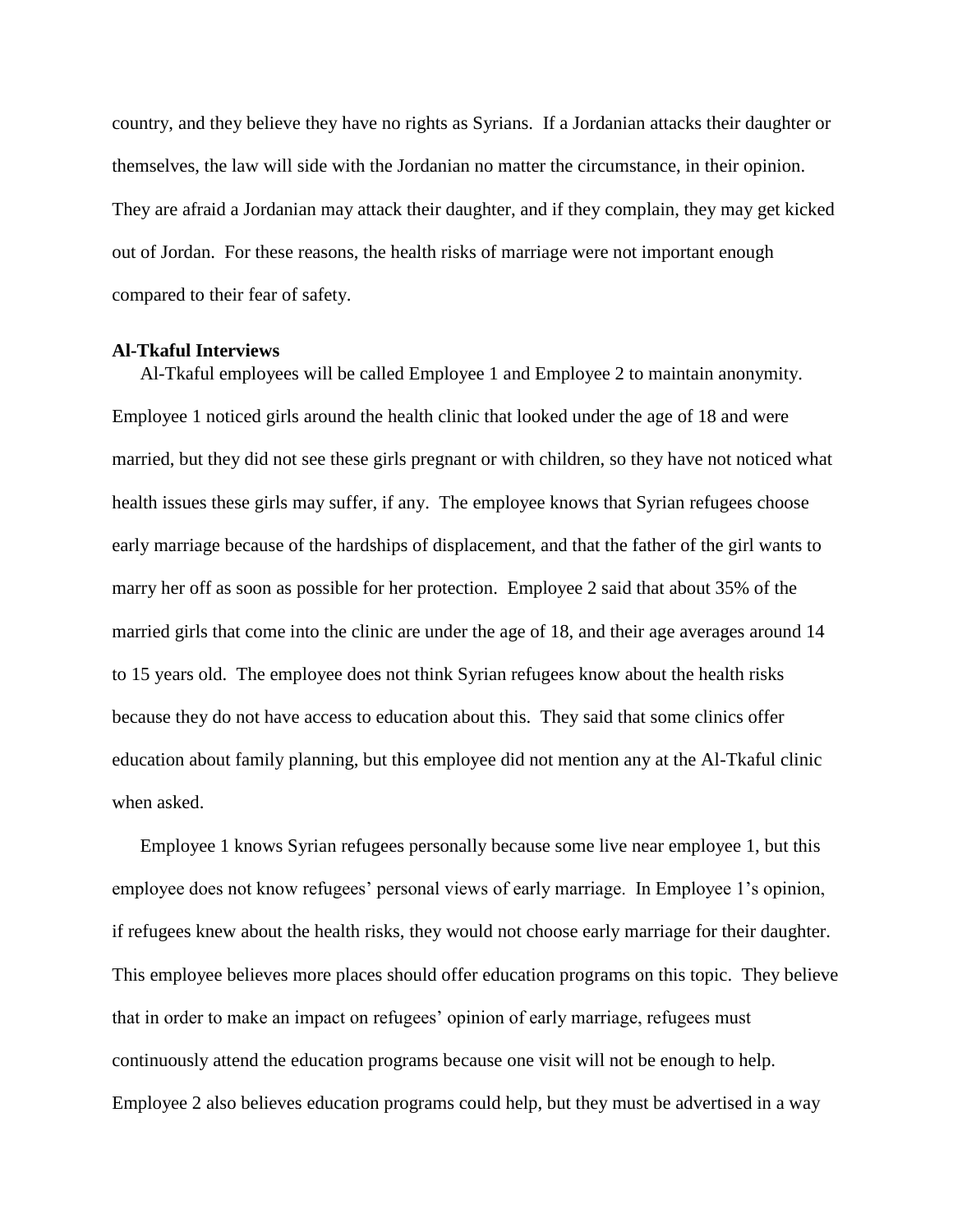that reaches all refugees, since some families cannot read and therefore methods like pamphlets would exclude many people.

#### **Survey Results**

Al-Tkaful, UNFPA, and UNICEF employees all received the same survey questions. Questions focused on how education programs teaching about the health risks of child marriage will affect Syrian refugees' perceptions of child marriage, based on employees' experience with these refugees and what they have seen with child marriage. Of the 23 participants, only 26% believed they had level 4 knowledge of or experience with child marriage among Syrian refugees, on a scale of 1-5. 35% had a level 1 or 2 knowledge of or experience with this. The researcher kept this in mind when evaluating the employees' opinions in the survey.



Of the different causes of child marriage, most employees thought Syrian families chose to marry off their daughter early because they either felt unable to provide for their daughter (27% said this) or they feared for their daughter's safety (25% said this). Following these 2 causes, 21% of employees said families feel peer pressure to marry their daughter young, 18% put Other,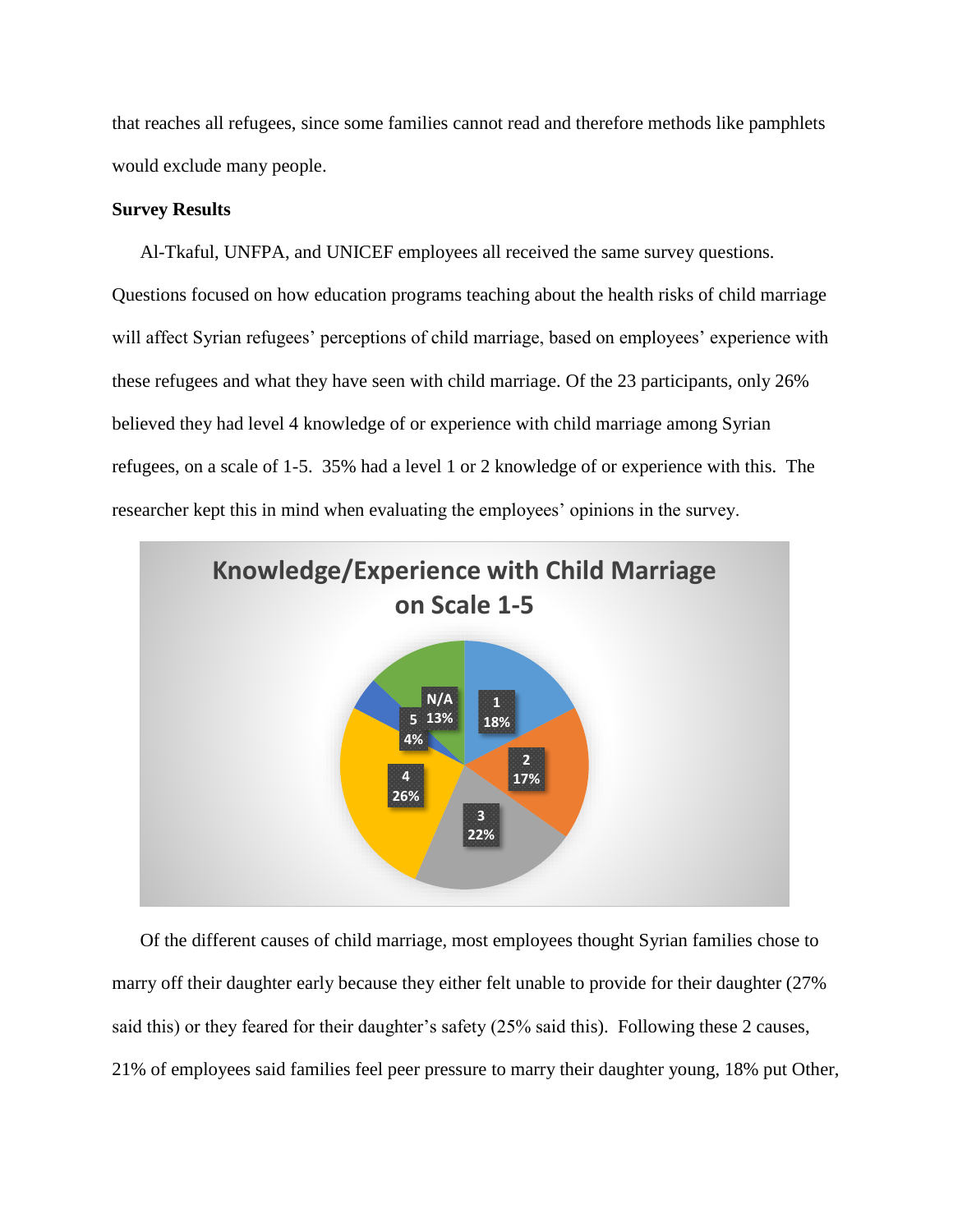and 9% said families are offered money in exchange for their daughter. Note that participants could choose more than one cause. As an explanation for Other, one participant explained that "Families are hoping to benefit from the marriage to reach a better situation for their daughter and themselves i.e. shelter, bail-out of camp, etc. ". Participants reported different health issues they saw among girls married young, most recalling how weak and fatigued girls look, in addition to psychological issues and pregnancy issues. However, 13 of the 23 responded that they did not have enough knowledge or experience to answer.

When asked about what Syrian refugees know about the health risks of child marriage, 5 participants answered that refugees do not know about the health risks, 10 participants answered they do not have enough knowledge or experience for this question, and the others responded differently. One participant said that most refugees don't know, another said that refugees know the risks but refugees ignore them because they do not have enough money so they prefer early marriage. Some places participants believe from which Syrian refugees learn about the risks include: the internet, habits, their neighbors, NGO volunteers, and focus groups. UNICEF explained that it teaches refugees about the "negative consequences of early marriage through its GBV prevention and response intervention…child-friendly spaces and…child protection committees in the host communities and camp settings." The  $5<sup>th</sup>$  question of the survey asked employees to explain what educational program opportunities Syrian refugees received to learn of the health risks of child marriage. 15 of the 18 Al-Tkaful employees did not know of any programs, while the other respondents expressed that they were either no programs, there was a need for programs, or that the Al-Tkaful Association offered a program the year before. UNFPA and UNICEF employees talked about educational sessions provided in safe spaces for women or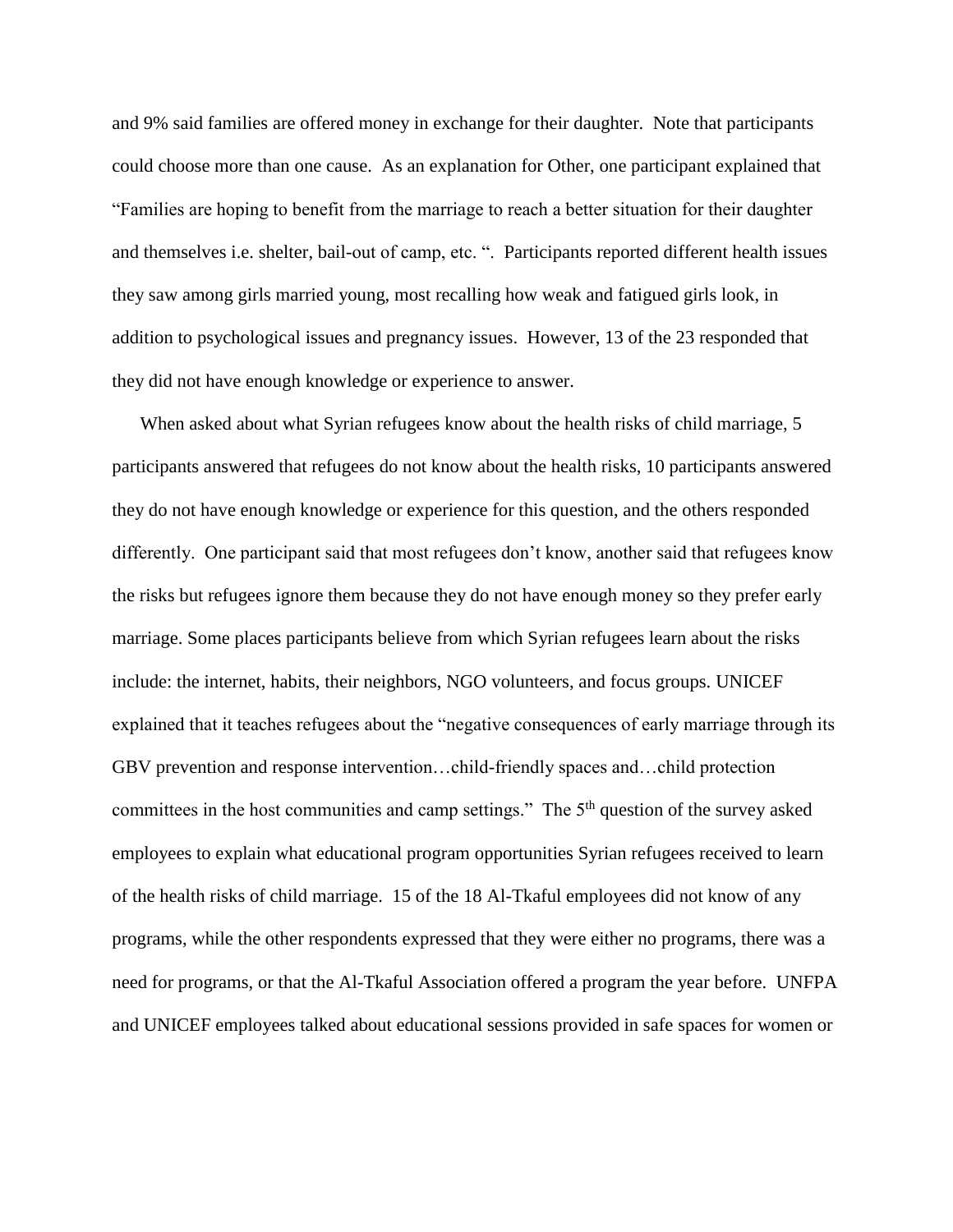health clinics. This study explains these programs more in detail under the section "UNFPA Interviews".

Question 6 asked participants to rate on a scale 1-5 how much they felt educational programs help prevent Syrian refugees from choosing child marriage for their daughter. The results, seen below, show that even though 31% of respondents believed the programs help at a level 5, 30% rated the programs' helpfulness at either 1 or 2. One respondent commented that the educational program work best when created with community members and "tested on different target groups in the communities to ensure the messages are actually relevant and appealing for the audience we aim to reach".



Respondents then answered how they felt Syrian refugees would value the health risks of child marriage when deciding whether to marry off their daughter or not. The results show as follows: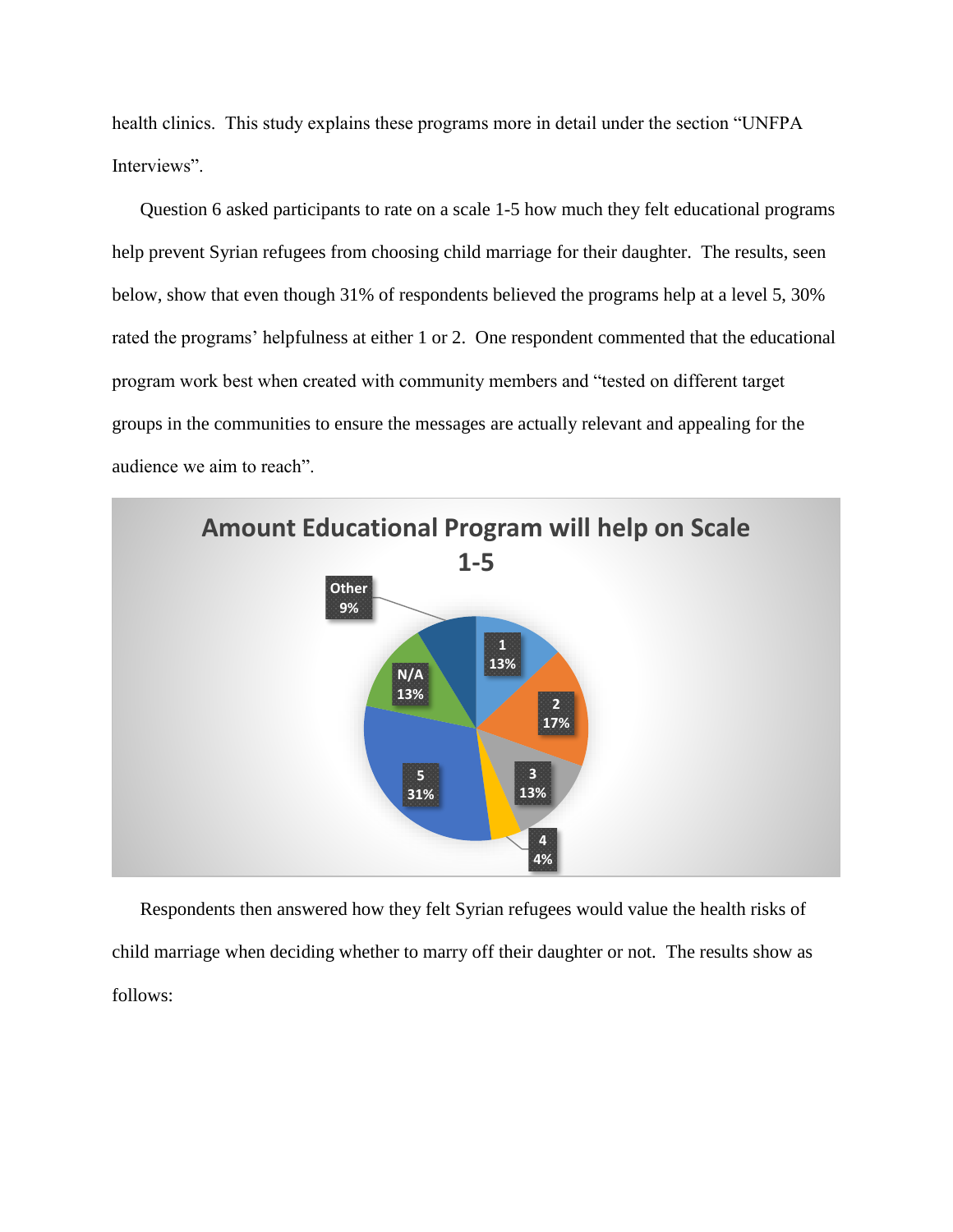

A majority of respondents said refugees would either feel conflicted about their choice or would still value other factors more than health while deciding on early marriage. These results contrast with the previous question because if 31% of participants believe health education programs help at a 5 level, the highest level on the scale, then why would only 9% of the participants say that the knowledge of health risks would change refugees' minds about child marriage? This suggests that participants did not fully understand one or both of the questions. Al-Tkaful employees gave various reasons for their choice. One person said that if the program reached refugees' minds, they would stop marriage. Another said that if refugees live in a good situation, they will not choose early marriage. Others argued that because families want protection and because of tradition, families will still feel hesitant.

One UNFPA employee said, "Armed with the knowledge, most parents of Syrian refugees still would not wish to marry her so young but may still face too many difficulties without solutions that make them feel they have no other options". Another employee believes safety and settlement will outweigh the health risks when refugees consider early marriage, while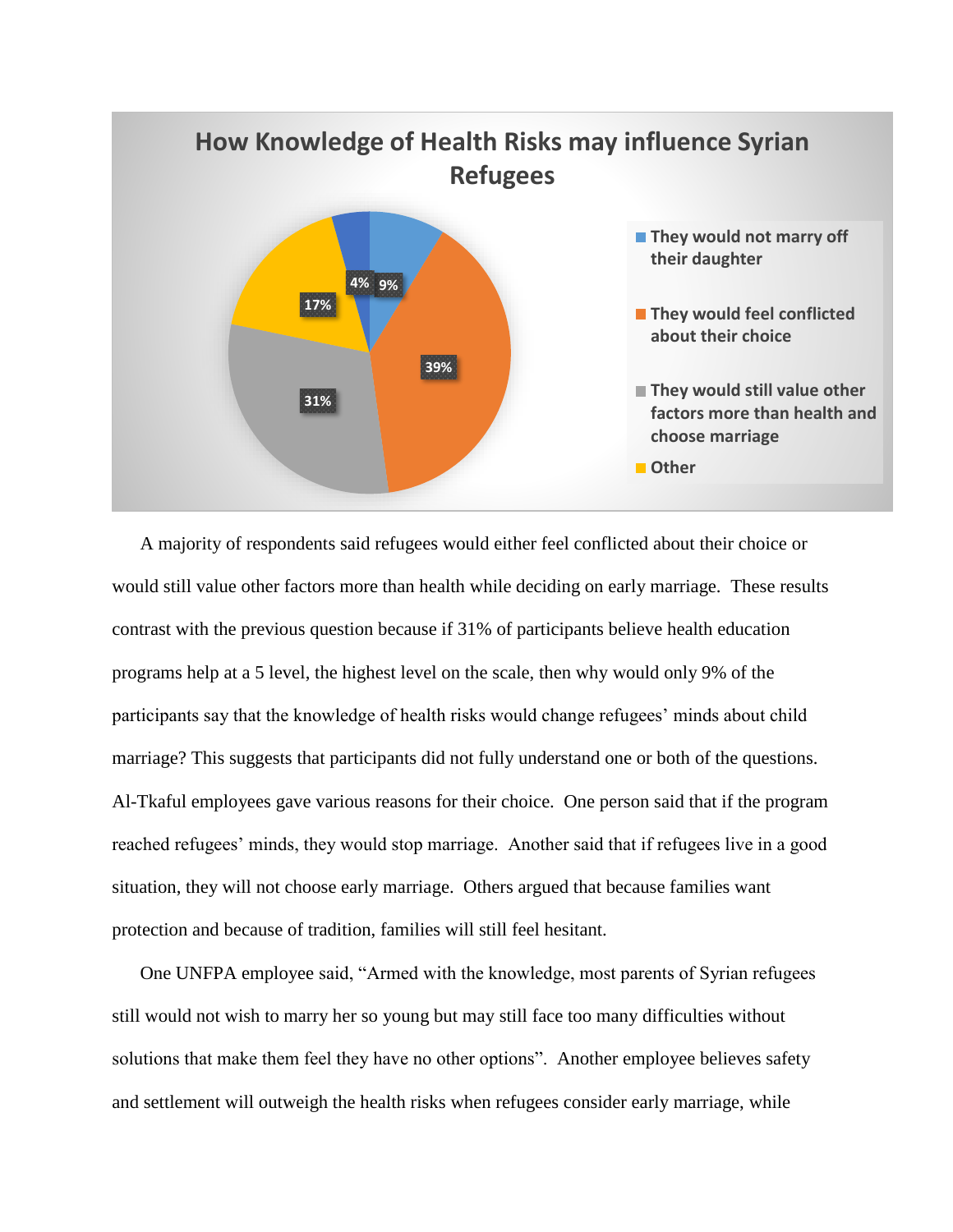another believes understanding the impact of education will take several years because the programs aim to change the behavior of a community. Lastly, a UNICEF employee believes the success of the program depends on the target group. They gave an example that for fathers attending an awareness program, they felt more strongly when they learned how early marriage causes health risks for childbirth rather than when they learned about the legality of early marriage.

The last question of the survey asked participants what their organizations planned for further health educational programs, if any, that would raise awareness about child marriage's health risks. UNFPA and UNICEF employees explained that they would continue their currently implemented programs, such as the Amani campaign and campaigns partnered with International Medical Corps and other organizations. One employee emphasized that UNFPA leads reproductive health programs to refugees both inside and outside camps. Many Al-Tkaful employees did not know of any future plans for educational programs, but a few said that if more programs were implemented, they would attend and support the programs, and they believed more health clinics should offer these programs (R. Fowler, personal communication, December 6, 2014).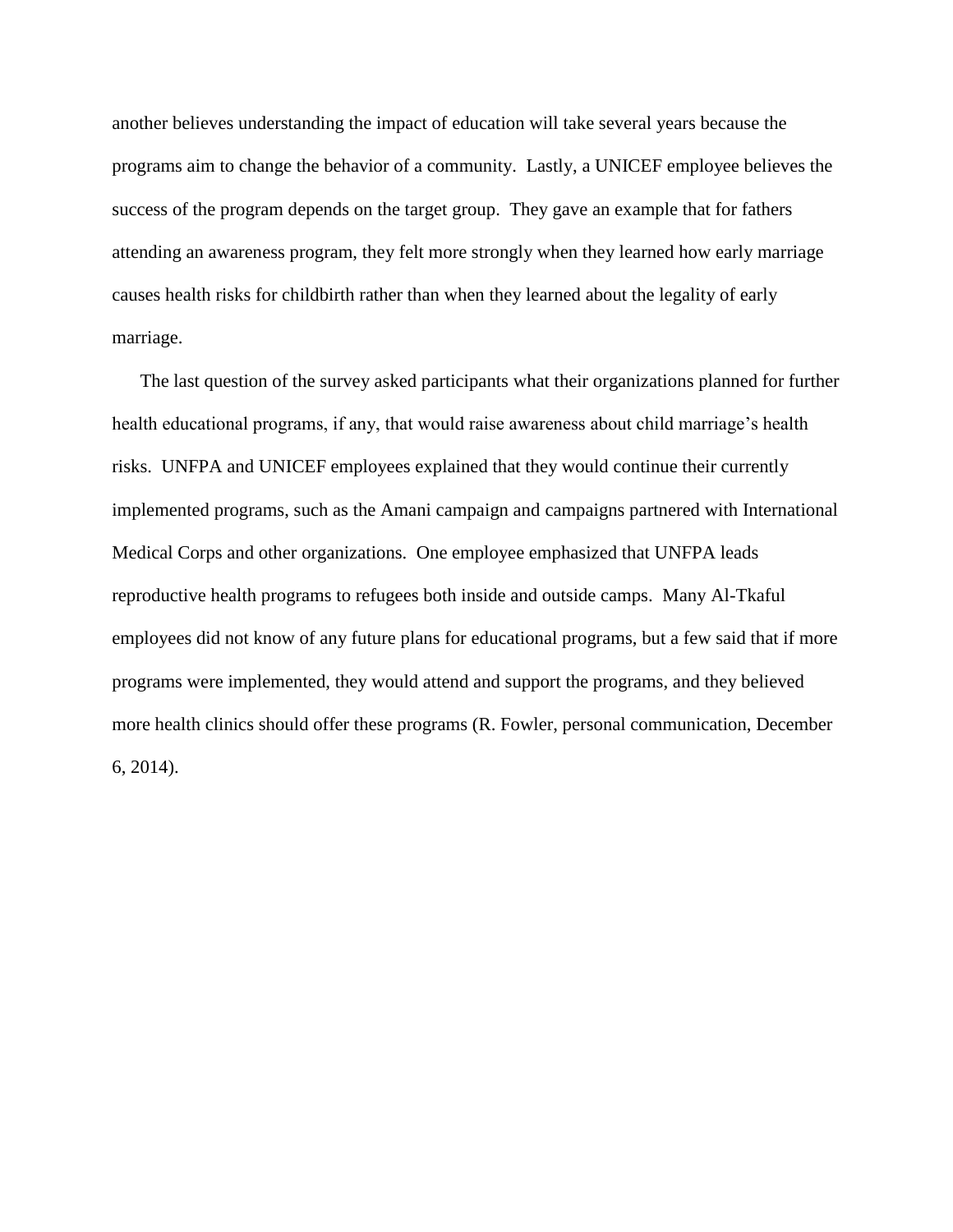#### Conclusion

#### **Would health awareness programs be worth the investment?**

According to the UNFPA interviews and 31% of the surveys, it seems that although Syrian refugees may know the health risks, they still tend to choose early marriage for their daughters because of stronger pressures. In contrast, Woman 2 believes 50% of people attending health awareness programs will avoid early marriage, and Man 1 believes 70% will avoid early marriage, according to the Syrian refugee interviews. However, neither of these 2 participants knew of the health risks, and the only refugees that knew of the health risks (the couple) still chose early marriage for their daughter because of other factors they felt more important, such as financial burden and safety. Unfortunately, organizations cannot feasibly ensure refugees' safety and provide families with enough money to feed all of their children. Therefore, the refugees who live in desperate enough conditions that face factors as mentioned above may not change their mind about early marriage if they know the health risks.

If this is true, then perhaps organizations should focus more on the prevention of the health issues connected to early marriage rather than the prevention of early marriage itself. The suggestions below go into detail about how organizations could prevent the health issues connected to early marriage, some of which organizations already implement but could invest in more. Of course, just because a majority of opinions from this study believe health awareness programs do not provide the persuading factors for Syrian refugees to avoid early marriage does not mean programs trying to prevent early marriage prove unnecessary. Organizations like UNICEF and UNFPA should continue their health education that includes early marriage as a topic, because even if this education does not prevent early marriage, it may prevent the high risks that come with it. Although this study focused on how knowledge of health risks affects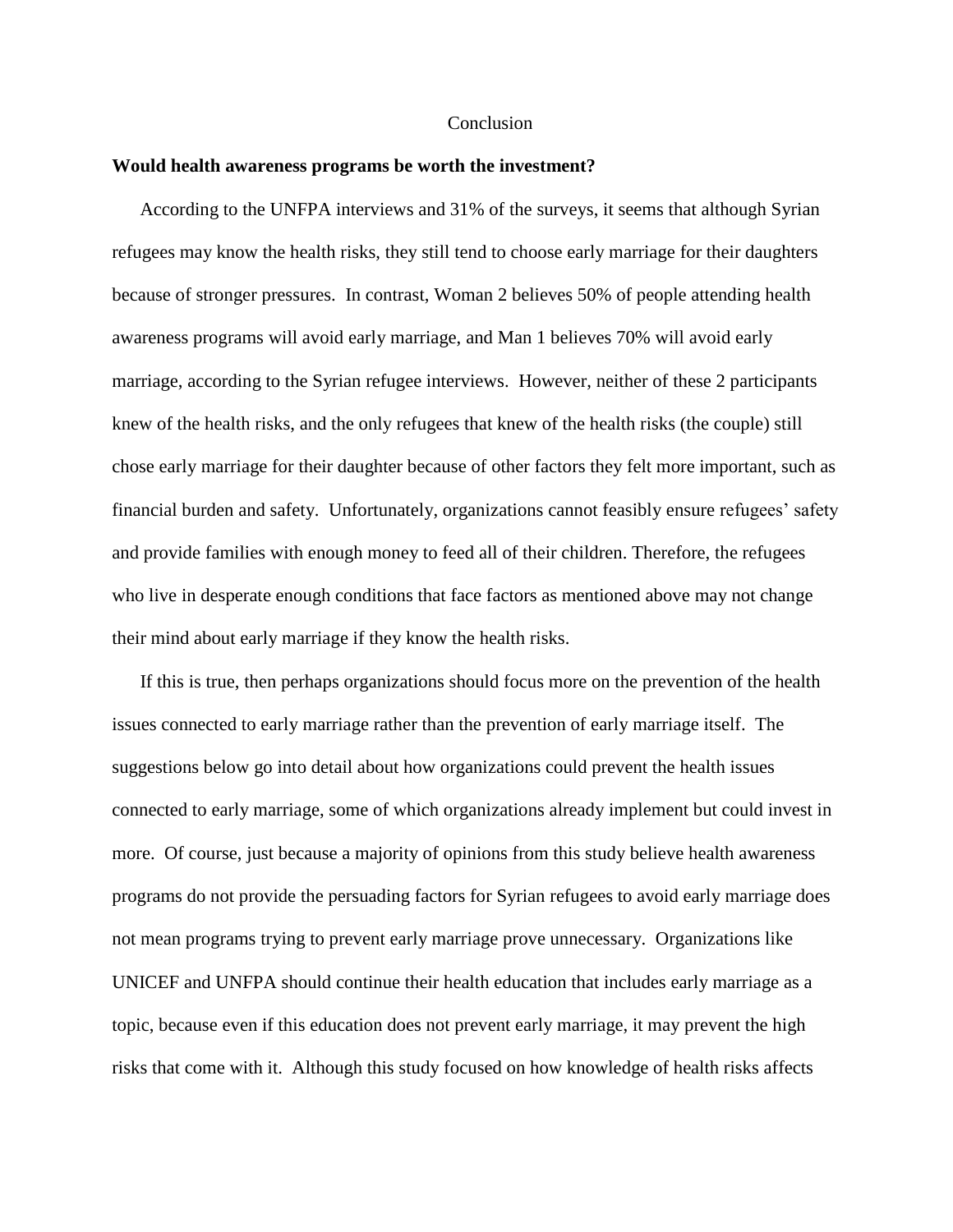the decision-making of early marriage, organizations do not know the effectiveness of their programs without an extensive study that would take several years.

#### **How to Prevent Health Issues 1: Increase Education**

Organizations like UNICEF should continue implementing programs like Amani, but could include more messages about how girls can take care of their body during pregnancy and how often they should visit a doctor, if campaigns do not already include these. Perhaps awareness programs such as this can apply specific messages for husbands on how to help their wife during her pregnancy so that they have a safe delivery and a healthy baby. Since one survey respondent explained how some fathers value the health risks of early marriage more when it relates to their first born child, awareness programs could emphasize how early pregnancy affects the baby. In addition, organizations should continue expanding their awareness about gender based violence with sessions for men and women.

One UNFPA employee explained in their interview that not enough men attended their awareness sessions that cover topics like early marriage and gender based violence. They also explained how men usually have the final say when deciding on early marriage, and from Syrian refugee interviews, they also have the authority over when the woman leaves the house. If girls need healthcare services or education in regards to early pregnancy, or other issues, the men of the house need to understand the importance of allowing the girl to leave and receive help. Awareness programs that encourage men's attendance can help raise this understanding, as one UNFPA employee mentioned. Whether organizations already offer awareness programs like this or not, the number of Syrian refugees in Jordan continues to rise and so do their needs. If health issues that connect with early marriage do not receive medical attention, several girls will suffer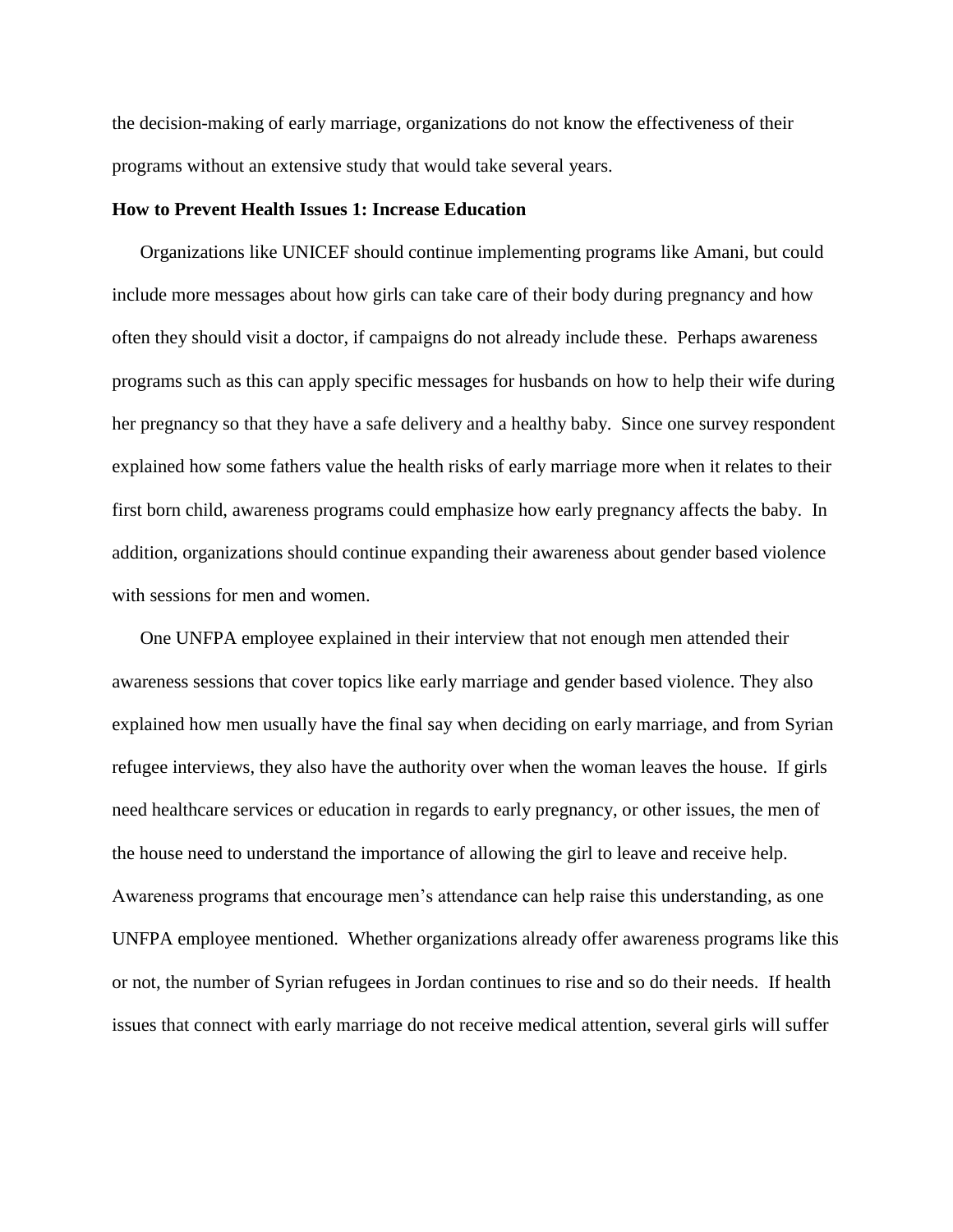or die, as well as their children, so organizations must expand their prevention programs of these issues.

Educating Syrian refugee families about the health risks of early marriage, as well as about other negative consequences of early marriage, still help prevent some early marriage, and they encourage safer practices within marriages, so this study does not suggest giving up on this prevention method altogether. However, changing the focus of these programs more towards preventing the negative consequences rather than the marriage may prove more effective since Syrian refugee families still face other burdens that push them towards early marriage. If the 5 Syrian refugees who participated in the interviews did not know of the health risks of early marriage outside of their own personal experiences, health education must continue to expand, especially in the Irbid area where a large population of refugees reside.

#### **How to Prevent Health Issues 2: Increase Health Services**

In addition to expanding health education, organizations like the ones in the study must increase their support for services that prevent and treat these health issues. Health issues like obstetric fistula and HIV/AIDs, of which girls face a higher risk when married early, require intensive health services, some at very high costs. To prevent these issues, healthcare clinics could encourage the use of contraceptives through their health education, and strengthen their family planning services by offering free contraceptives if they do not already. One UNFPA employee discussed this, saying they believe encouraging contraceptives to prevent health issues will prove a better approach than trying to persuade families not to marry their daughter early. Preventing HIV/AIDs and early pregnancy not only could save a girls' life, it could save her education, as issues like pregnancy prevent any chance of her continuing her schooling.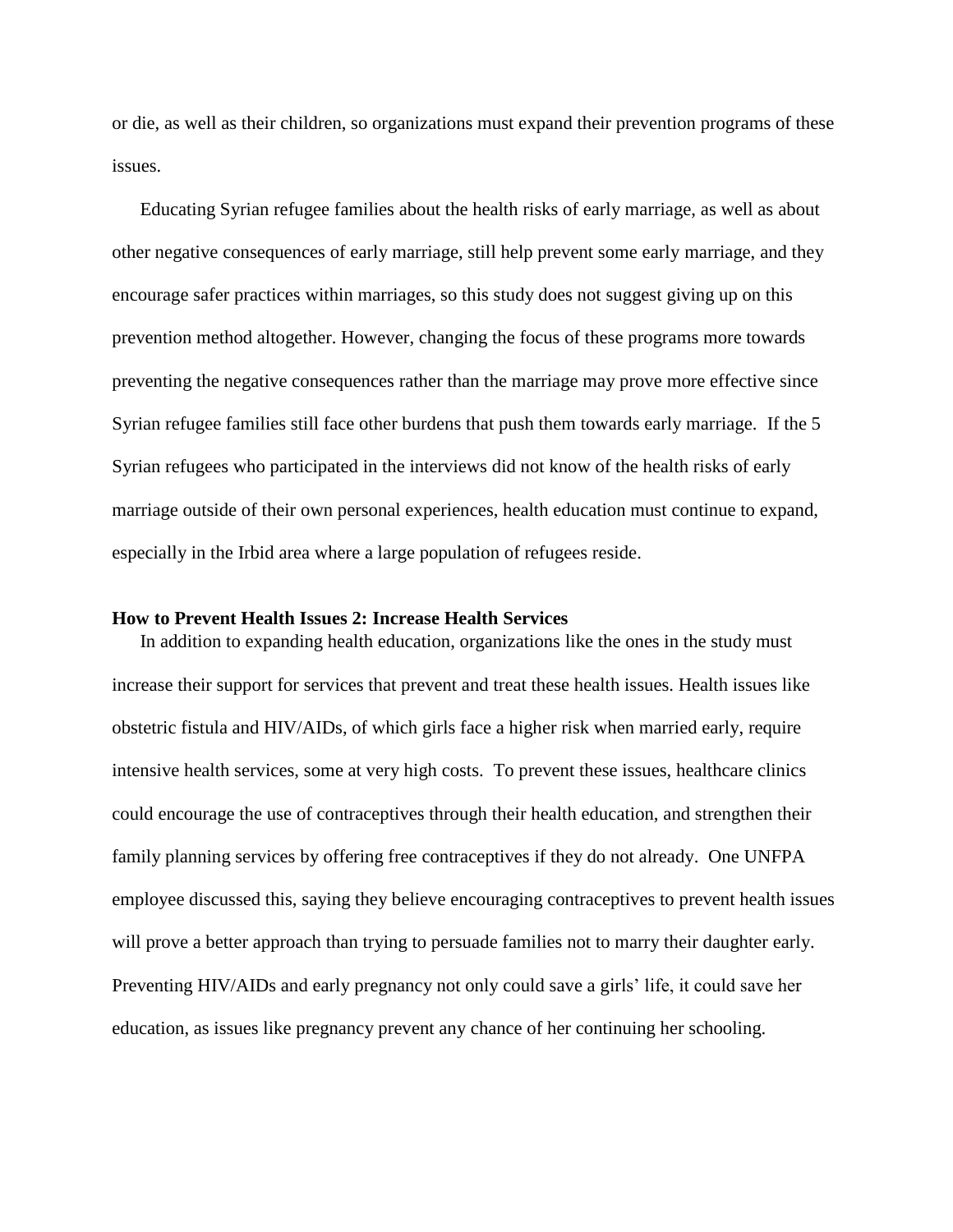#### Study Limitations

Ideally, the study would obtain as many Syrian refugee interviews as possible until saturation, because although the interviews obtained gave valuable information, the study could have reached a more concrete conclusion with more interviews. Also, the study could have benefitted more if the interviews only included Syrian refugees who knew the health risks of early marriage, because refugees who did not know the risks could only answer certain questions out of speculation. Refugees who knew the risks could explain why or why not they chose early marriage based on this knowledge. Since the interviewer could not speak Arabic fluently with the Syrian refugees, the interviewer felt restricted with the questions they could ask and how they worded the questions, since the translator needed to understand the questions to communicate to the Syrian refugees. With a translator, some questions and answers may have changed slightly after translation compared to what the speaker originally said.

In addition, due to technical and safety matters, the interview could not go into Syrian refugee camps to speak with refugees. Since fear of safety and poverty are both strong factors that pressure families to choose early marriage, interviews from refugees in camps would give the study a different perspective of the decision-making behind early marriage. Also, due to the questions the researcher would like to ask Syrian refugees, the study could not hand out surveys to refugees without too many issues. One, many Syrian refugees at the Al-Tkaful clinic could not read and write, and two, the researcher's questions depended on what refugees knew about the health risks of early marriage. Without these limitations, the researcher could have expanded their scope of refugee participants to better saturate the data.

Time limited the study the most, because without enough time, the researcher could not reach out and schedule as many interviews and surveys as preferred. Also, interviewing Syrian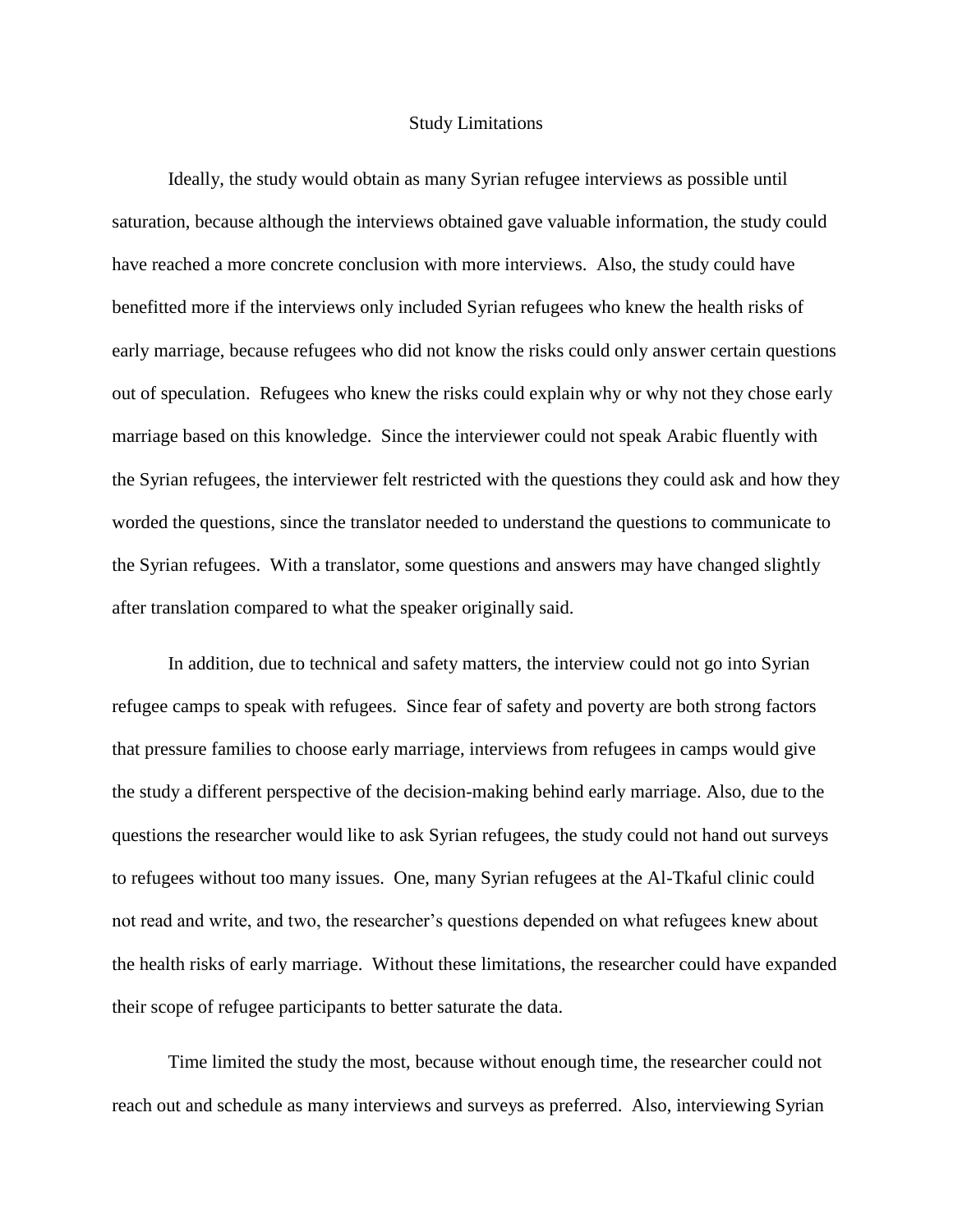refugees and employees at the Al-Tkaful healthcare clinic required time and transportation, so even though the interviewer collected 7 interviews from the clinic, the study would benefit if the interviewer could spend the week at the clinic. In addition, many UNFPA and UNICEF employees could not give their time for the surveys or interviews due to their busy schedules, so if the researcher had more weeks to offer meeting with these organizations, the researcher could collect more data. Other organizations did not respond to the researcher's request for interviews and surveys, for possible reasons such as lack of the use of email or lack of time. Perhaps if the researcher visited these organizations in person, the researcher could set up meetings with their employees. Their input could either support or contrast with UNFPA's and UNICEF's inputs, because even though UNFPA and UNICEF covered some of their health education programs in their interviews and surveys, employees from different organizations may perceive the programs differently and add another perception to the results.

Other than time, the study's narrow topic limited the study. Although early marriage connects to several issues, like gender-based violence, children's rights, and maternal morbidity/mortality, the study found difficulty finding employees of organizations who associated their work as involved in early marriage. Therefore, not many employees believed their qualifications fit for what the studying was looking, since the study asked for employees who had experience or knowledge of child marriage. The study's limitations also included the fact that understanding how health awareness affects refugees' perceptions of early marriage requires extensive, long-term studies. To truly see how health awareness programs prevent or do not prevent early marriage, a study would need to research Syrian refugees before, during, and after a program, as mentioned in the Methodology section.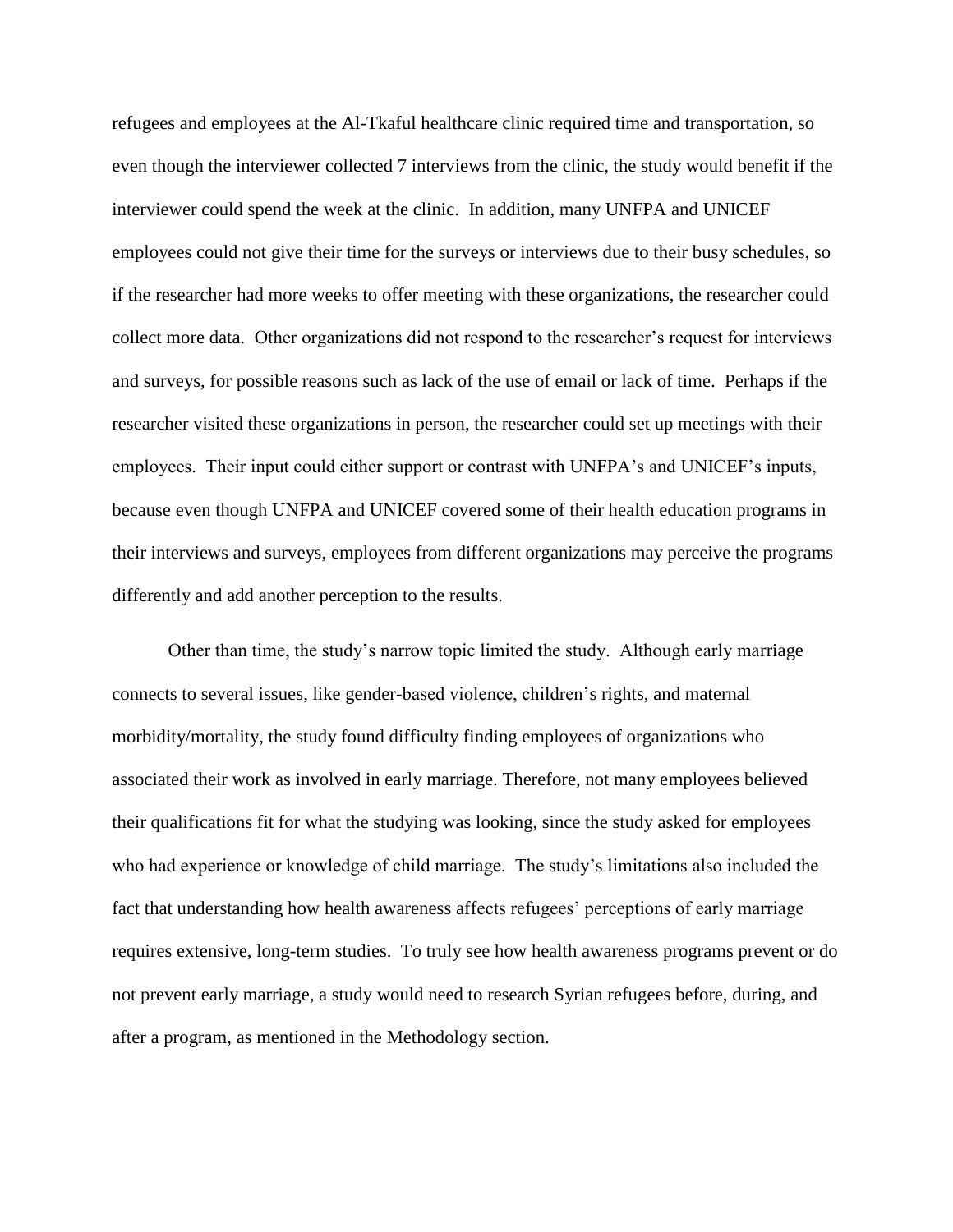#### Further studies:

In order to prevent more early marriages, and to prevent the health issues and other negative consequences of early marriage, researchers interested in the matter could expand on this study. If time, funding, and resources permit, researchers could interview and survey Syrian refugees before an organization like UNICEF implements one of their awareness campaigns like Amani. Then, as refugees learn about early marriage, whether about the health effects, the educational effects, or the financial effects, researchers could interview and survey the refugees to see how their perceptions change. Studying the effectiveness of educational sessions based on their curriculum could help organizations understand what type of curriculum influences refugees the most, based on the audience attending the sessions (does gender-based violence influence women's perception more than men? What influences men's perception the most?).

Since men usually make the final decision about early marriage, researchers could study how to get more men involved in attending the currently implemented educational sessions. As organizations expand their programs to reach more refugees, researchers could look into what areas in Jordan need the programs the most based on population, lack of health services, poverty, prevalence of early marriage and early pregnancy, etc. Researchers could also study what access Syrian refugee girls have to reproductive health services, and how many attend, especially for pre-natal, antenatal, and postnatal care. Understanding the health services girls receive when facing the negative consequences of early marriage could help organizations understand where they could invest more educational programs to coincide with these services, in addition to investing more family planning programs to prevent health issues like pregnancy complications. Overall, no one solution, whether it be educational programs, financial support, or health services, will prevent early marriage and its consequences, but if researchers continue looking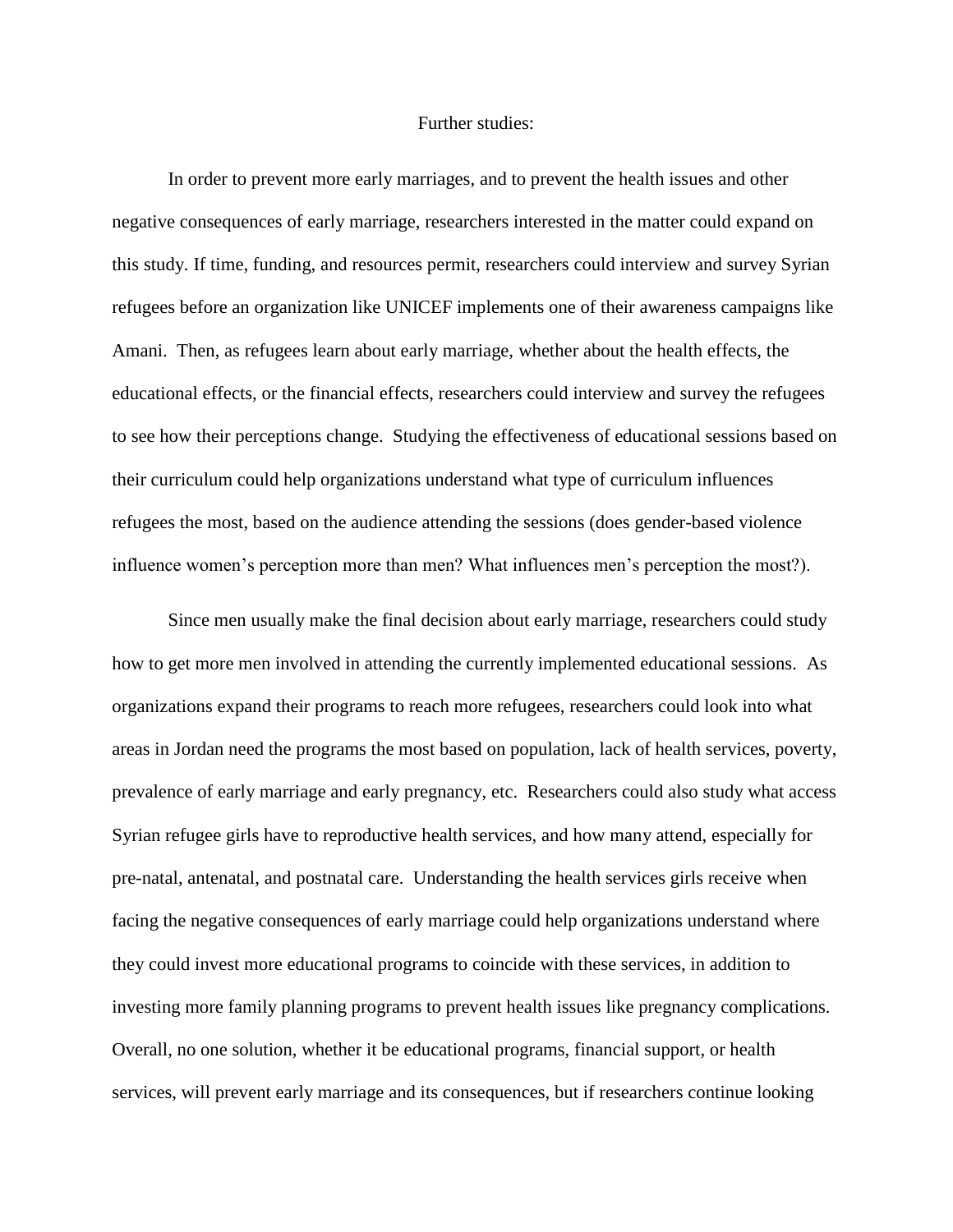for the most effective solutions that prevent the most consequences, more refugee girls can receive the help they need to take care of themselves, their families, and their futures.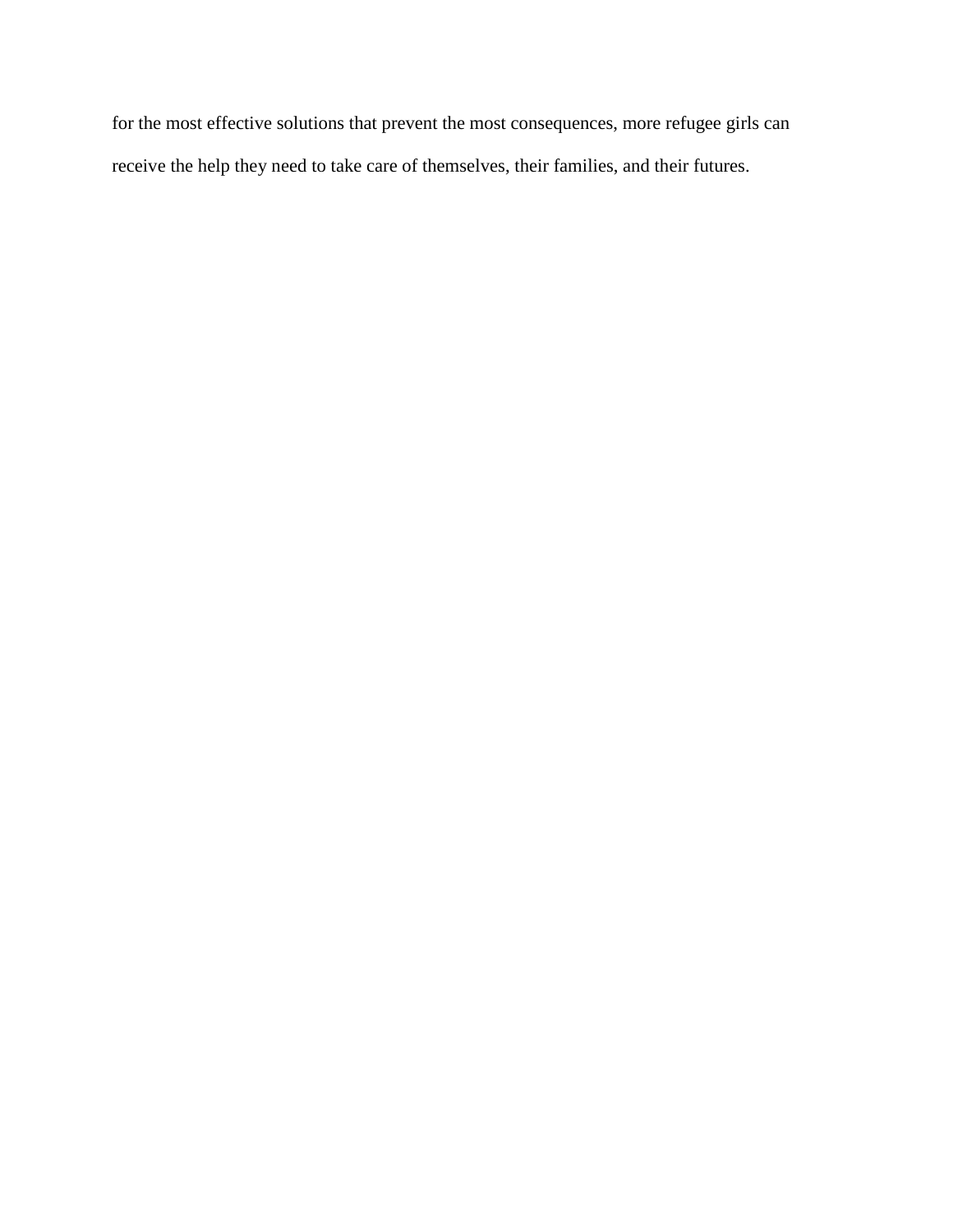# Bibliography

# **Primary Resources – Due to ethical considerations, all personal communications remain**

### **anonymous**

R. Fowler, December, personal communications, December 6, 2014.

# **Secondary Resources**

Inter-Agency Assessment Gender-Based Violence and Child Protection Among Syrian Refugees in Jordan, with a Focus on Early Marriage. (2013, July). Retrieved October 12, 2014, from [http://www.unwomen.org/~/media/Headquarters/Attachments/Sections/Library/Publications/201](http://www.unwomen.org/~/media/Headquarters/Attachments/Sections/Library/Publications/2013/7/Report-web%20pdf.pdf) [3/7/Report-web pdf.pdf](http://www.unwomen.org/~/media/Headquarters/Attachments/Sections/Library/Publications/2013/7/Report-web%20pdf.pdf)

Migration Policy Centre at the European University Institute in Florence, Italy. (2014, August 1). Syrian Refugees: Jordan. Retrieved November 23, 2014, from [http://syrianrefugees.eu/?page\\_id=87](http://syrianrefugees.eu/?page_id=87)

Child Marriage: A CFR InfoGuide Presentation. (2013). Retrieved November 8, 2014, from http://www.cfr.org/peace-conflict-and-human-rights/childmarriage/p32096?cid=otr\_marketing\_use-child\_marriage\_Infoguide#!/National Strategy Document on Prevention of Child Marriage. (2013, February 14). Retrieved October 15, 2014, from<http://www.wcd.nic.in/childact/Strategychildmarrige.pdf>

UNICEF A Study on Early Marriage in Jordan 2014. (2014). Retrieved October 13, 2014, from https://www.unicef.at/fileadmin/media/Infos\_und\_Medien/Aktuelle\_Studien\_und\_Berichte/Early \_Marriage\_in\_Jordan\_2014/UNICEFJordan\_EarlyMarriageStudy204l.pdf

UNFPA Jordan Scales Up Emergency Support for Syrians. (2013, January 1). Retrieved November 2, 2014, from [http://unfpa-jordan.org/images/stories/PDF File//flyer english](http://unfpa-jordan.org/images/stories/PDF%20File/flyer%20english-main0.pdf)[main0.pdf](http://unfpa-jordan.org/images/stories/PDF%20File/flyer%20english-main0.pdf)

Health - Girls Not Brides. (n.d.). Retrieved October 23, 2014, from <http://www.girlsnotbrides.org/themes/health/>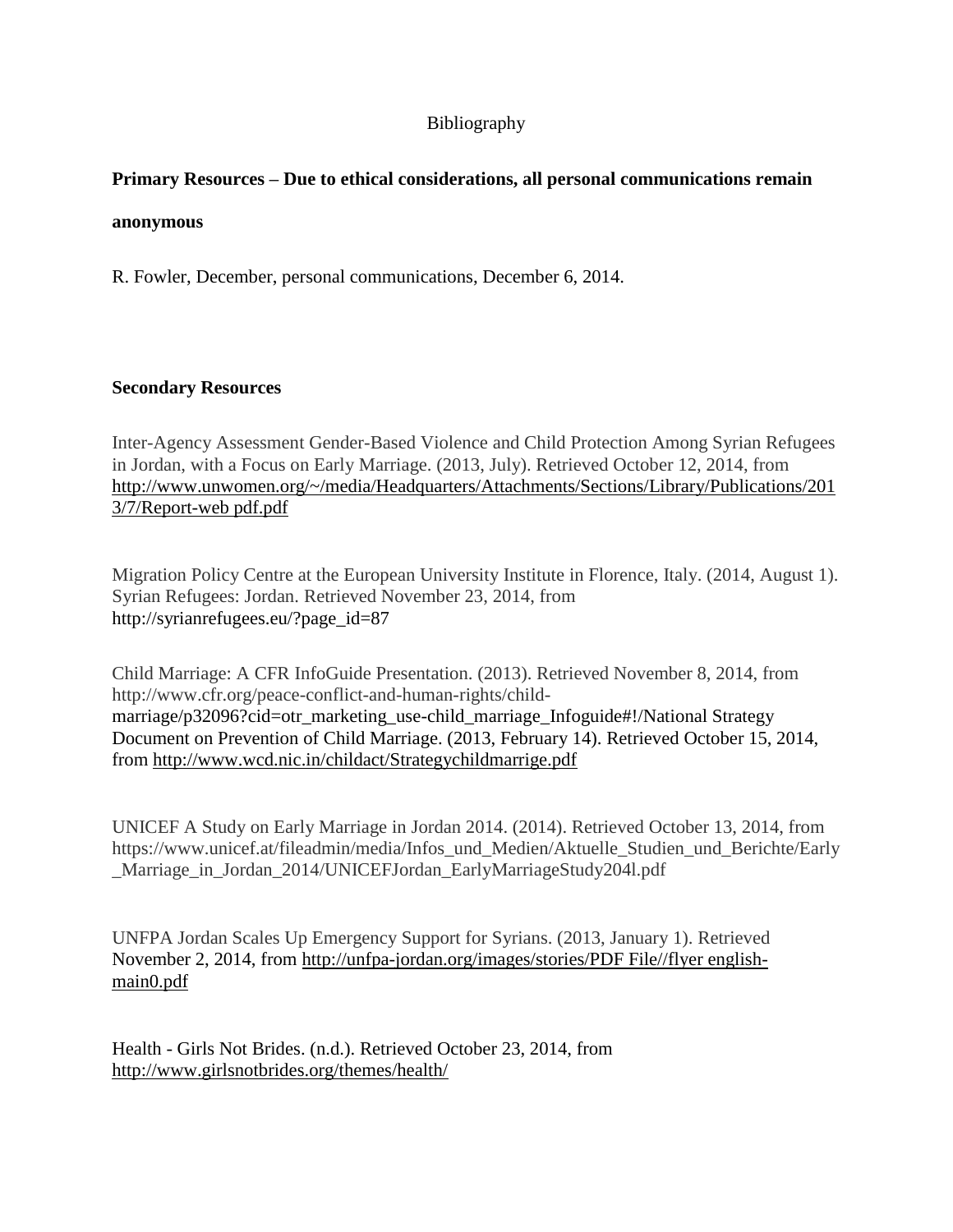Margolis, H. (2013, August 7). Syrian refugees struggle to protect daughters from exploitation | Human Rights Watch. Retrieved October 14, 2014, from <http://www.hrw.org/news/2013/08/07/syrian-refugees-struggle-protect-daughters-exploitation>

Syrian conflict: Untold misery of child brides. (2014, August 20). Retrieved October 16, 2014, from<http://www.bbc.com/news/world-middle-east-28250471>

JORDAN: Early marriage - a coping mechanism for Syrian refugees? (2012, July 19). Retrieved October 14, 2014, from http://www.irinnews.org/report/95902/jordan-early-marriage-a-copingmechanism-for-syrian-refugees

Jordan study finds tough living conditions among Syrian urban and other non-camp refugees. (2014, March 18). Retrieved November 9, 2014, from<http://www.unhcr.org/532821556.html>

2015 UNHCR country operations profile - Jordan. (2014, July 31). Retrieved November 13, 2014, from http://www.unhcr.org/pages/49e486566.html

UNFPA Jordan Reproductive Health Services (n.d.). Retrieved November 18, 2014, from http://unfpa-jordan.org/images/stories/PDF File/Repro.pdf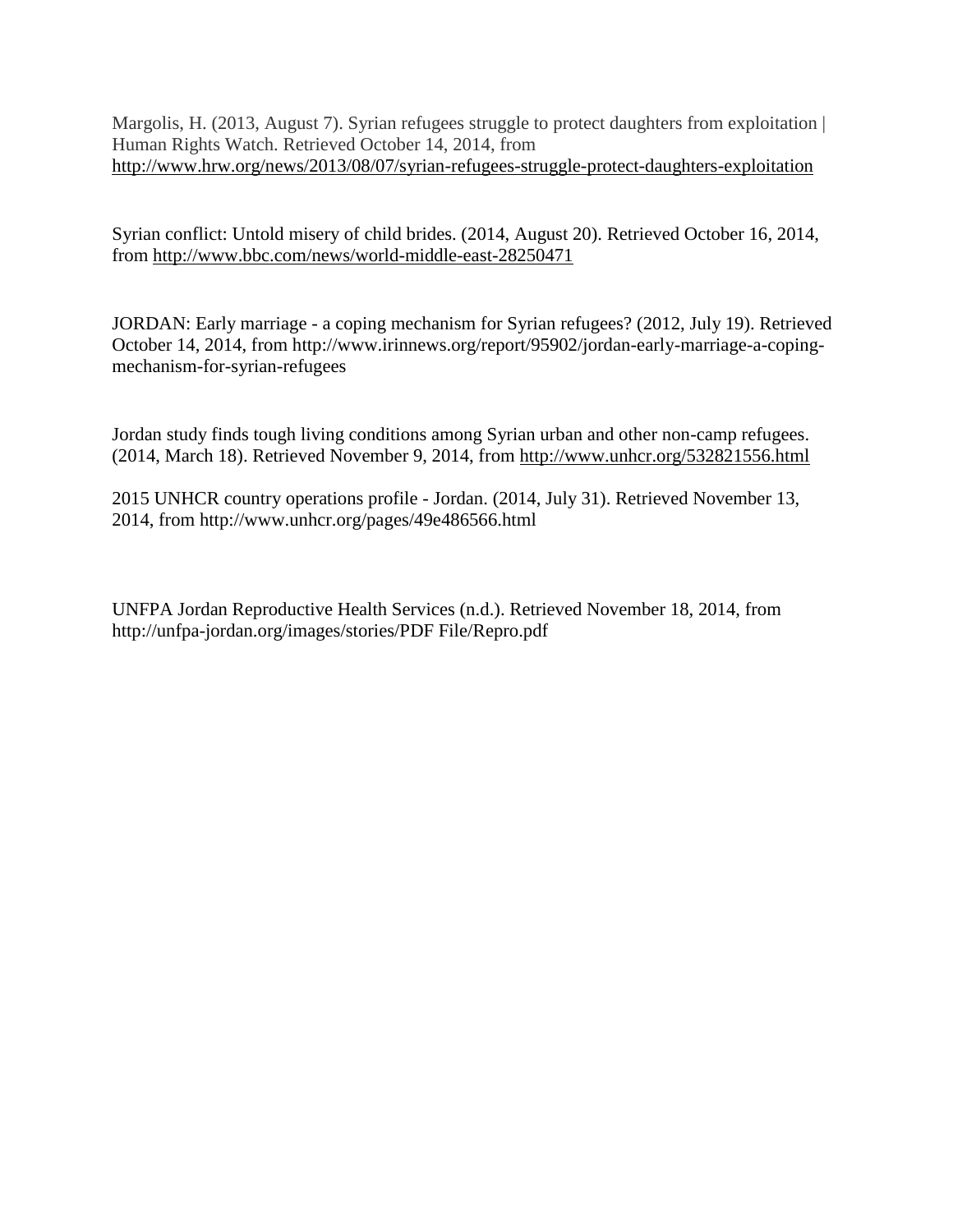

# **CONSENT FORM**

# **1. Brief description of the purpose of this study**

*Syrian Refugee Families' Awareness of the Health Risks of Child Marriage and What Organizations Offer or Plan in order to Raise Awareness* The purpose of this study is to look at what Syrian refugee families know (particularly families facing the decision whether to marry their daughter underage or families who have already decided) about the long term risks of early marriage for a girl's health. In addition, a second focus of the study will look at what organizations offer or plan to offer for Syrian refugees that provides health education related to the risks of underage marriage, such as pregnancy complications and abuse.

# **2. Rights Notice**

In an endeavor to uphold the ethical standards of all SIT ISP proposals, this study has been reviewed and approved by a Local Review Board or SIT Institutional Review Board. If at any time, you feel that you are at risk or exposed to unreasonable harm, you may terminate and stop the interview. Please take some time to carefully read the statements provided below.

- **a.** *Privacy -* all information you present in this interview may be recorded and safeguarded. If you do not want the information recorded, you need to let the interviewer know.
- **b.** *Anonymity -* all names in this study will be kept anonymous unless the participant chooses otherwise.
- **c.** *Confidentiality*  all names will remain completely confidential and fully protected by the interviewer. By signing below, you give the interviewer full responsibility to uphold this contract and its contents. The interviewer will also sign a copy of this contract and give it to the participant.

\_\_\_\_\_\_\_\_\_\_\_\_\_\_\_\_\_\_\_\_\_\_\_\_\_ \_\_\_\_\_\_\_\_\_\_\_\_\_\_\_\_\_\_\_\_\_\_\_\_\_\_\_\_\_

\_\_\_\_\_\_\_\_\_\_\_\_\_\_\_\_\_\_\_\_\_\_\_\_\_ \_\_\_\_\_\_\_\_\_\_\_\_\_\_\_\_\_\_\_\_\_\_\_\_\_\_\_\_\_

Participant's name printed Participant's signature and date

Interviewer's name printed Interviewer's signature and date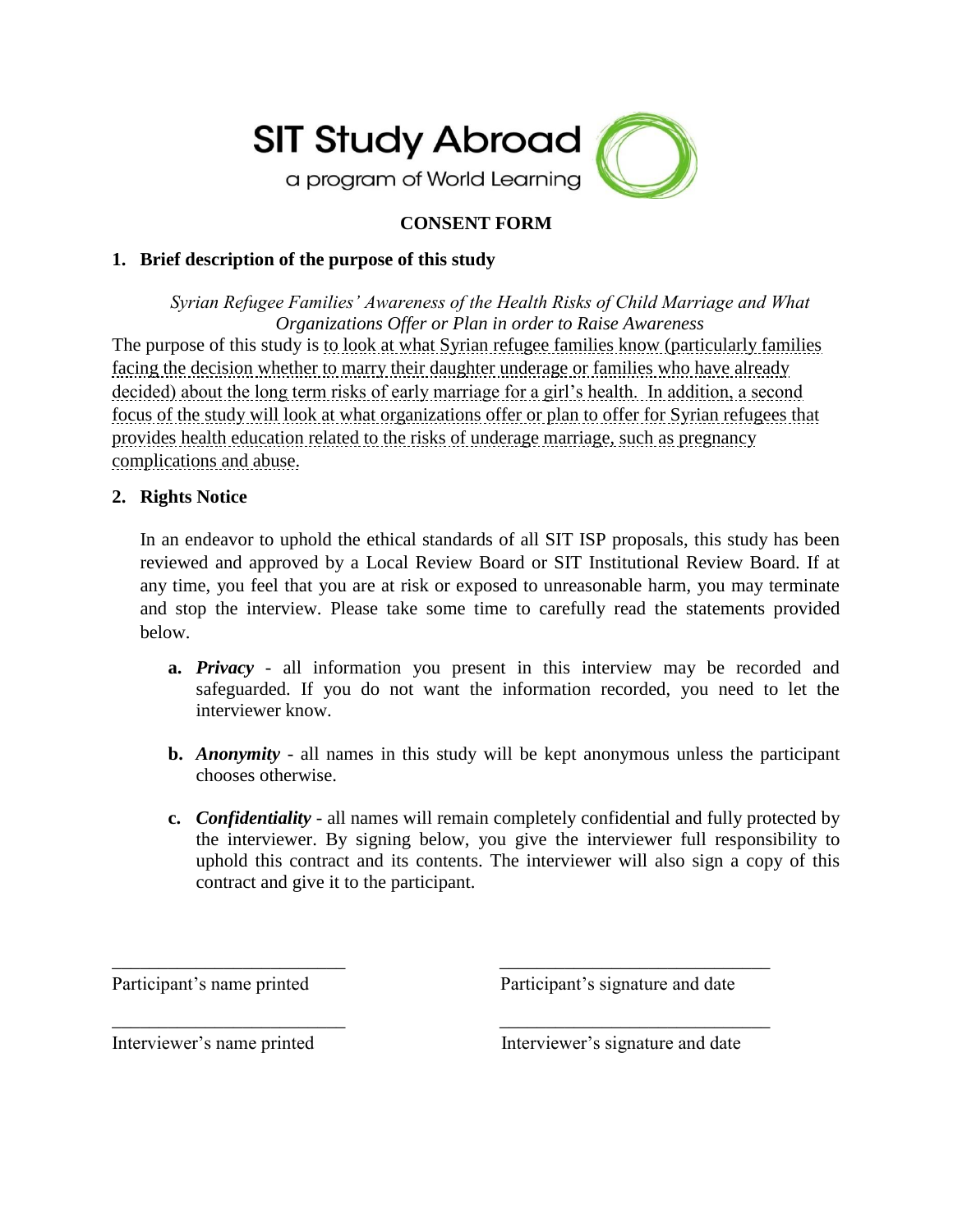#### SIT - مدرسة التدريب الدولي- الدراسة في الخارج برنامج للتعلّم العالمي ٳ

# **نموذج الموافقة**

**.1 وصف ملخص لهدف هذه الدراسة**

تهدف هذه الدراسة إلى الاطلاع على ما تعرفه العائلات السورية اللاجئة (بشكل خاص تلك العائلات التي تواجه معضلة اتخاذ قرار الزواج المبكّر لفتياتها، أو تلك العائلات التي اتخذت ذلك القرار بالفعل) عن المخاطر الصحيّة بعيدة المدى التي قد تواجهها الفتيات اللاتي تزوجن مبكراً. بالإضافة لذلك، ستركز الدراسة على جانب آخر يتمثّل ؘ بالتعّرف على الهيئات التي تعرض المساعدة، أو تخطط لها فيما يختص بالتثقيف الصحي للالجئين السوريين حول الزواج المبّكر و مخاطره مثل مضاعفات الحمل، أو التعّرض لإلساءة.

# **.2 إشعار بالحقوق**

تماشيا مع المعايير الأخلاقية لجميع أطروحات ال SIT ISP، تم استعراض الدراسة الحالية و الموافقة عليها من قبل المجلس المحلّي لللاستطلاع. كما يمكن لأي مشارك إذا شعر، في أي وقت من الأوقات، بخطر تعرّضه لأذى االنسحاب من المقابلة أو إنهائها. الرجاء التكّرم بقراءة متأنية للعبارات المذكورة أسفل.

- أ. **الخصوصية.** سيتم تسجيل و حماية جميع المعلومات التي تقدّمها في هذه المقابلة. إذا لم ترغب بتسجيل المعلومات التي تطرحها، يمكنك إعالم الشخص الذي يقابلك بذلك.
- ب. **اإلفصاح عن الهوية.** ستبقى أسماء األشخاص المشاركين في المقابالت مجهولة، إال إذا رغب الشخص المقاب ل اإلفصاح عن اسمه.
- ج. **السريّة.** سيقوم الشخص الذي يجري المقابلة بالحفاظ على السريّة التا ّمة لألسماء و حمايتها. و بتوقيعك أسفل هذه الورقة، فأنت تمنح الشخص الذي يقابلك كافة المسؤوليات لتنفيذ هذا العقد و محتواه. سيقوم الشخص الذي يقابلك كذلك بتوقيع نسخته من نفس العقد و يسلّمها للمشاركين. j

أسم المشارك طباعة توقيع المشارك و تاريخ المقابلة

---------------------------------------- ----------------------------------

------------------------------------------ ---------------------------------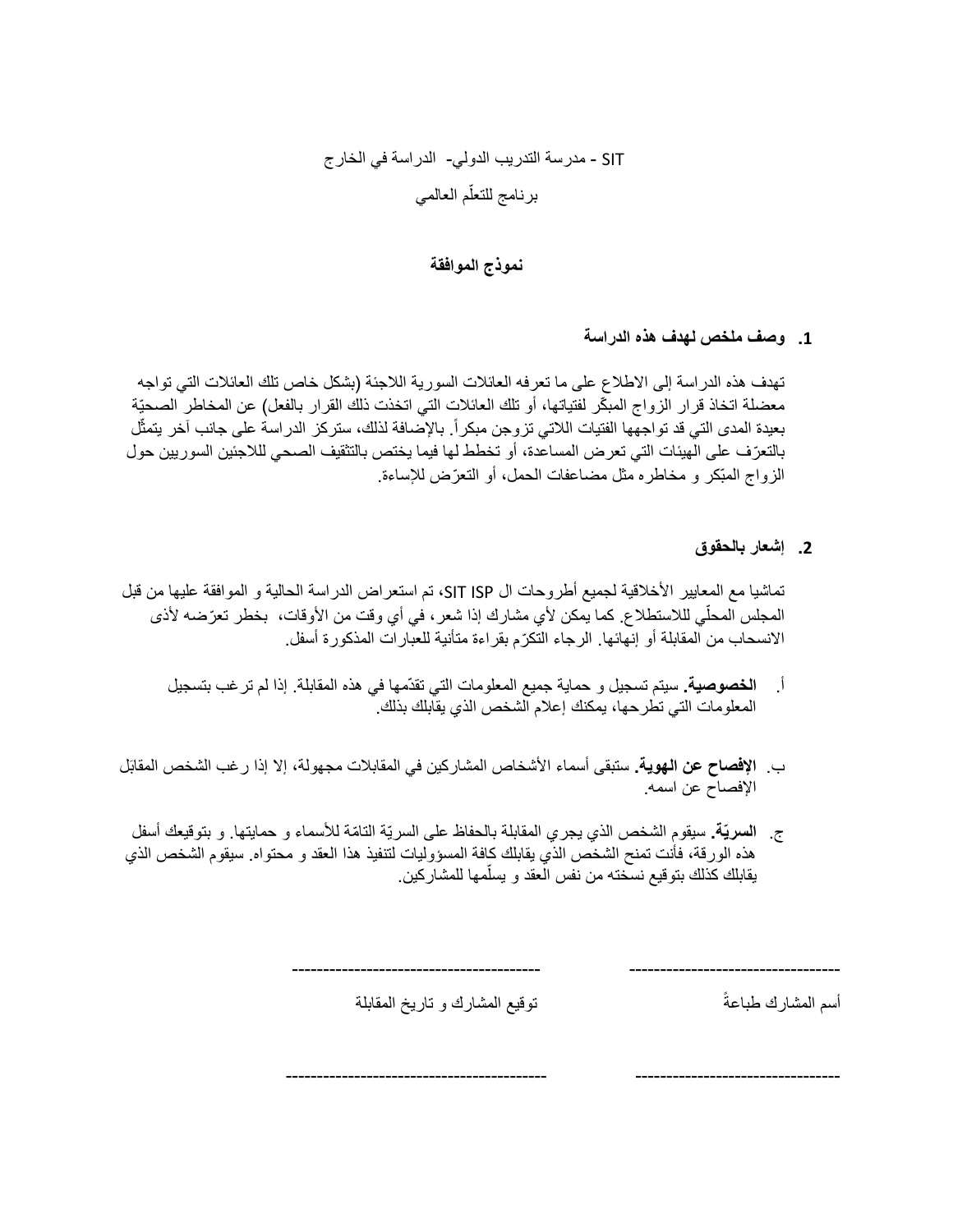#### اسم المقابل طباعةً ِ اسم المقابلة و تاريخ المقابل و تاريخ المقابلة

المشار كين الأفاضل،

نشكر لكم استعدادكم للإجابة على الاستبانة. موضوع الاستبانة هو الزواج تحت عمر 18 سنة (أو ما يسمّى بزواج الأطفال في استبانتنا هذه) و الآثار الصحية لمثل هذه الزيجات. تراعي دراستنا هذه السريّة التامّة و ستبقى مجهولة الأسماء. تقوم بإجراء هذه الدراسة الطالبة ريتشيل فاولر، و ذلك ضمن برنامج الدراسة في الخارج في مدرسة التدريب الدولية في عمّان. و يمكن التواصل معها عبر البريد اإلبكتروني، [edu.cmu.andrew@rfowler](mailto:rfowler@andrew.cmu.edu) ، في حال الرغبة بطرح أسئلة لالستفسار عن امور تتعلّق بالاستبانة.

 شكرا لكم، ريتشيل فاولر

**.1 الرجاء وضع درجة لخبرتك فيما يخص زواج األطفال لدى الالجئين السوريين و ذلك بوضع دائرة على الرقم الذي يمثل رأيك في المقياس المذكور أسفل.**

معرفة/ خبرة قليلة 1 2 3 4 5 معرفة/ خبرة كبيرة

**.2 بنا ًء على معرفتك أو خبرتك، ما هي في اعتقادك من التالية األسباب التي تسبّب زواج األطفال؟** أ. تشعر العائالت بعجزها عن إعالة بناتها. ب. خوف العائالت على سالمة بناتها. ج. تعرض العائلات لضغوط محيطة لتزويج بناتها مبكّراً. د. حصول العائالت على المال مقابل تزويج بناتها. ه. عوامل أخرى

إذا قمت بوضع دائرة على أكثر من نقطة، رتّب الأحرف التي قمت باختيار ها من الأسباب التي تعتبر ها الأكثر تأثيراً إلى تلك **األقل تأثيرا.ً**

3. ما هي القضايا المتعلِّقة بالصحة التي لاحظتها على الفتيات اللواتي تزوجن تحت سن الثامنة عشر من بين **الالجئات السوريات؟ ضع إجابة "ال أعرف" إذا كنت ال تمتلك المعرفة و ال الخبرة عن الموضوع المطروح.**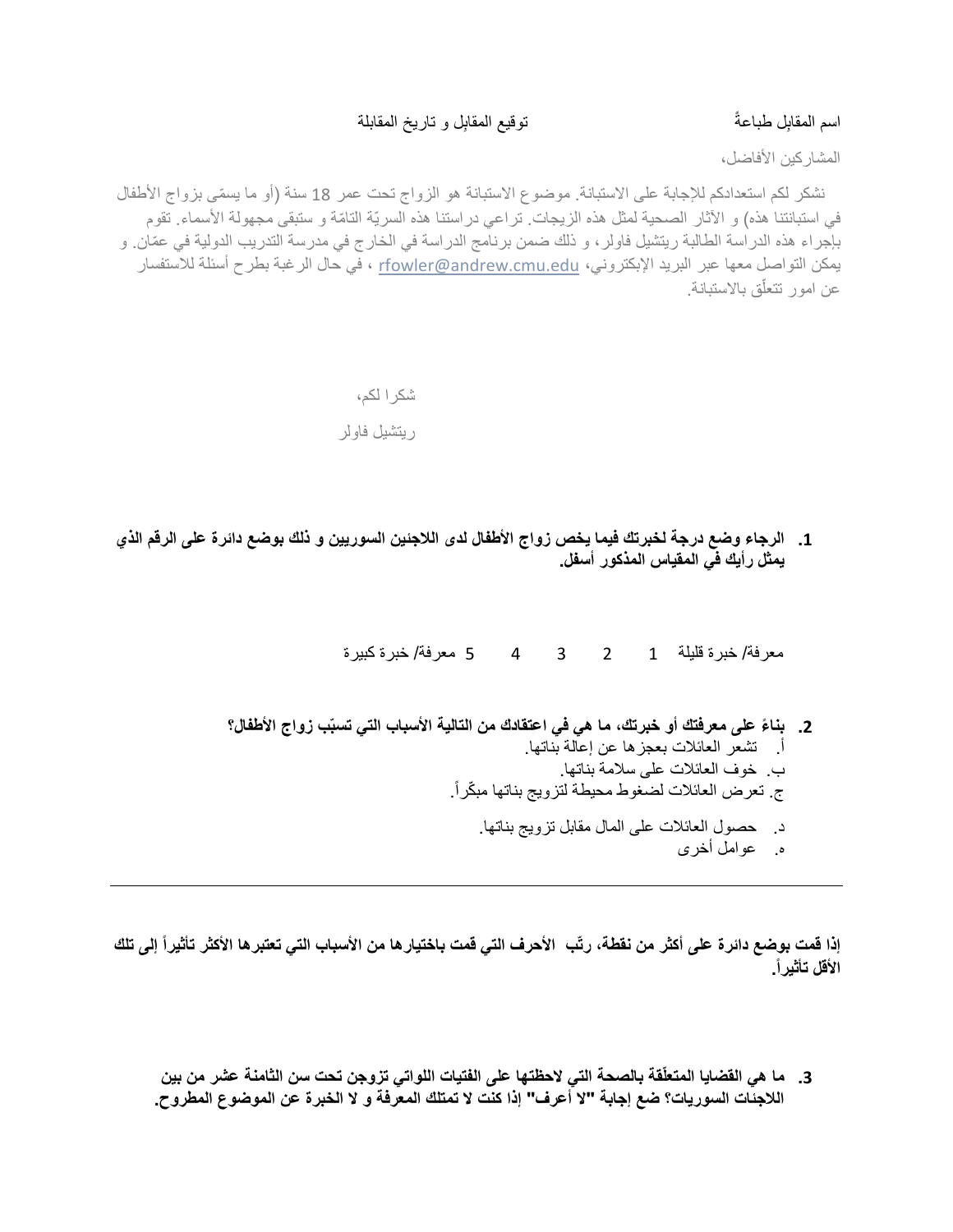**.4 برأيك، ماذا يعرف الالجئون السوريون عن المخاطر الصحية للزواج المب ّكر لبناتهم؟ و من أين حصلوا على تلك المعرفة؟ ضع إجابة " ال أعرف" إذا كنت ال تمتلك المعرفة و ال الخبرة عن الموضوع المطروح.**

**.5 الرجاء تزويدنا بشرح مبسط عن أية برامج تعليمية تم توفيرها للالجئين السورين تحذرهم فيها من المخاطر الصحيّة لزواج األطفال. إذا كنت ال تمتلك المعرفة او الخبرة عن الموضوع اكتب "ال أعرف"**

**.6 كم تشعر بأن مثل تلك البرامج ساهمت في الحد من اختيار العائالت السورية الالجئة التزويج المبكر لبناتها؟ إذا لم تكن تعرف عن أي برامج بهذا الخصوص، ما هي نوعية البرامج التي تقترحها و التي تعتقد انها ستساعد في هذا المجال؟ اختار الرقم الذي يعبر عن إجابتك**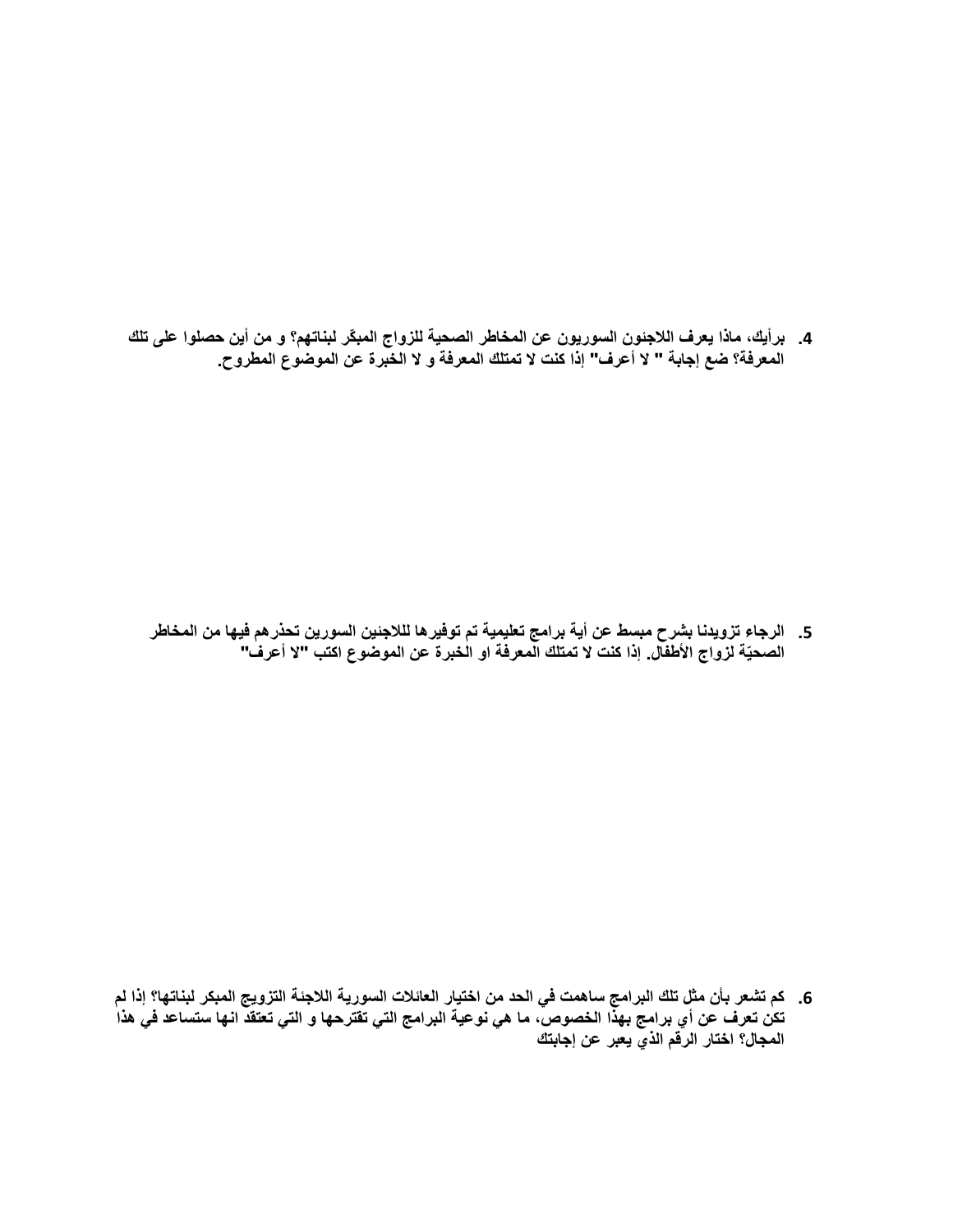ال تساعد 1 2 3 4 5 تساعد كثيرا

- **.7 كيف ترى أثر قيمة المعرفة بالمخاطر الصحيّة على زواج األطفال لدى العائالت من الالجئين السوريين و هل سيؤثرذلك ك على قرارهم بتزويج مب ّكر لبناتهم؟ قم باختيار واحدة من المقترحات التالية و قدّم تفسيراً لسبب اختيارك هذا.**
	- أ. لن يقوموا بتزويج مبكر لبناتهم بعد معرفتهم بذلك. ب. سيشعرون بالتردّد و تتضارب أفكارهم بشأن اتخاذ قرار تزويج مبكر لبناتهم ج. لن تؤثر عليهم و سيقومون بتزويج مبكر لبناتهم العتقادهم بتغلب قوة أثر العوامل األخرى على العواقب الصحية. د. غيرها.---------------------- **تفسير سبب اختيار اإلجابة:**

**.8 إذا كانت المنظمة او الهيئة التي تنتمي إليها تخطط لتطبيق برامج للتثقيف الصحي، ترفع من خاللها درجة الوعي بخصوص المخاطر الصحية للزواج المب ّكر، الرجاء شرح ذلك في المساحة أسفل؟**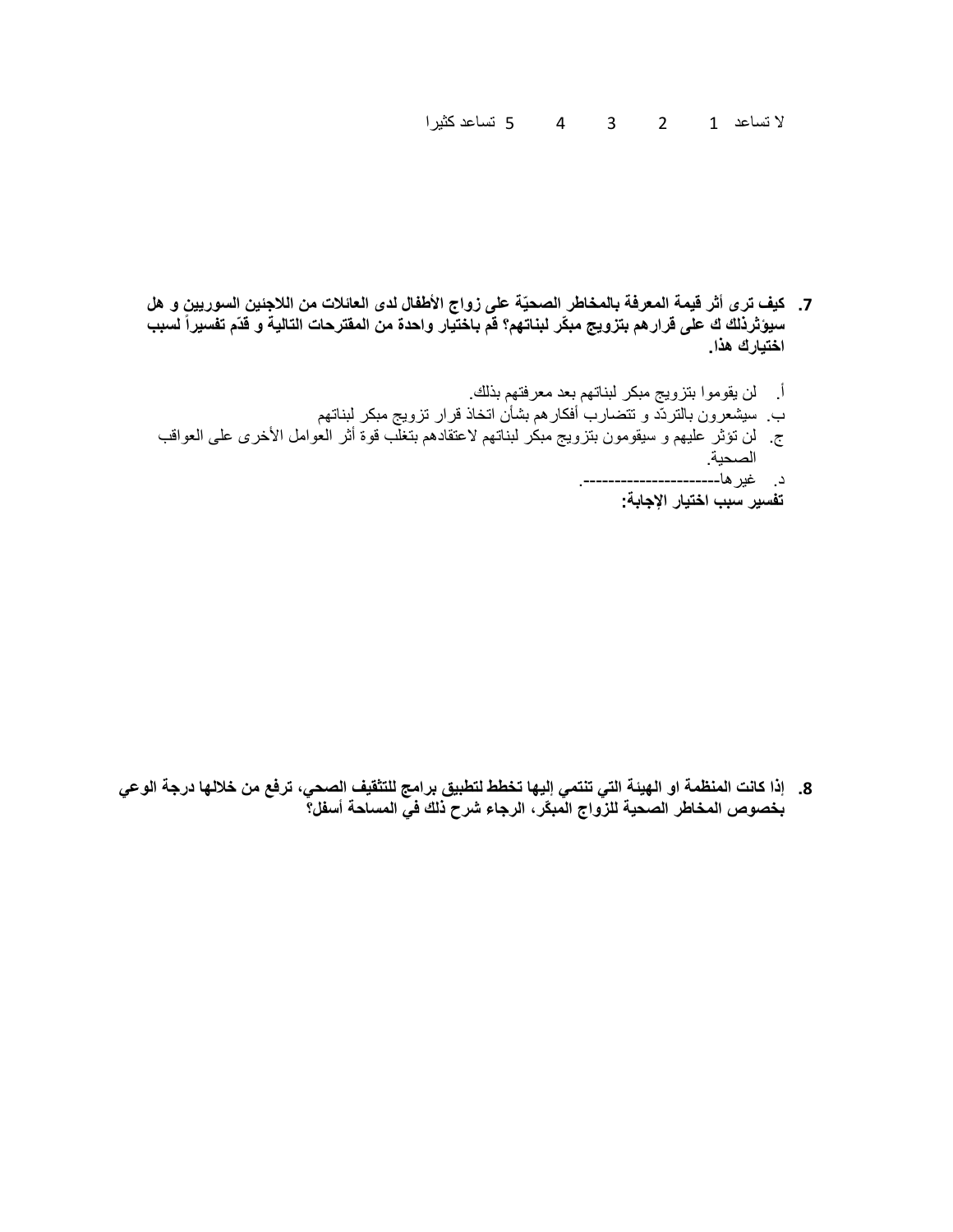

Dear Participants,

Thank you for your willingness to answer this questionnaire. The questionnaire's topic is about marriage under the age of 18 (referred to as child marriage in this questionnaire) and the health effects of this marriage. This questionnaire is confidential and you will remain anonymous. Rachel Fowler, an undergraduate student studying in the School of International Training study abroad program in Amman is conducting this questionnaire. Please contact me by my email, [rfowler@andrew.cmu.edu,](mailto:rfowler@andrew.cmu.edu) if you have any questions or concerns about the questionnaire.

Thank you,

Rachel Fowler

**1. Please rate your knowledge of or experience with child marriage among Syrian refugees by circling one of the numbers below on the scale.**

Little knowledge/experience 1 2 3 4 5 Very knowledgeable/experienced

# **2. Based on your knowledge or experience, what do you think are the causes of child marriage? Please circle all the following that apply.**

- a. Families feel unable to provide for daughter
- b. Families fear for daughter's safety
- c. Families feel peer pressure to marry daughter young
- d. Families are offered money in exchange for daughter
- e. Other

**If you circled more than one, please write the letters of your choices in order from most influential cause to least influential cause.**

\_\_\_\_\_\_\_\_\_\_\_\_\_\_\_\_\_\_\_\_\_\_\_\_\_\_\_\_\_\_\_\_\_\_\_\_\_\_\_\_\_\_\_\_\_\_\_\_\_\_\_\_\_\_\_\_\_\_\_\_\_\_\_\_\_\_\_\_\_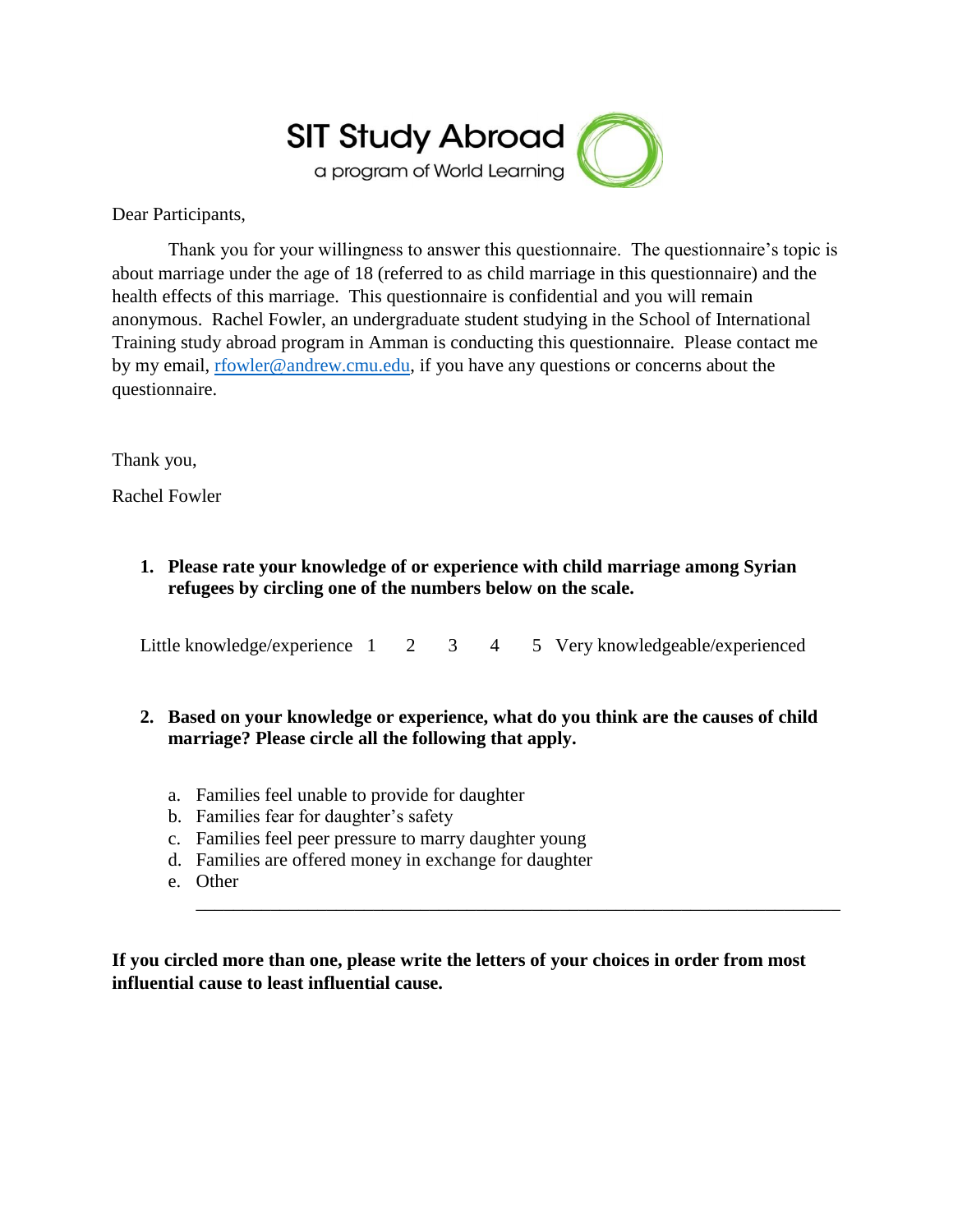**3. What health issues have you seen in girls who were married under the age of 18 among Syrian refugees? Put "N/A" if you do not have experience or knowledge of this issue.**

- **4. In your opinion, what do Syrian refugees know about the health risks of child marriage for their daughter? Where does this knowledge come from? Put "N/A" if you do not have experience or knowledge of this issue.**
- **5. Please explain any educational programs offered to Syrian refugees that warn them of the health risks of child marriage. Put "N/A" if you do not have experience or knowledge of this issue.**
- **6. How much do you feel these programs help prevent Syrian refugees from choosing child marriage for their daughter? If you do not know of any programs, how much do you feel this type of program would help?**

Does not Help  $1 \t 2 \t 3 \t 4 \t 5$  Helps a lot

- **7. How do you feel Syrian refugees would value the health risks of child marriage in their decision for marrying off their daughter? Please choose one then explain your decision below.**
- a. They would not marry off their daughter with this knowledge
- b. They would feel conflicted or in between about their choice
- c. They would still value other factors more than health risks and choose to marry off their daughter
- d. Other \_\_\_\_\_\_\_\_\_\_\_\_\_.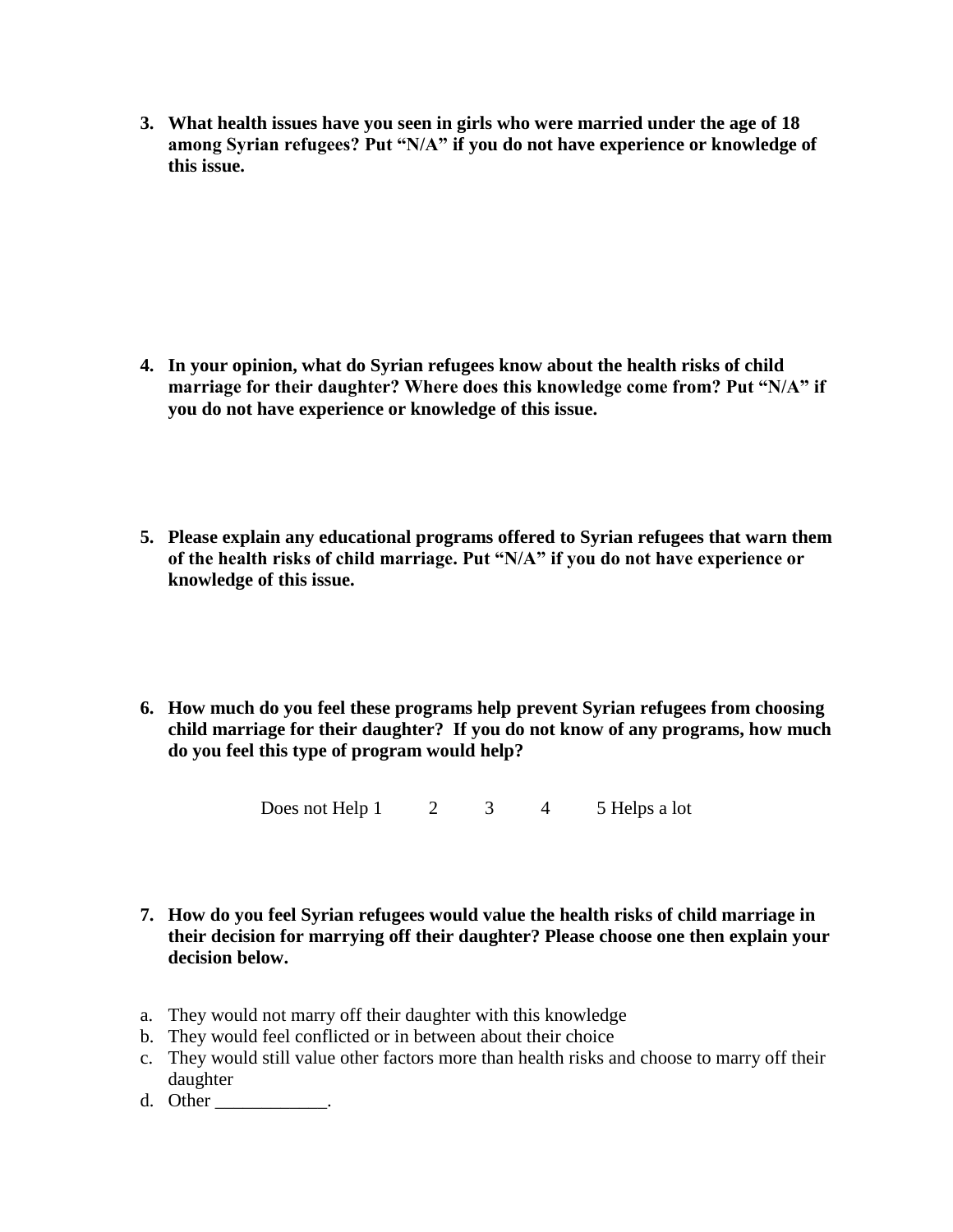**Please explain:**

**8. If your organization plans to implement any health educational programs in regards to raising awareness about child marriage's health effects, could you please explain below?**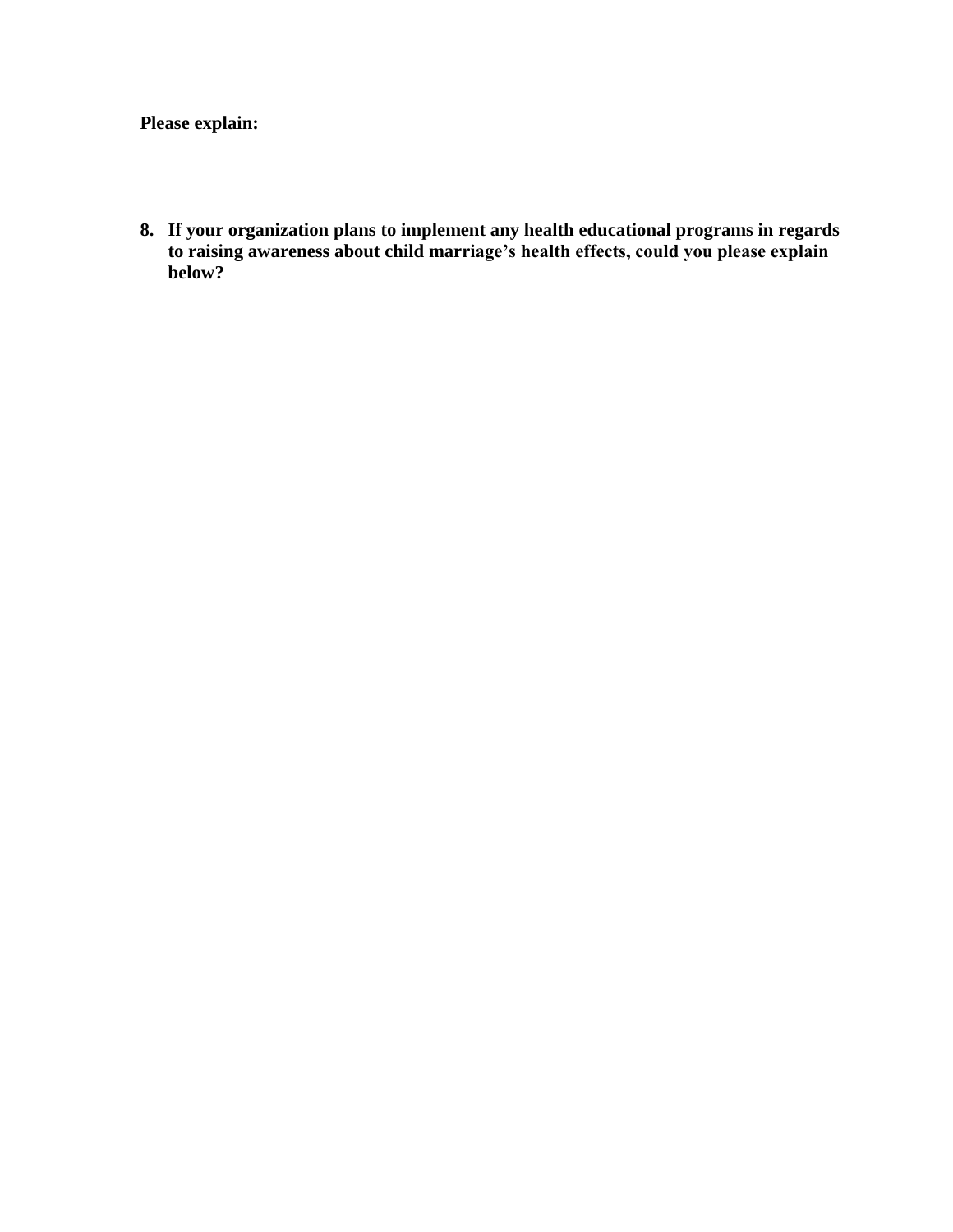# Interview Guide for Syrian Refugee Interviews

# **Before Interview Begins:**

Describe topic: Today I will ask you questions about marriage involving girls under the age of 18. I will call this early marriage. I want to understand what Syrian refugees know about the health risks of early marriage, and how this knowledge affects their decision to choose early marriage for their daughter.

# **Consent:**

Please read the consent form. All information you give will remain anonymous. You can stop this interview at any time, and you do not have to answer a question if you do not want. You have the option of being recorded. Please let me know if you do not want to be recorded. Also, you will not be compensated for your participation.

# **Start Recording**

- 1. Could you please tell me a little about yourself, such as when you came to Jordan, and where you live?
- 2. Do you know anyone, such as in your family, that has married before the age of 18?

If so, could you explain who made this decision and why?

- 3. Why do you think Syrian refugees choose to marry their daughter off before she is 18? What is your opinion on this?
- 4. What do you know about the health risks of early marriage? Where did you learn this?

# **If you know about the health risks….**

5. How does this affect your view of early marriage? Do you think early marriage is still necessary for Syrian refugee girls? If families know about the health risks, how do you think this affects their view of early marriage?

# **If you do not know about the health risks…**

6. If you knew that there were health risks with early marriage such as pregnancy complications, how would this change your view? How would it change others' views if they knew of the health risks?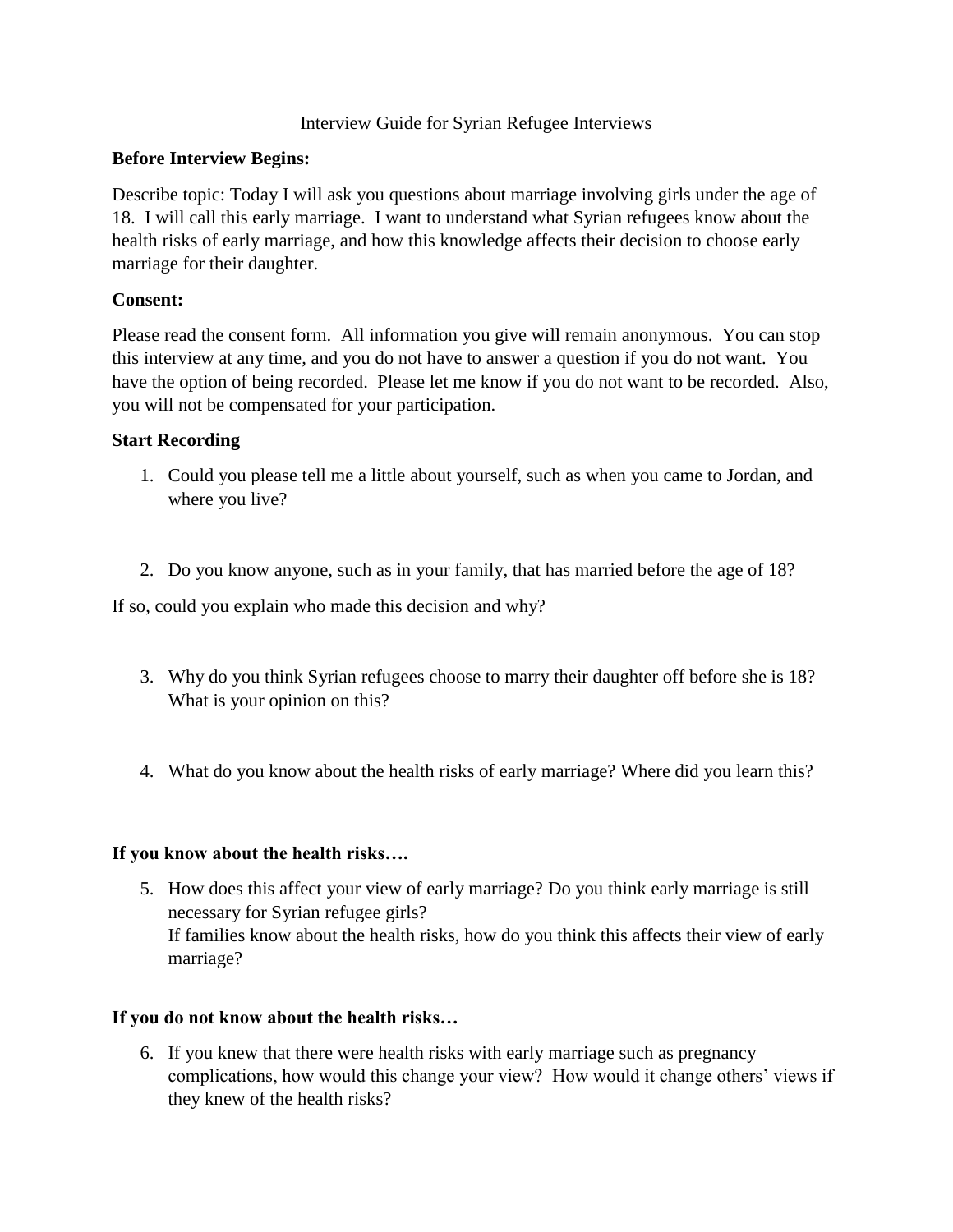7. Do you know of any health education programs offered to you? If so, what do these programs teach? Who offers them?

If not, would you like health education programs that teach about the health risks of early marriage? How do you think this type of program would affect Syrian refugees?